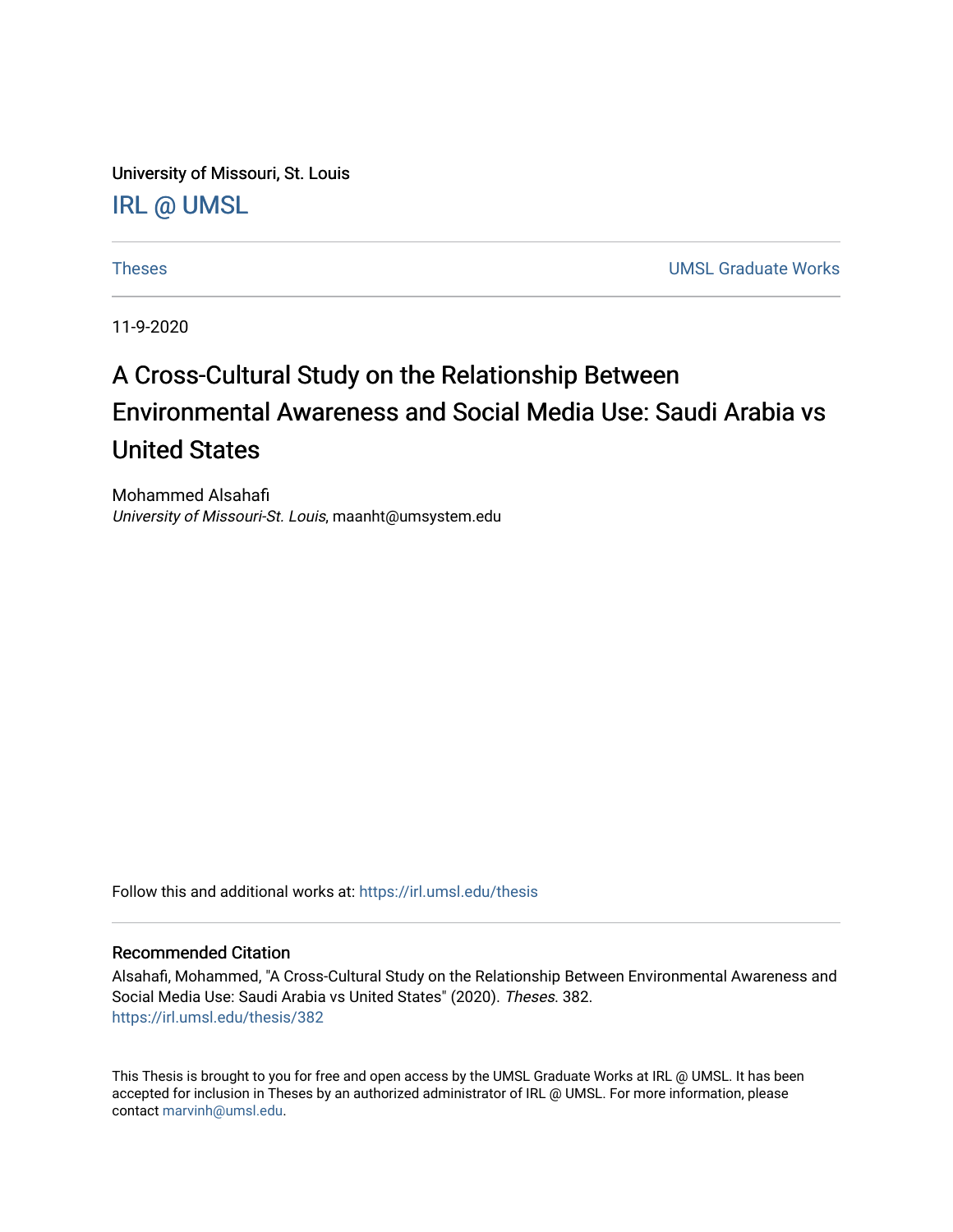# **A Cross-Cultural Study on the Relationship Between Environmental Awareness and Social Media Use: Saudi Arabia vs United States**

Mohammed Alsahafi

B.A. Mass Communication-Public Relations, Umm Al-Qura University - 2012

A Thesis Submitted to The Graduate School at the University of Missouri-St. Louis in partial fulfillment of the requirements for the degree Master of Arts in Communication

December, 2020

Advisory Committee

Yan Tian, Ph.D. Chairperson Amber Reinhart, Ph.D.

Stephanie Van Stee, Ph.D.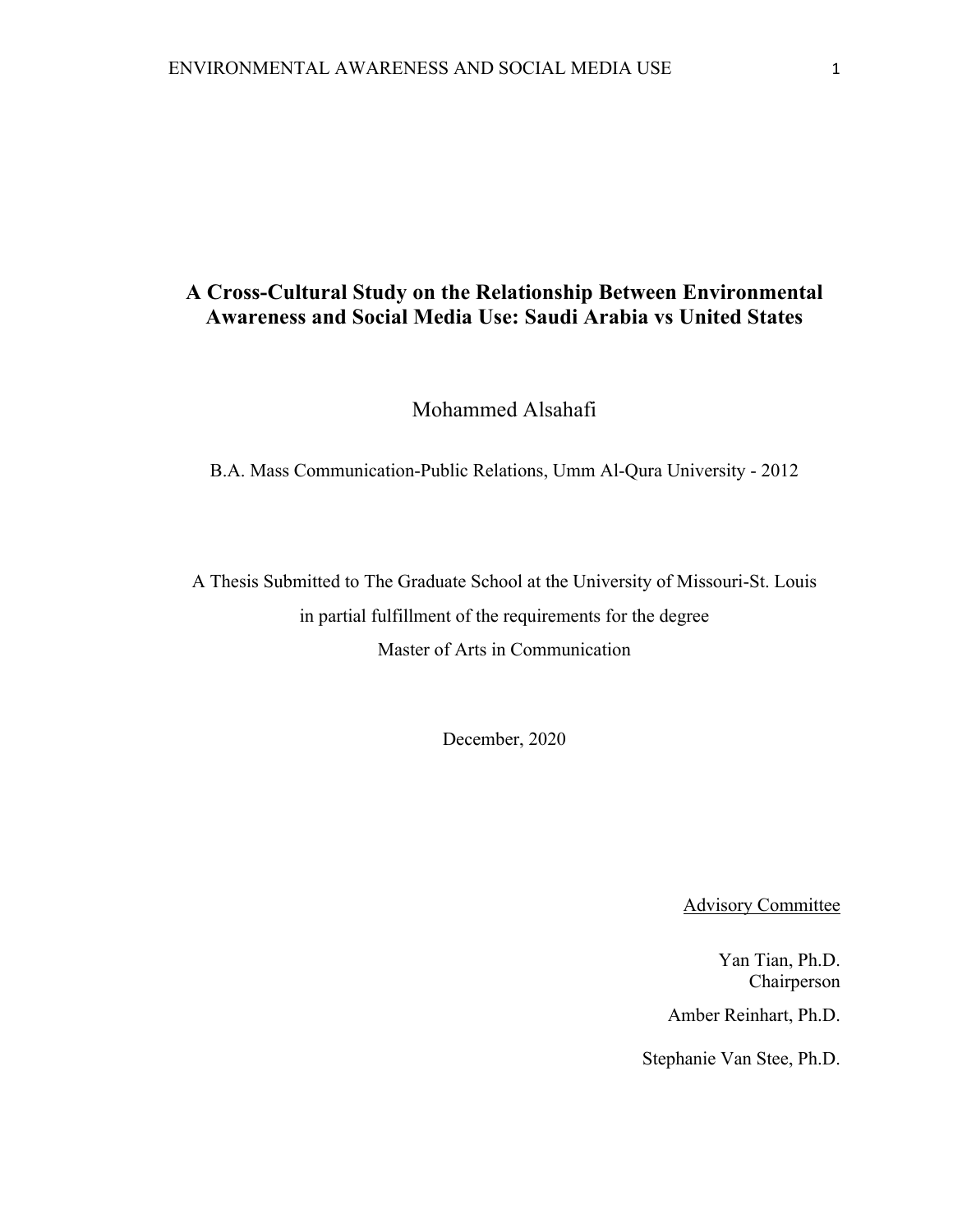#### **Abstract**

For many countries today, environmental sustainability is a subject of concern, and the world has witnessed the rise of environmental activism in recent years. Social media is increasingly being used by relevant stakeholders to raise environmental awareness. This study explores the relationship between social media use and environmental awareness from a cross-cultural perspective. Building upon previous research, this study compares social media use, environmental awareness, and their relationship between Saudi Arabian and American college students. Survey data was collected from a convenient sample of 266 Saudi Arabian and 290 American college students on their use of Facebook, Twitter, and Instagram as well as on their environmental awareness levels. Analysis of the survey data indicated that American college students spend more time on Facebook than Saudi Arabian college students, while Saudi Arabian students spend more time on Instagram and Twitter than their American counterparts. At the same time, American college students were found to have higher levels of environmental awareness than Saudi Arabian students. Furthermore, the results suggested that more social media use is not associated with higher environmental awareness levels in either country. Theoretical and practical implications of the findings are discussed.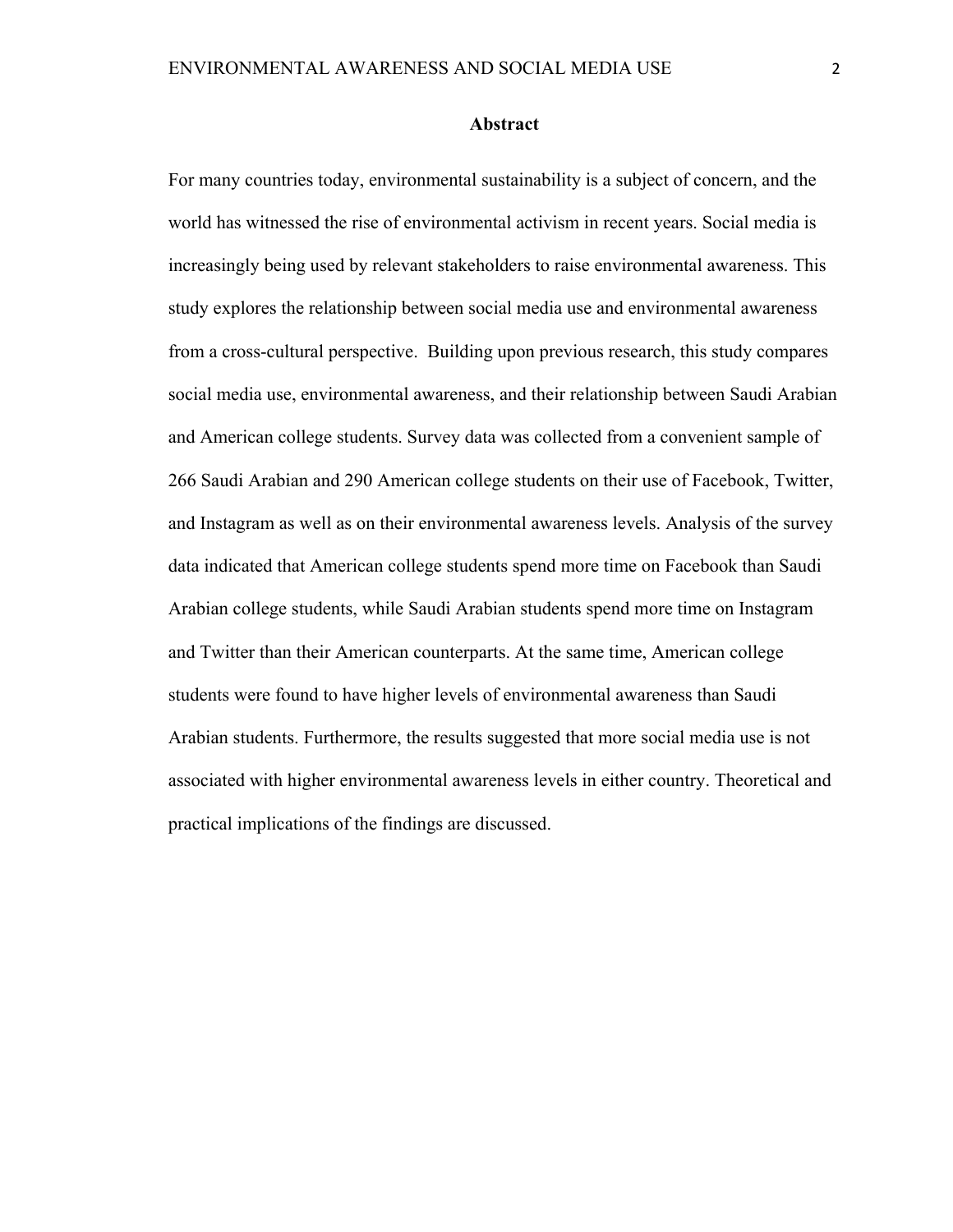### **Acknowledgement**

I wish to extend my sincere gratitude to my thesis committee's chairperson, Dr. Yan Tian. She offered massive support all along as I was working on my thesis. I am thankful for the time, the meetings we have had, the personal interest she has showed in my work, her immense knowledge, and the motivation I have received from her. I could not imagine having a better advisor. I am also grateful for my two other committee members, Dr. Stephanie Van Stee and Dr. Amber Reinhart. Their insightful comments, well-thought out questions, prompt responses to my queries, and readiness to help have been instrumental in shaping the outcome of my research study. I cannot be thankful enough to each of my thesis committee members.

I also wish to acknowledge the contribution of my family. I could not have done this without the support of my parents who have always emphasized the need to be principled, well-mannered, and visionary. I am also thankful to my wife and my daughter who did their best to give me the best mental and physical space to aid the completion and success of my study. I am forever grateful for the sacrifices that my family have made on my account. Lastly, I am thankful for the financial support extended to me by the Saudi Arabian government for my Master's program study.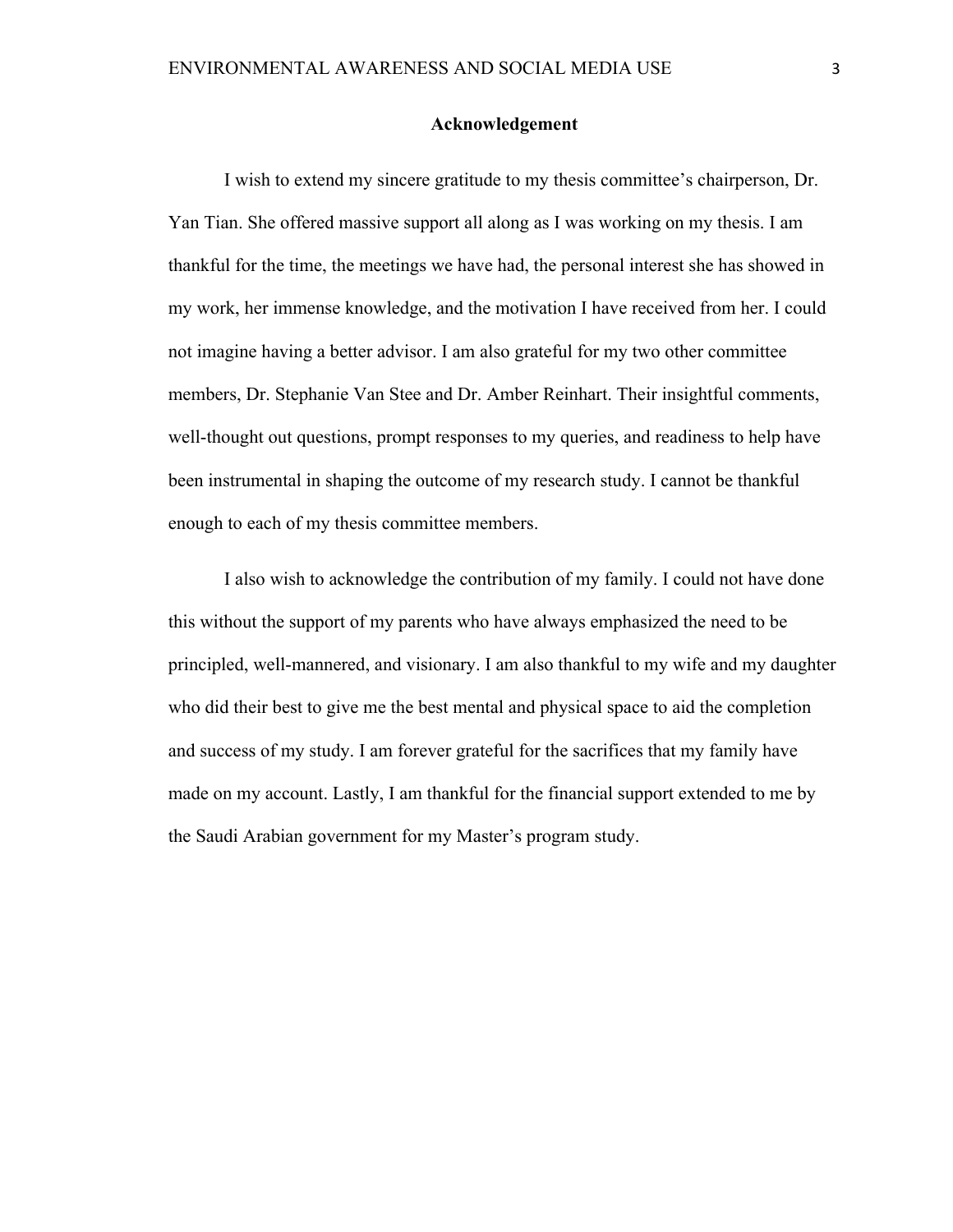# **Table of Contents**

| Relationship between Social Media Use and Environmental Awareness 40 |
|----------------------------------------------------------------------|
|                                                                      |
|                                                                      |
|                                                                      |
| Relationship between social media use and environmental awareness 50 |
|                                                                      |
|                                                                      |
|                                                                      |
|                                                                      |
|                                                                      |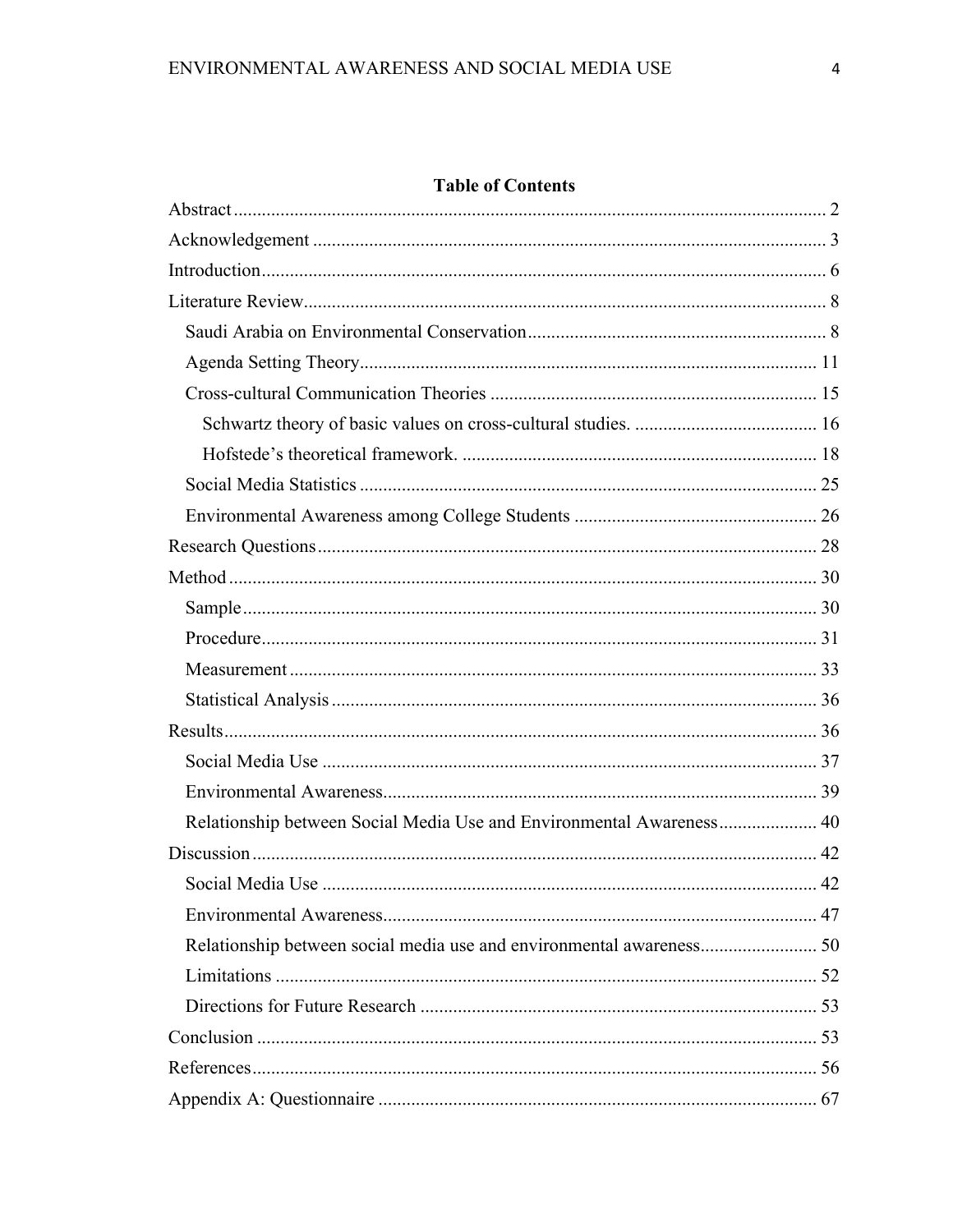| Table B3: Social media use and environmental awareness correlation statistics  77 |  |
|-----------------------------------------------------------------------------------|--|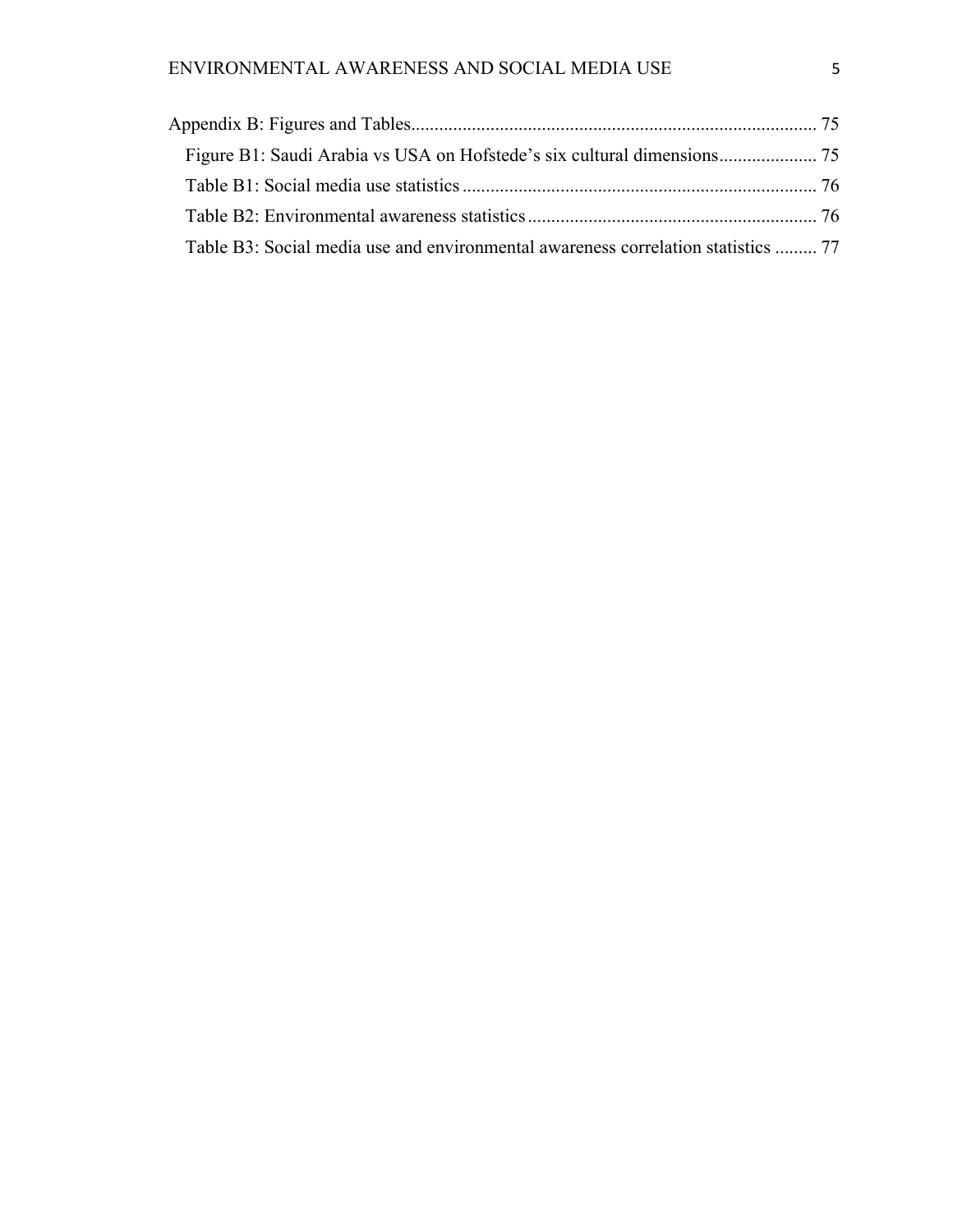# **A Cross-Cultural Study on the Relationship Between Environmental Awareness and Social Media Use: Saudi Arabia vs United States**

# **Introduction**

Environmental issues, such as global warming, climate change, and the recent Amazon fire, are increasingly becoming a subject of concern for many countries and to the global community as a whole (Stylianou et al., 2019; UN, 2019; UN-DESA, 2013). Issues like these have amplified the societal pressure to create awareness on environmental issues. Individuals, as well as numerous organizations, have embraced the concept of earth stewardship in an effort to promote environmentally friendly and sustainable practices besides increasing disaster awareness (Narula et al., 2018).

Environmental awareness campaigns target the opinions, attitudes, and behaviors of individuals to provide knowledge and skills necessary to minimize adverse human impacts on the environment. In the past, print media, as well as broadcast media, have played a crucial role in creating environmental awareness. For example, Lokhandwala et al. (2010) note that the Green Ad campaign started by the Guardian Newspaper in the UK with the aim of building a more sustainable future through advertising, within three years from its launch in 2007, grew to include up to 110 partner sites and 75 green websites that were able to reach even more people. Also, television stations such as the National Geographic and CNBC Arabia are credited with "sowing seedings of environmental reporting" in the Gulf region that make businesses more conscious of how their actions affect the environment (Lokhandwala et al., 2010, p. 7). Moreover, in Romania, B1 Television in conjunction with their government, helped coordinate and promote proper disposal of electronic wastes, and in Nepal the Environmental Cycle Radio was a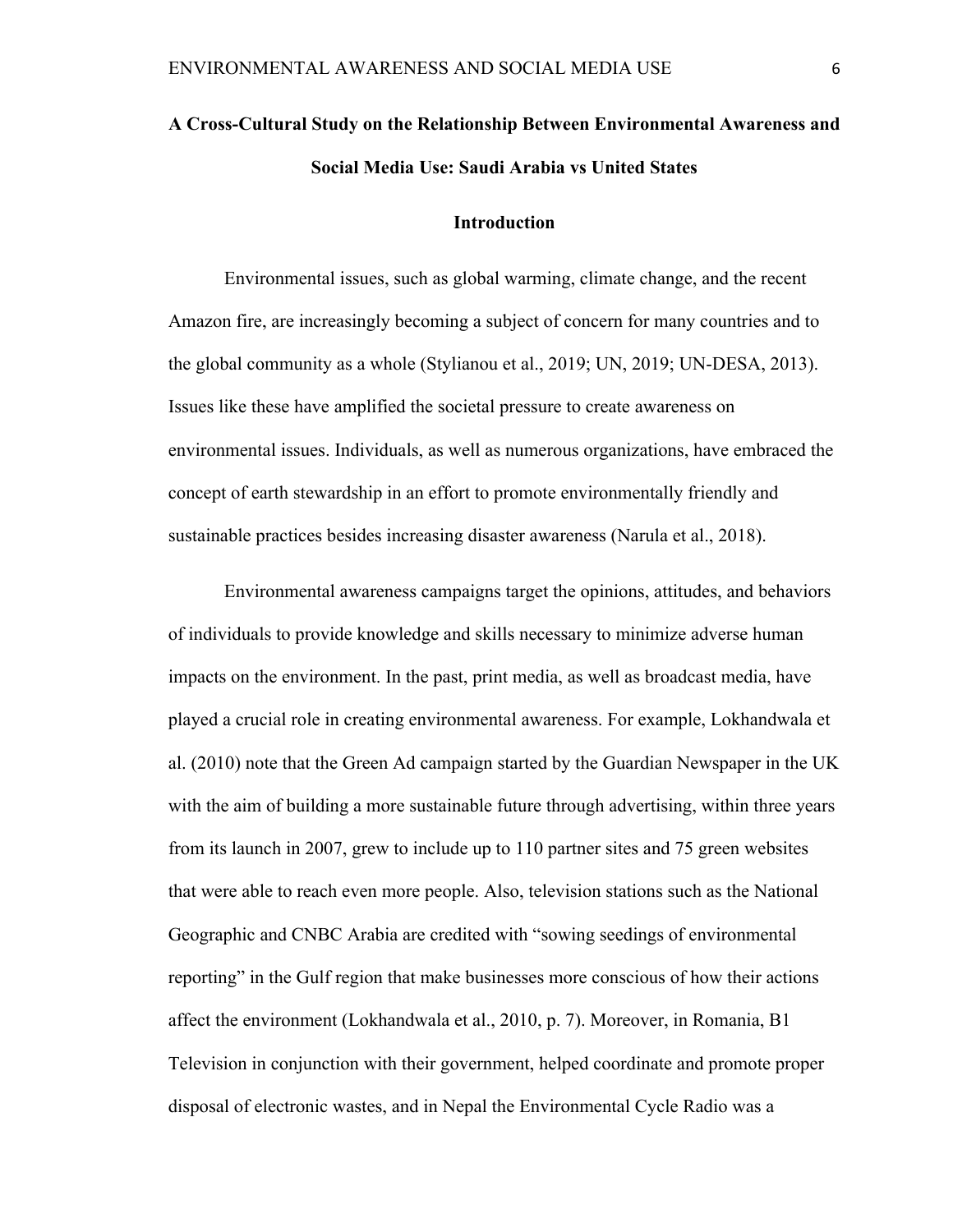significant voice in creation of community awareness of the human actions responsible for pollution and degradation of the Himalayas (Lokhandwala et al., 2010). Furthermore, the exponential growth in adoption of social media in the world, has facilitated the incorporation of social media as one of the tools for disseminating information by environmental activists (Tlebere et al., 2015).

In Saudi Arabia, both the government and non-governmental organizations are committed to building a holistic, inclusive, and sustainable society (Alshuwaikhat  $\&$ Mohammed, 2017). One of the key ways of achieving that is through environmental sustainability. In fact, this is clearly explicated in the country's 2020 National Transformation Program (NTP) and vision 2030 (Alshuwaikhat & Mohammed, 2017). Multiple measures, including the use of media, have thus been taken into consideration to promote better environmental practices among Saudi Arabians. This study, therefore, intends to understand the relationship between the use of social media and environmental awareness, by comparing Saudi and U.S. college students. It is particularly important to consider college students' environmental awareness levels because their attitude and behavior will be expressed in their leadership as they replace the older generation in becoming global and national leaders in spearheading environmental stewardship and sustainability (Wray-Lake et al., 2010).

To understand the relationship between social media use and environmental awareness in this context, the agenda setting theory is used. Similarly, cross-cultural communication theories will provide cultural dimensions that will help explain differences that may exist in social media use and environmental awareness between Saudi Arabia and the United States.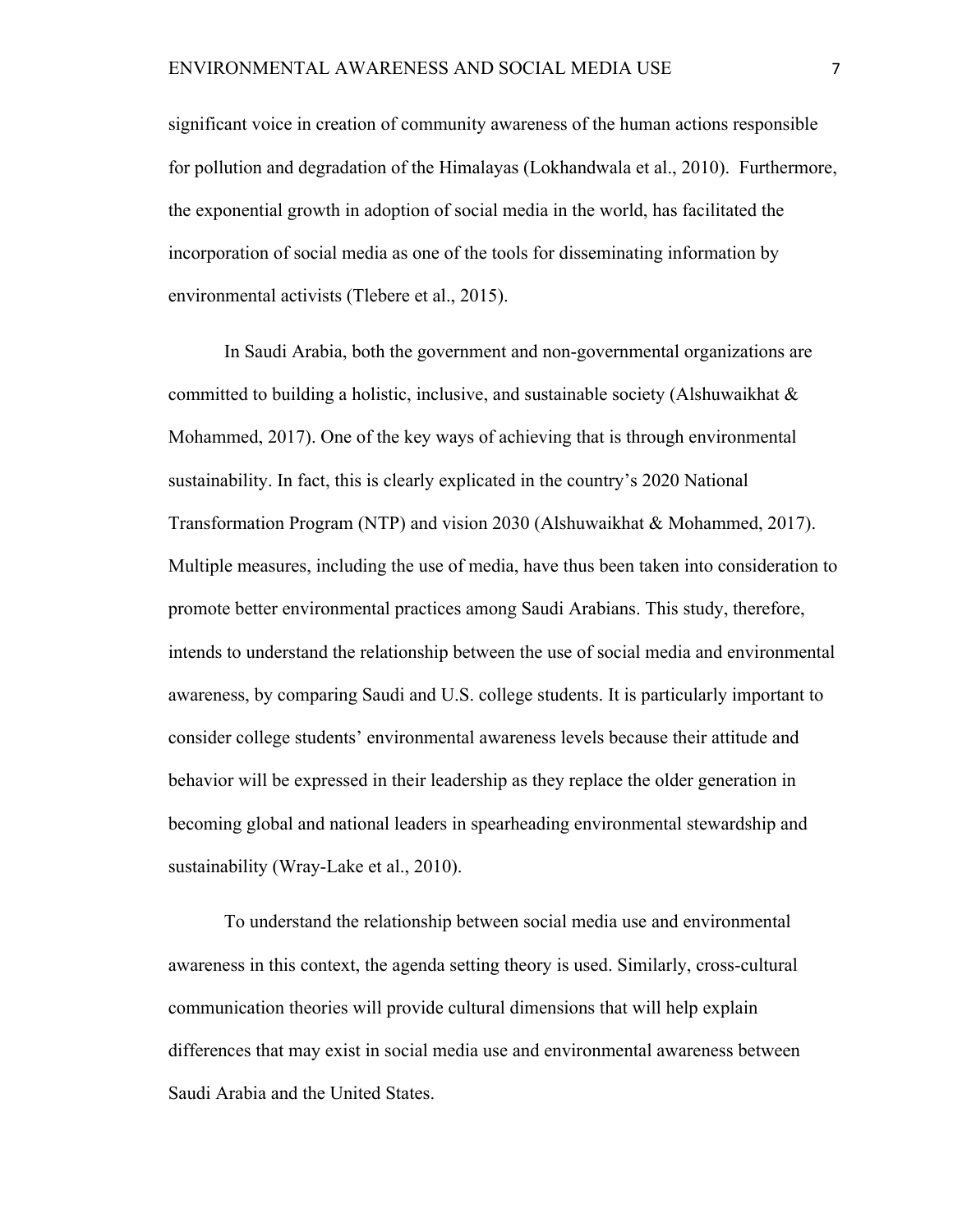### **Literature Review**

### **Saudi Arabia on Environmental Conservation**

Sustainability has become a principal interest in our society today. Among the core pillars of sustainability are individuals, people, groups, organizations, and communities. These are the entities that are capable of producing both material and immaterial cultural and dynamic expressions that tend to affect the well-being of the society. Civil societies, organizations and social movements are able to create patterns across the world that either play the role of obstruction or support of sustainable development (Al Surf & Mostafa, 2017).

Saudi Arabia is predominantly a semi-arid to hyper-arid land often with low rainfall and very high levels of evapotranspiration (Darfaoui & Al Assiri, 2017). Consequentially, the land is characterized by scarcity of water and minimal vegetation cover. Estimates reveal that only 2% of the country is naturally arable. Moreover, there is a worrisome trend of general warming in Saudi Arabia by approximately 0.40°C annually especially in the interior parts of the country (Cruz et al., 2017). Based on these trends, the General Circulation Model (GCM) estimates that the warming in Saudi Arabia by 2041 will be higher than the global average (Darfaoui & Al Assiri, 2017).

It is also worth noting that Saudi Arabia is a major oil and gas producer from which the country generates a significant amount of revenue. Ironically, the same energy sector is contributing the highest amount of  $CO<sub>2</sub>$  in the air of about 90% of the total  $CO<sub>2</sub>$ emission in the country (Darfaoui & Al Assiri, 2017). This is followed by the industrial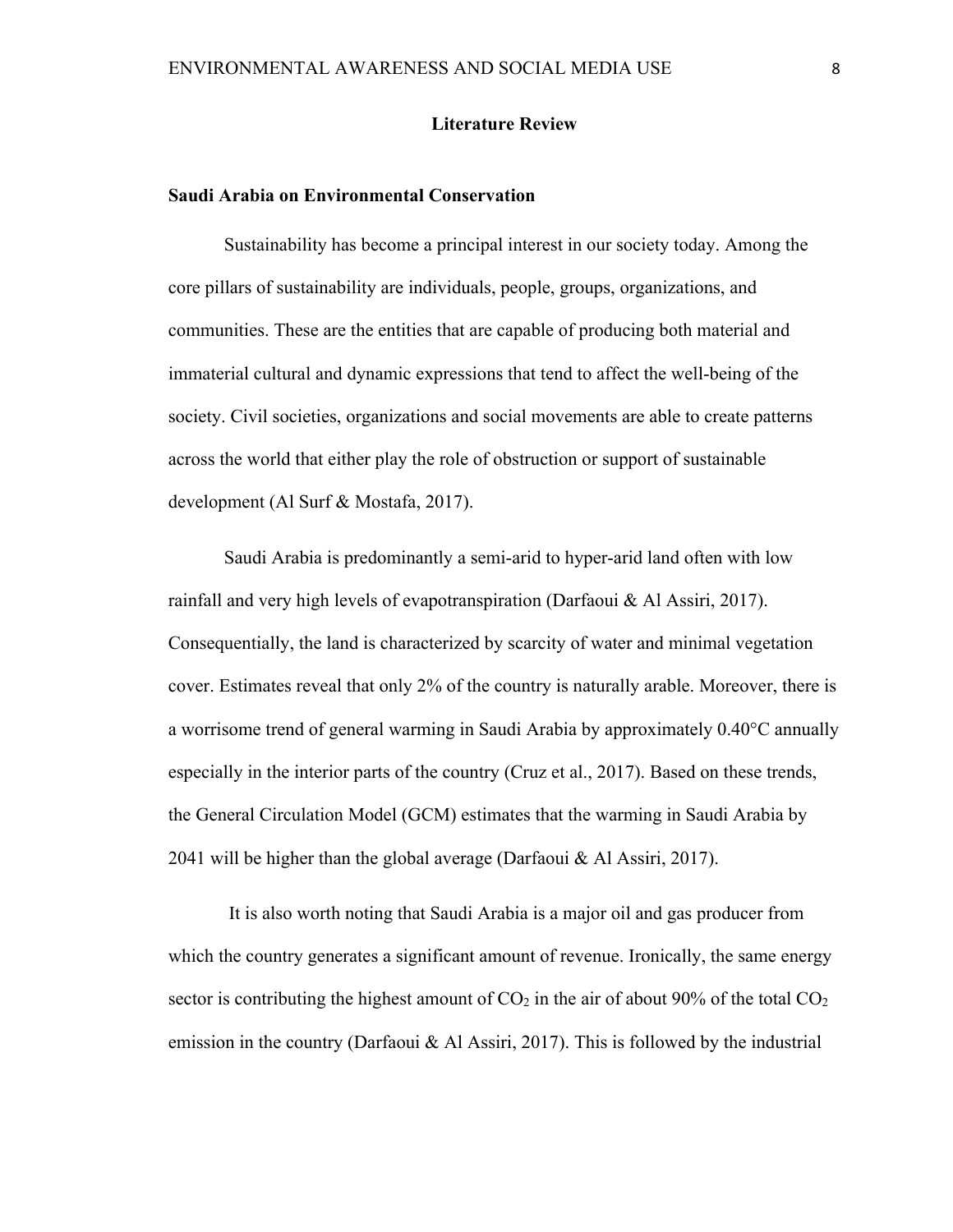sector and the agricultural sector which contribute  $8\%$  and  $2\%$  respectively (Darfaoui  $\&$ Al Assiri, 2017).

It is no surprise, therefore, that the UN Environment and Saudi Arabia's Ministry of Environment in 2019 signed an agreement to fortify environmental protection in the country (UN Environment, 2019). This arrangement was supposed to ensure that better data and information systems are in place to enhance the capacity of the country in monitoring and addressing the environmental challenges that they are facing. The environmental challenges include air pollution, water scarcity, climate change, and waste management.

Prior to the 2019 agreement between UN Environment and Saudi Arabia, the country had a well-outlined plan for achieving wholistic and balanced socio-economic development quality (Alshuwaikhat & Mohammed, 2017; UN Environment, 2019). This plan was delineated in the country's 2030 vision and 2020 National Transformation Plan (NTP). A significant component of the proposal was to have a clean environment. Clean environment, in this case, was defined by the air quality, land quality, and surface water quality (Alshuwaikhat & Mohammed, 2017). The three aforementioned factors play a momentous role in ensuring human well-being, proper crop and livestock production, as well as environmental health and, will subsequently improve the social and economic development of the country (Cruz et al., 2018).

Based on the vision, there is a general plan to increase the efficacy of waste management, to promote recycling and to reduce all forms of pollution, both domestic and industrial (Alshuwaikhat & Mohammed, 2017). Moreover, in Saudi Arabian cities, the Ministry of Municipal and Rural Affairs is resolute in keeping Saudi cities clean. As a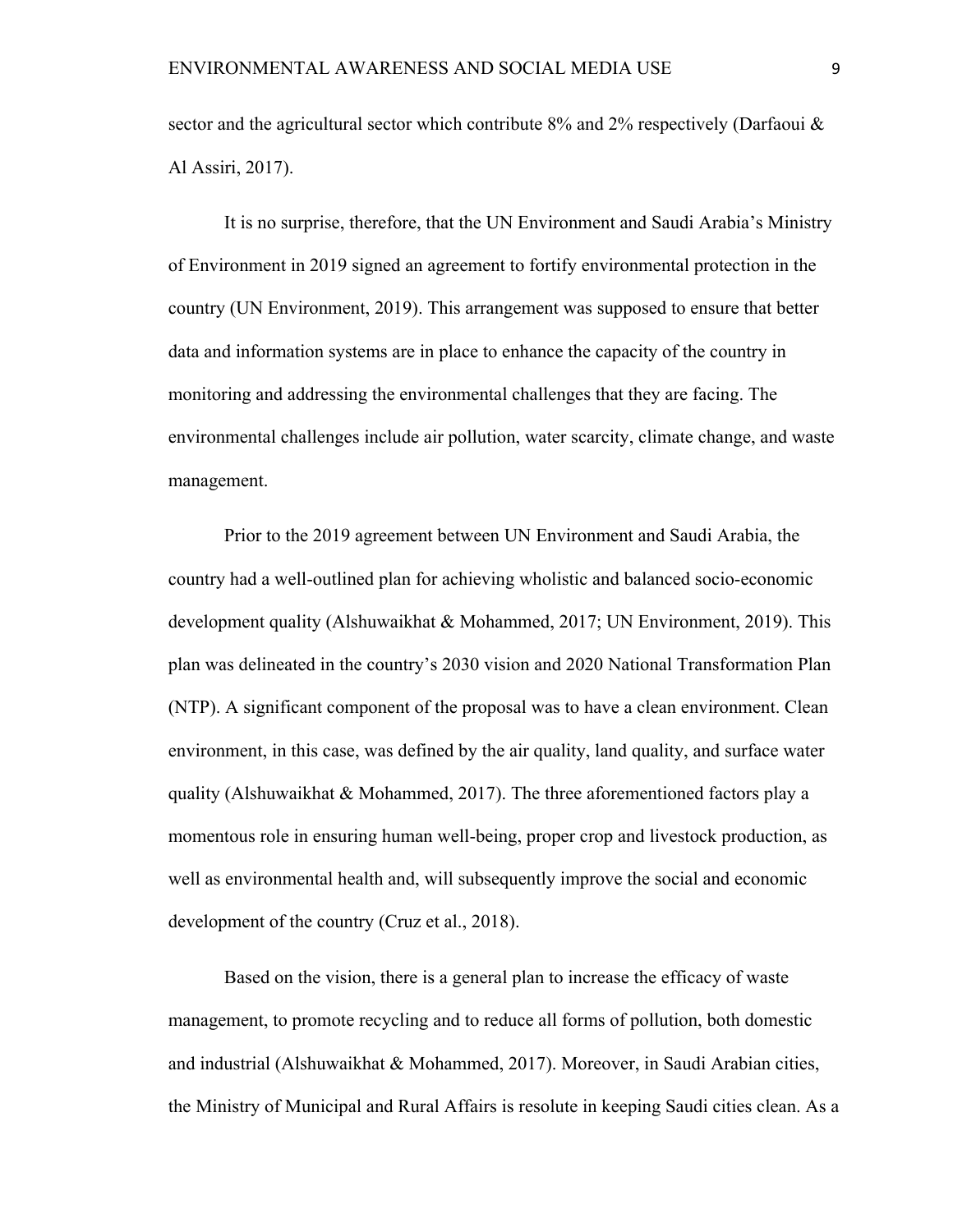matter of fact, by 2020, the ministry intends to have improved cleanliness satisfaction from 40% to 70% and waste management and recycling from 15% to 40% (Alshuwaikhat & Mohammed, 2017). An examination carried out in 2016 on how achievable the 2020 NTP and 2030 vision revealed that the feasibility of the plans depended on "active involvement and empowerment of relevant stakeholders at all levels" (Alshuwaikhat & Mohammed, 2017, p. 1). Also, McCarthy and Burke (2017) note that everyone needs to be involved in the conservation and protection of the environment whether directly or indirectly. At the same time, engagement of people at the individual level is important because households alone contribute 19% of the global greenhouse gas emission (Fernandez et al., 2017).

For everyone to be involved in environmental protection and conservation, environmental awareness is key. Although the concept of environmental awareness brings a similarly intuitive meaning to most people, Ham et al. (2016) acknowledge that there is no set universal definition for the term. Different terminologies, such as environmental consciousness and environmental concern, have been used in multiple literatures to define the same concept. However, according to Ali (2015), environmental awareness can be defined as an understanding and consciousness of the natural environment, inclusive of its benefits to people and the threats it faces from human interaction. One of the ways to create environmental awareness is through the media. Below, the agenda setting theory is used to explain how the media can be used to influence masses on various issues.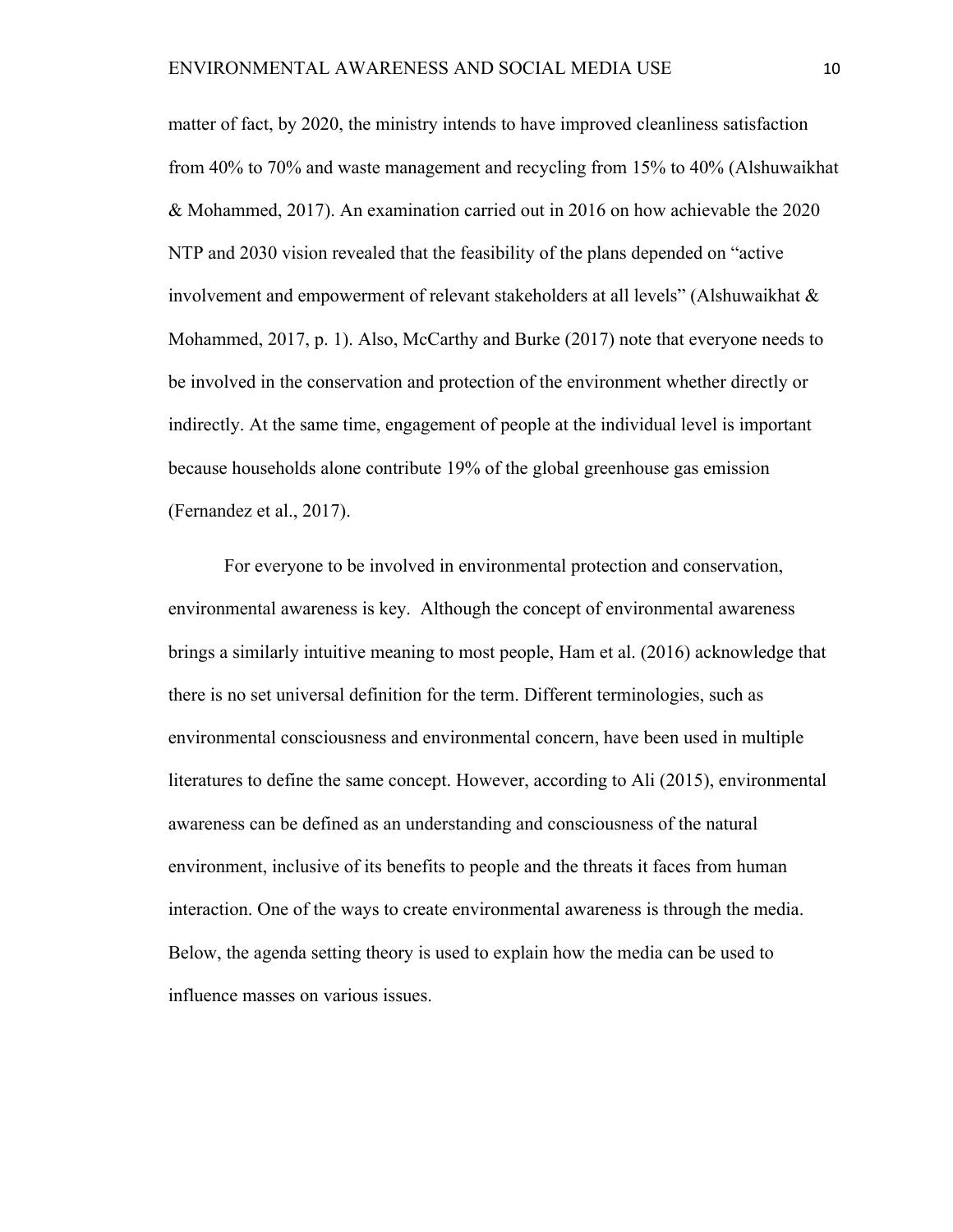# **Agenda Setting Theory**

The agenda-setting theory describes the capability of media to influence the importance of topics on the public agenda (McCombs & Shaw, 1972). The theory explains that the media tells people what they should think about instead of what they think. The media does this through the frequency of the coverage of a certain item and the prominence placed on it. The audience will regard issues that are covered more frequently and more prominently as being more important.

The agenda-setting theory explains the relationship between how mass media puts emphasis on issues and how the public reacts to the issues. It takes into consideration the cognitive aspects of information delivery to the audience. Although the media does not tell people what to think, it tells them what to think about (Shaw, 1979). Through the concepts of framing and priming, the media will directly or indirectly influence how the audience feel or consider the agenda (Balmas & Sheafer, 2010). The media is thus considered responsible for shaping and influencing public opinion or agenda.

The first empirical test on agenda setting was carried out in North Carolina by McCombs and Shaw (McCombs & Shaw, 1972). They designed a study to examine the effect of election news coverage on public perception of the importance of certain political issues. The results of the study revealed a strong correlation between public perception and news. The public termed the most significant issues to be what was reported as most critical by the media. Although correlation had been established, causation had not been confirmed. A second test study was carried out later and causation was established. The public agenda was hence a virtual reflection of the media agenda, and the process was labeled 'transfer of salience' (Zhu & Blood, 1996). It was concluded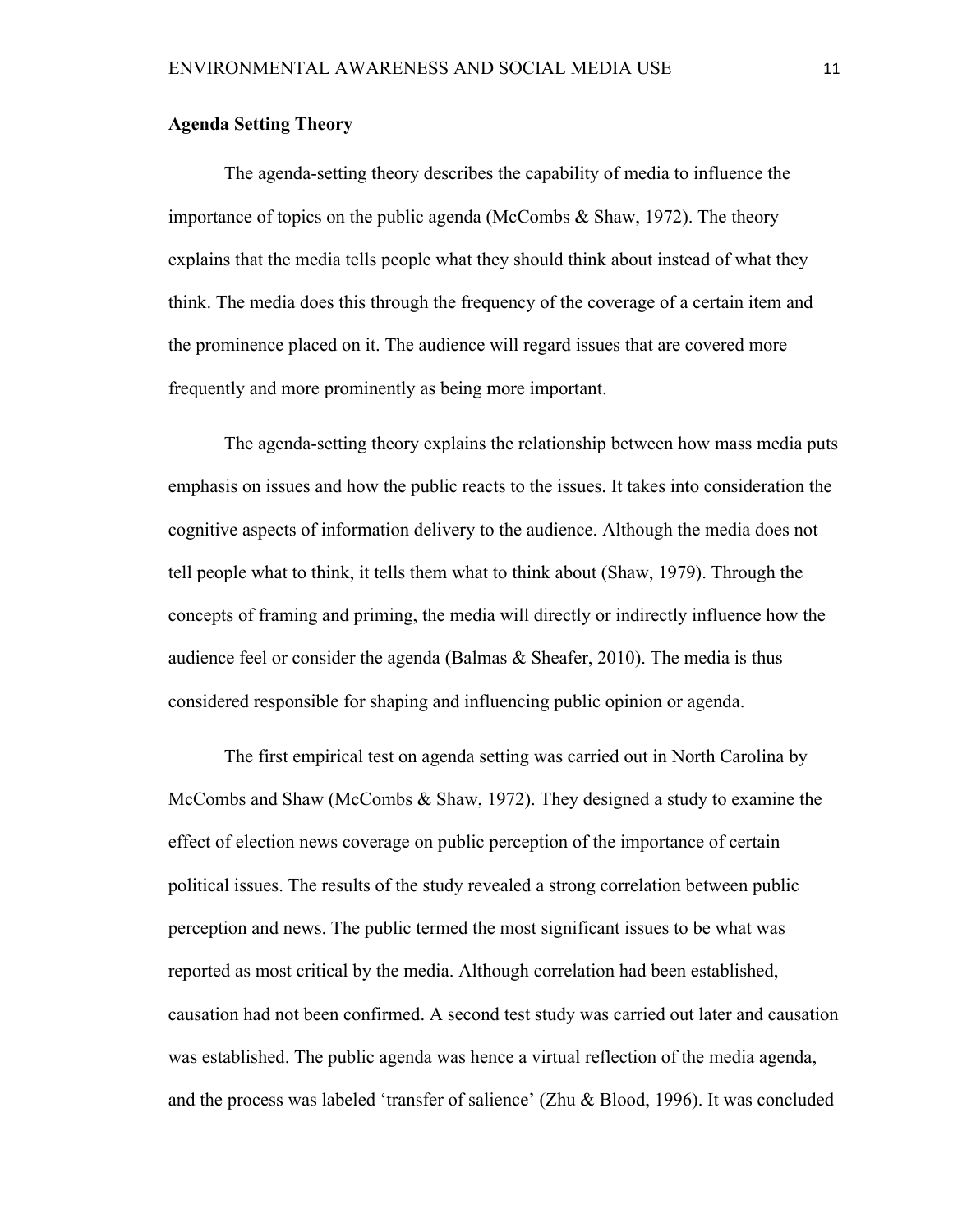that the mass media sets an agenda of what the public should care about. Through the first level and the second level of agenda-setting, the media can both dictate "what to think about" and "how to think about" issues respectively (Balmas & Sheafer, 2010).

With the advent of technology, apart from television, newspapers and radio broadcast, social media is now also being considered a tool for agenda-setting in many areas including in environmental matters (De Choudhury et al., 2016; Feezell, 2017; Fernandez, et al., 2017; Zhang & Skoric, 2018). According to Shanahan (2011), people need television, newspapers, radio, the internet, and mobile phones for informative segments that would help them make household-level and global-level decisions regarding climate change. Multiple studies have consequently examined social media use in relation to environmental awareness. For example, in analyzing social media behavioral and environmental awareness patterns on Twitter based on Earth Hour 2016, Earth Hour 2015, and United Nations COP21, Fernandez et al. (2017) note that although these online environmental awareness campaigns had large public reaches, more tactful approaches are required in order to improve their public engagement and participation. This implied that the application of agenda setting theory on social media is not just about presenting information to the public and expecting that they would be influenced but also having a good grasp on the users' needs and situations so as to have more targeted strategies. Also, Tlebere, et al. (2015) use examples of successful environmental awareness campaigns carried out on social media including the Hurricane Harvey fundraiser, black Friday donation, adopt the planet, the endangered emoji, and the 350.org campaign among other campaigns to demonstrate how the government, public organizations, and private organizations effectively use social media to facilitate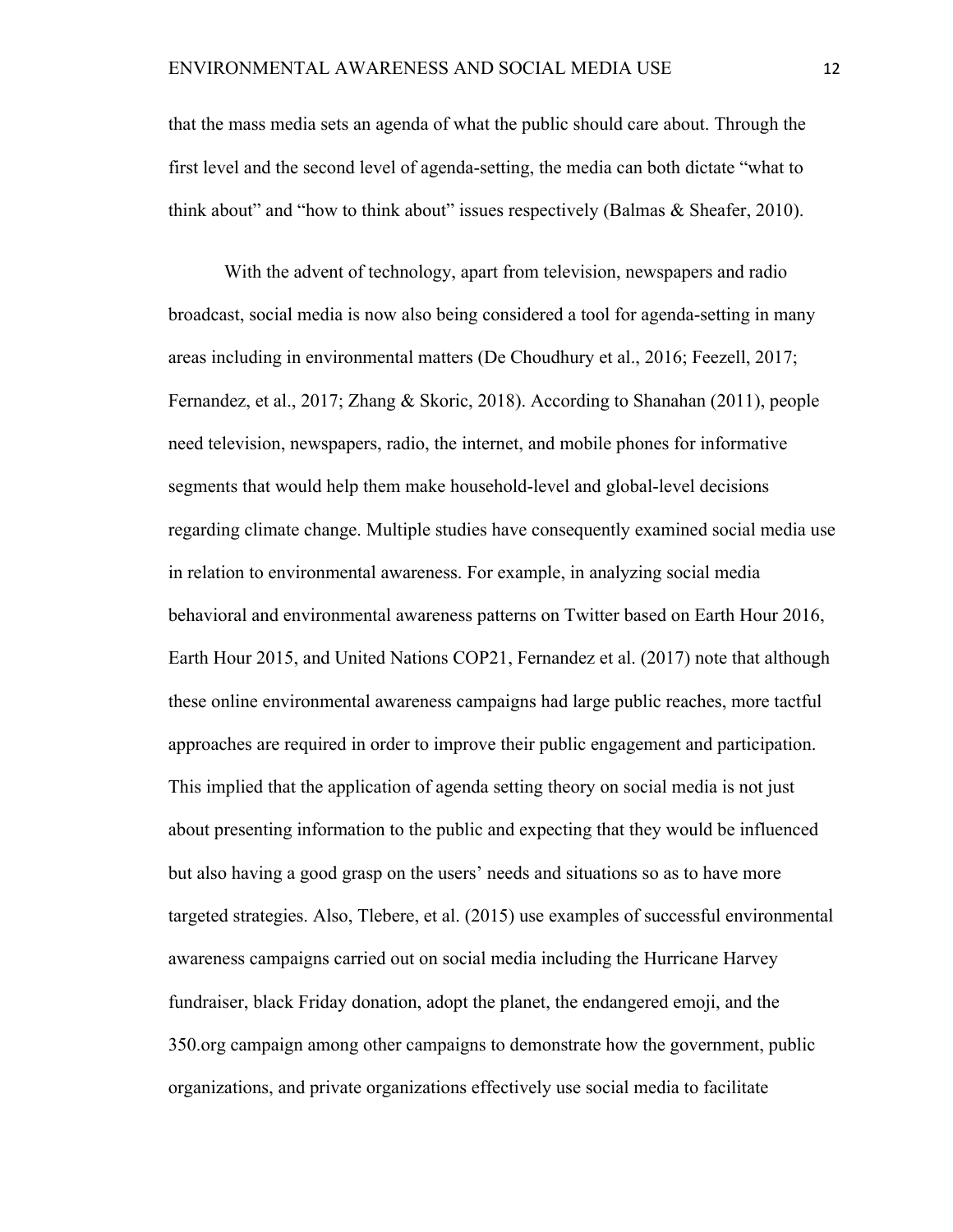environmental democracy. They argue that social media allows its users to exercise three fundamental rights -the right to access information, access justice, and citizen participation- which are necessary in exercising environmental democracy. Environmental democracy in this context is defined as a set of standards that guide how environmental matters are handled including access to environmental information, creation and enforcement of environmental laws, and compensation or charges that accompany failure to comply to the standards. In investigating the patterns of attitudes, behavior, and beliefs over three decades in the United States, Wray-Lake et al. (2010) used a sample representative of adolescents in high school to offer unique insights into environmental awareness levels among young people. They use a series of questions to determine the conservational behavior, personal responsibility for the environment, belief of resource scarcity, perspective on governmental responsibility towards the environment, and attitude towards pollution among adolescents. A limitation of this study is the use of respondents' opinions to gauge their environmental awareness. The article explains that people's opinions usually change therefore errors might have been introduced. Correspondingly, Gwon and Jeong (2018) using data from multiple databases, identified the main attributes that make adolescents change their mind often. This, as Gwon and Jeong (2018) explained, included factors such as sensitivity to stimuli, immaturity, failure to make independent judgement, absorbency learning, imitation of others, ease of influence by external stimuli, susceptibility to public concerns, flexibility, malleability, openness, adaptability and plasticity. To avoid introducing errors in the study because of the often-changing stance of the sample representative as explained by Gwon and Jeong (2018) as well as Wray-Lake et al. (2010), this study will use college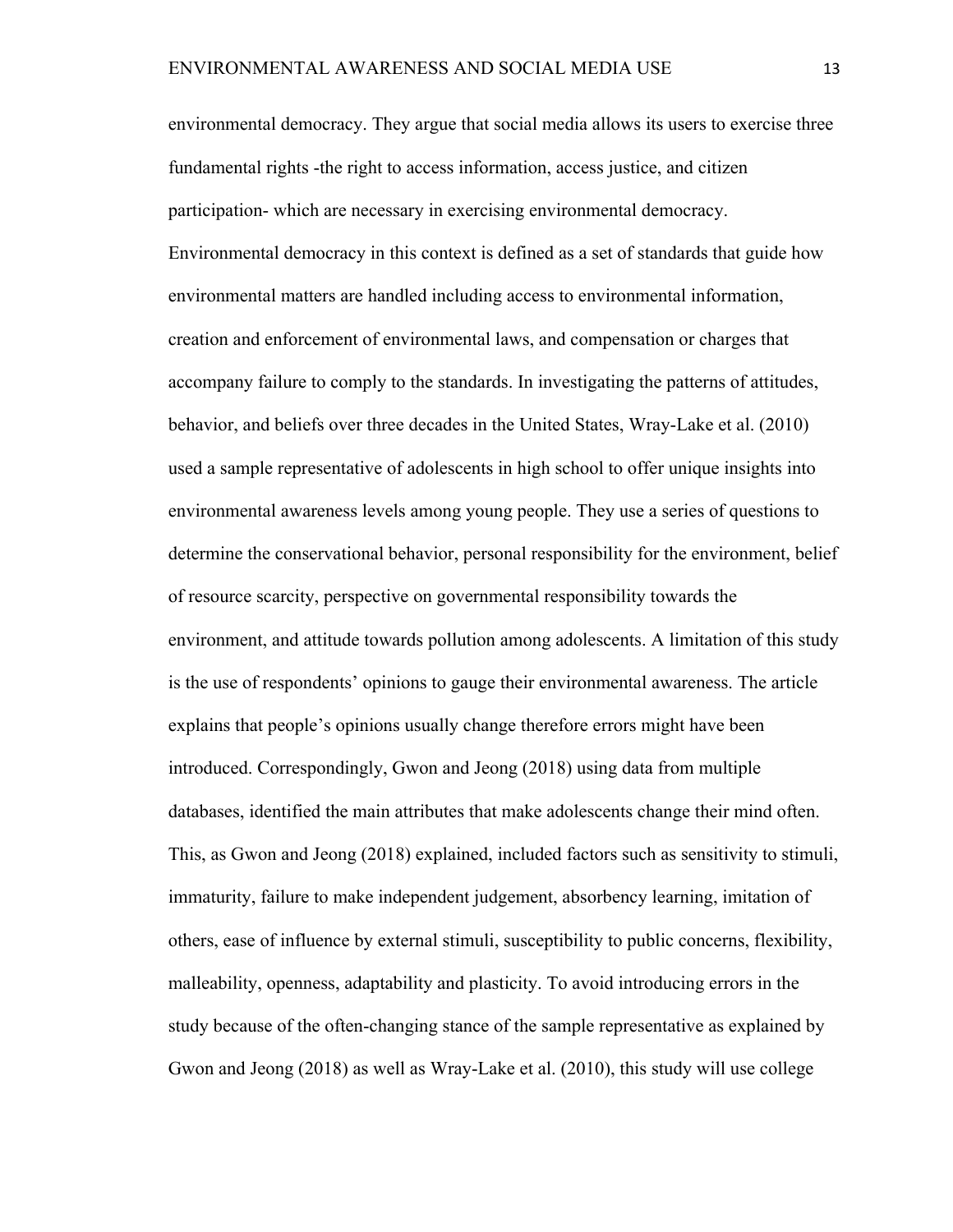students as a sample. College students are older hence they are expected to have a firmer stance and be less susceptible to public concerns as compared to high school students (Gwon & Jeong, 2018; Wray-Lake et al., (2010).

In an empirical research study examining how the use of media (both traditional and social media) affect environmental activism and consumerism and the implications of media on environmental group members and nonmembers in Hong Kong, results reveal a positive correlation between media and environmental activism (Zhang & Skoric, 2018). For social media, in particular, it was evident that most users' objective for having the application was for political and relational reasons. Influence of pro-environmental messages was thus much higher for social media users who were part of environmental groups than those who belonged to no environmental groups. A different study by Fernandez et al. (2017) also notes that during environmental campaigns on social media, it is often difficult to determine whether it is actually citizens who are unacquainted on environmental matters or if it is people who are part of the organizations carrying out campaigns that are being engaged. To overcome this limitation during data collection, in choosing respondents, regardless of the sampling method, the respondents are supposed to be from all walks of life and with different interests and experiences so that the chances of having the majority of the respondents being pro environmentalists is minimized. Any group of people who are likely environmentalists are not chosen to be respondents.

In a different study, Alhaddad (2018) explores the use of social media applications among Saudi Arabians. He states that WhatsApp, Facebook, Twitter, YouTube, Instagram, and Snapchat are the most popular social media applications. At the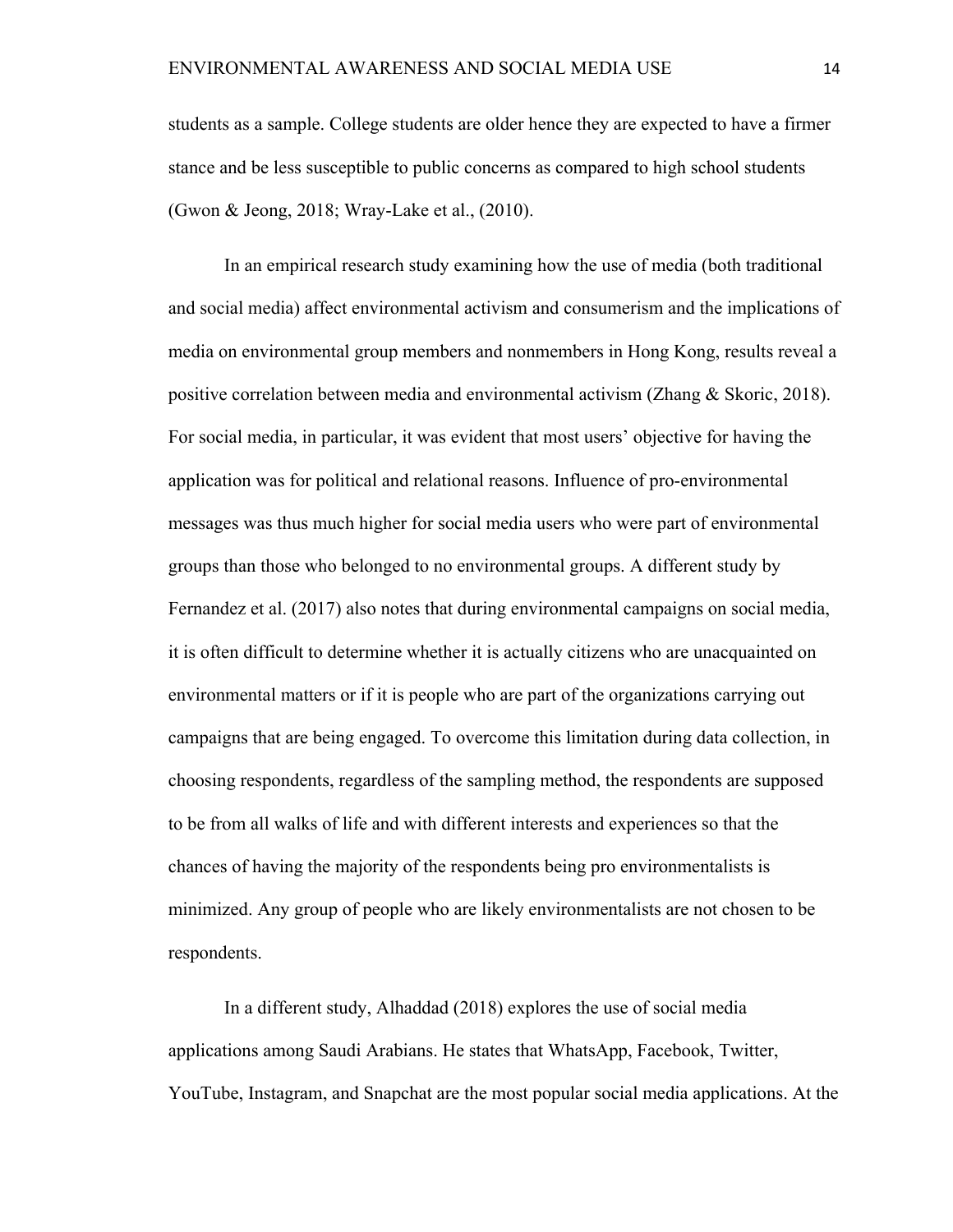same time, the same social media applications are very popular among Americans (Shensa et al., 2018). This study will use these popular social media applications to compare the environmental awareness levels of Saudi Arabians and Americans based on the frequency of use of the platforms. The frequency of social media use can be defined as how often an individual uses different social media platforms (Cha, 2010).

When creating environmental awareness using social media, the agenda at hand is to ensure that the target audience is equipped with knowledge that will help them make a positive impact on the environment through the adoption of specified approaches. The relevant stakeholders always want to relay the information in a manner that the audience's opinion will be influenced regardless of the audience's mindset or bias and to cause change in a wider social context. Given that social media is already being used to create awareness on environmental issues, an analysis of the impact made through social media will give insights into the extent to which it is effective in the Saudi society. Moreover, this research study, unlike previous studies, will offer a unique perspective into the environmental awareness levels in the Saudi Arabian society by making a comparison with the American society.

#### **Cross-cultural Communication Theories**

Cross-cultural theories explain matters related to cross-cultural research. Crosscultural research has to do with comparing and contrasting people's communication across different cultures (Merkin, 2017). It also explains the consequences of the differences brought about by the stated differences in terms of social experience, behavior, family life, education and other areas (Merkin, 2017). This research study uses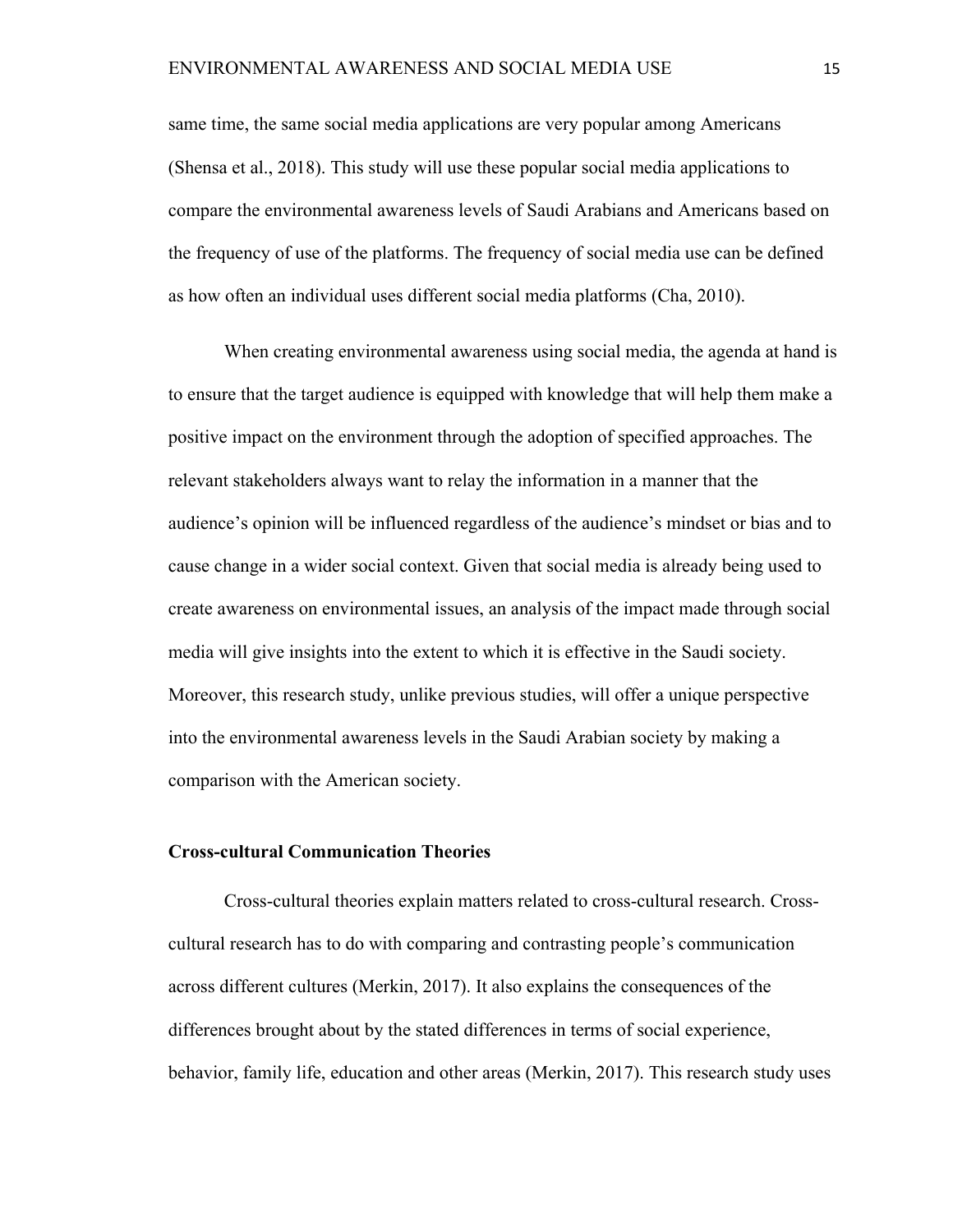Schwartz theory of basic values as well as Hofstede's theoretical framework to explain cultural differences.

Through comparative studies, the effects of factors associated with certain values or behavior can be understood better. Previous research has demonstrated that cultural differences between countries have an effect on the implementation as well as acceptance of information and communication technologies (Alarcon-del-Amo et al., 2015). A country's culture is often defined to mean a set of shared values that underpin social perceptions, attitudes, preferences and behavioral retorts (Alarcon-del-Amo et al., 2015; Merkin, 2017; Schwartz, 1992). Often, in cross-cultural research, Hofstede's cultural dimensions and Schwartz's theory of basic values form part of the theoretical framework (Alarcon-del-Amo et al., 2015; Jippes & Majoor, 2011; Schwartz, 2012).

#### **Schwartz theory of basic values on cross-cultural studies.**

According to Schwartz, "values are critical motivators of behavior and attitudes" (Schwartz, 2012, p. 17). This conclusion forms a basis for why cultural values are said to influence behavior of people in a specified locality. Dornhoff et al. (2019) also mention that values are related to human behavior in general and environmental awareness. They explain that "values are becoming increasingly significant worldwide in preserving biodiversity" (Dornhoff et al., 2019, p. 2).

Schwartz (2012) elucidates that values can be used in cross-cultural studies since they are common in different countries. The self-transcendence values (universalism and benevolence) in Schwartz's model are particularly applicable to this study. The goals of self-transcendence are enhancing and protecting the welfare of others and nature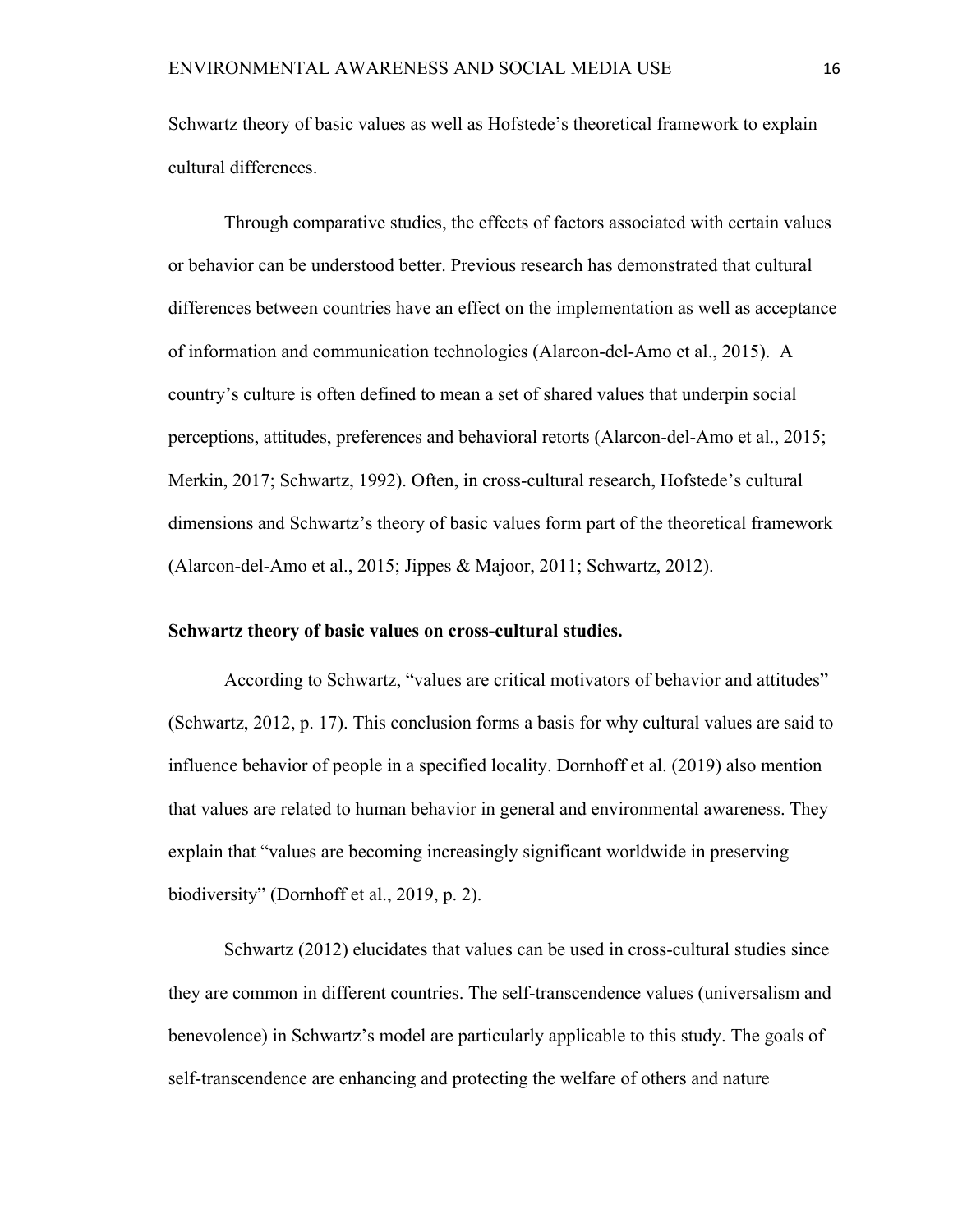(Schwartz, 2012). Therefore, societies that value self-transcendence over self-

enhancement (achievement and power) are expected to be more environmentally aware and practice pro-environmental behavior since it will benefit other people and the natural environment. Moreover, previous studies have shown that self-enhancement is positively correlated with egoistic environmental concerns but negatively correlated with biospheric and altruistic concerns (Dornhoff et al., 2019). Given that Saudi Arabia has higher levels of self-transcendence in comparison to the United States (Hofstede Insights, 2019), it is thus expected that Saudi Arabians are more environmentally aware than Americans.

While such deductions were made on communication in a face-to-face context, the vast growth of information and communication technologies has broadened the application of cross-cultural communication theories. Alarcon-del-Amo et al. (2015) argue that with technology it is easier than before to collect and analyze effects of culture on behavior with more detail. Furthermore, many scholars agree that information technologies and applications encompass the definition of interactive space and thus behavior can be assessed (Alarcon-del-Amo et al., 2015).

Nalewajek et al. (2013) explain that certain features of social media, especially those that relate to lifestyle and fashion, fulfill hedonistic needs. Their empirical research carried out on Facebook and Pinterest reveal that social media usage, particularly among young people, promote hedonistic values and attitudes. Hedonism is one of the ten values in Schwartz's theory that is concerned with pleasure, sensuous gratification for oneself and enjoyment of life (Schwartz, 2012). Dornhoff et al. (2019) elucidate that hedonism, which forms part of self enhancement values, is positively related to egoistic environmental concerns. Additionally, Steg et al. (2014) note that hedonism significantly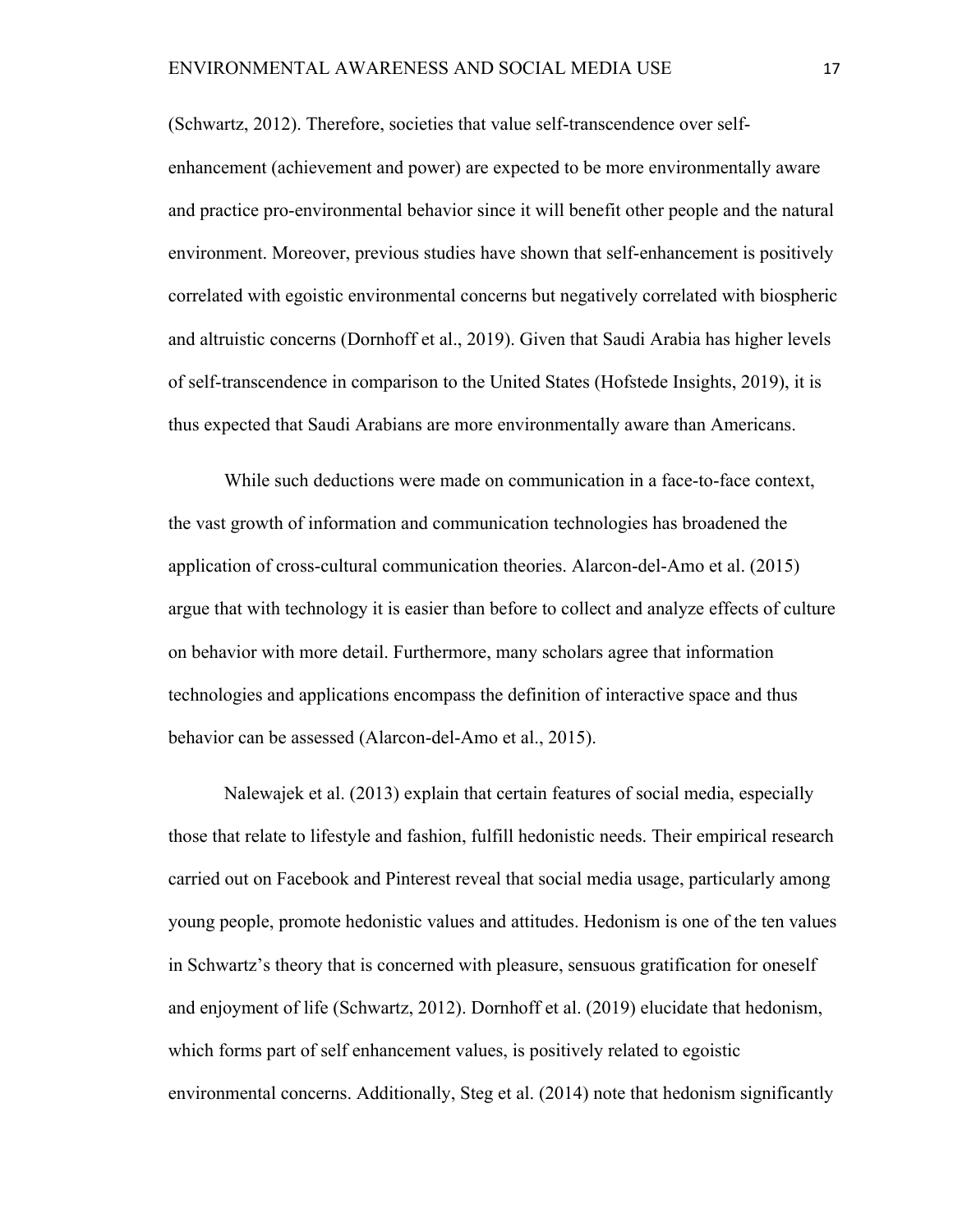and negatively relates to environmental concerns. It can thus be inferred from Steg et al. (2019) and Nalewajek et al. (2013) studies that social media use is negatively related to environmental concerns.

Social media sites offer users with a platform where they can create their profile and social links to other people among other features. Through posts, e-mail and instant messages, interaction among users on the platform is possible. Features such as place of residence, school year, place of work and a recommendation system on who to interact with make social media a communal platform. Apart from these, there are three other reasons why analysis of interaction on social media is particularly relevant. First, through conversations, on posts or private messages, individuals tend to influence each other on various matters including cultural ones (Feezell, 2017; Fernandez, et al., 2017). Secondly, the attitude, behavior and profiling of social media users can be done (Cruz et al., 2018; De Choudhury et al., 2016). Lastly, emotional connections, a sense of belonging, and loyalty can come out from an audience if posts are carefully curated (Ceron et al., 2016).

#### *Hofstede's theoretical framework.*

In the 1970's Hofstede carried out a survey among employees of IBM in 80 countries across the world. The aim of the research carried out by Hofstede was to understand how the employees in different countries perceived the organizational culture (Hofstede, 2011). The research was based on the supposition that each country has one culture, the results of the research are hence widely applicable. Hofstede defined culture as a set of programming of the mind that differentiates individuals in one group from another (Hofstede, 2001). He outlined six dimensions of culture that influence behavior and perceptions: individualism/ collectivism, power distance, uncertainty avoidance,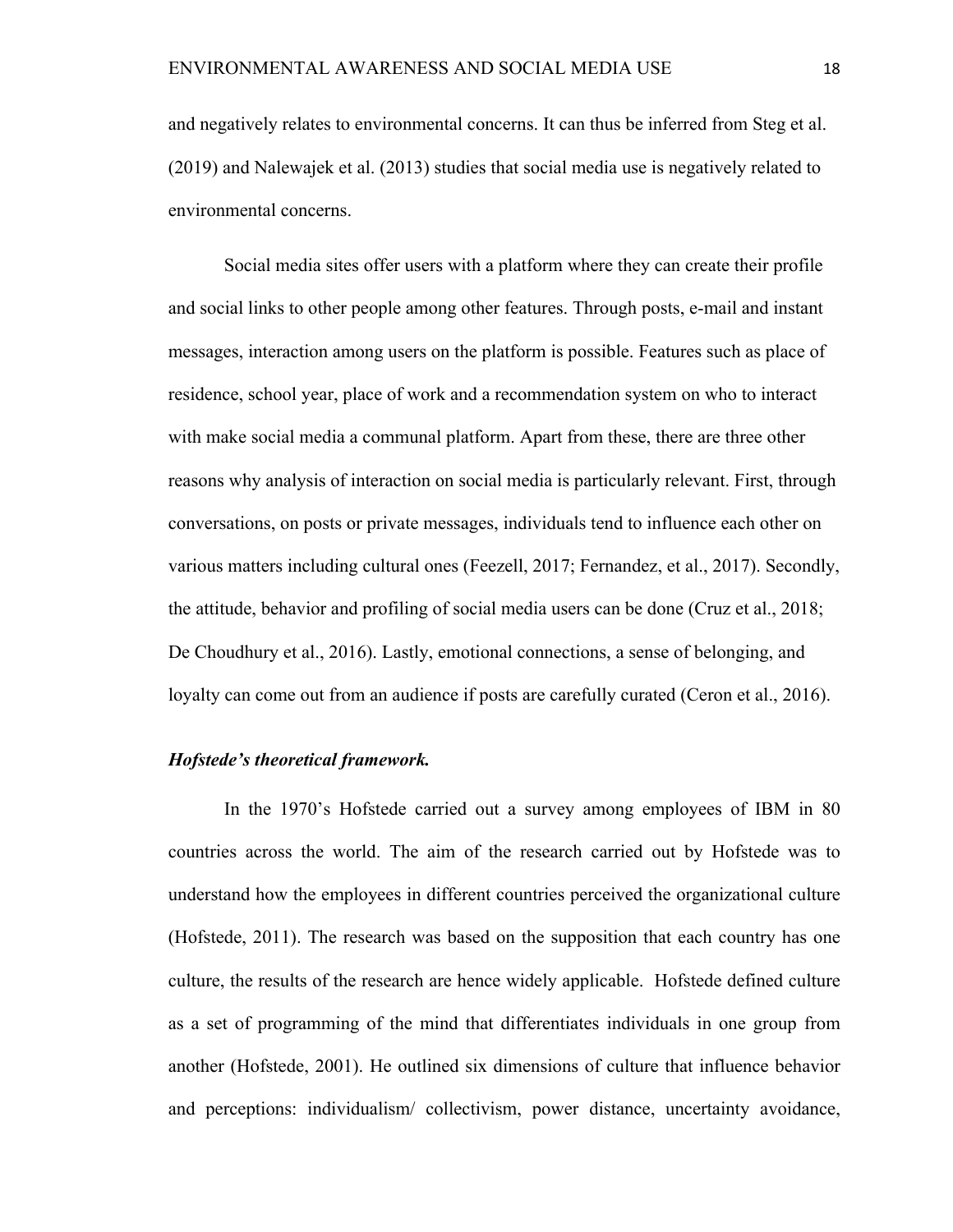masculinity/ femininity, long-term versus short-term orientation and indulgence/ restraint. The significance of each dimension in each country varies.

According to Hofstede (2001), power distance defines the extent to which those who are less powerful in a country accept that power distribution is unequal. Individualism relates to the looseness of relationships between persons in a country such that people look only after themselves and their close family. Collectivism, on the other hand, relates to how persons from birth onwards form part of strong and cohesive groups in the society that offer them a sense of security as long as they continue being loyal to the groups. A low score on collectivism indicates individualism and a low score on individualism indicates collectivism. Like collectivism and individualism, masculinity and femininity, on a sliding scale, a low score on one indicates a high score of the other. Masculinity/ femininity pertains to a state where gender roles are distinct. For instance, a situation where men are supposed to be bold, focused on material success, and selfassured whereas women are supposed to be tender, modest, and are more concerned with the quality of life, masculinity is dominant. Contrary, when femininity is dominant, gender roles overlap. Uncertainty avoidance defines the degree to which people in a society are threatened by unknown eventualities. This is often reflected by the need for predictability often through written or unwritten rules. Long term orientation describes how each society maintains links with its past when handling the current and future challenges. Societies that score high on the long-term orientation, for example, have a preference for rooting their decisions in the past, viewing change as suspicious. Those that have a low score on long term orientation, take a more pragmatic approach to decision making. Lastly, the indulgence versus restraint dimension explains the degree to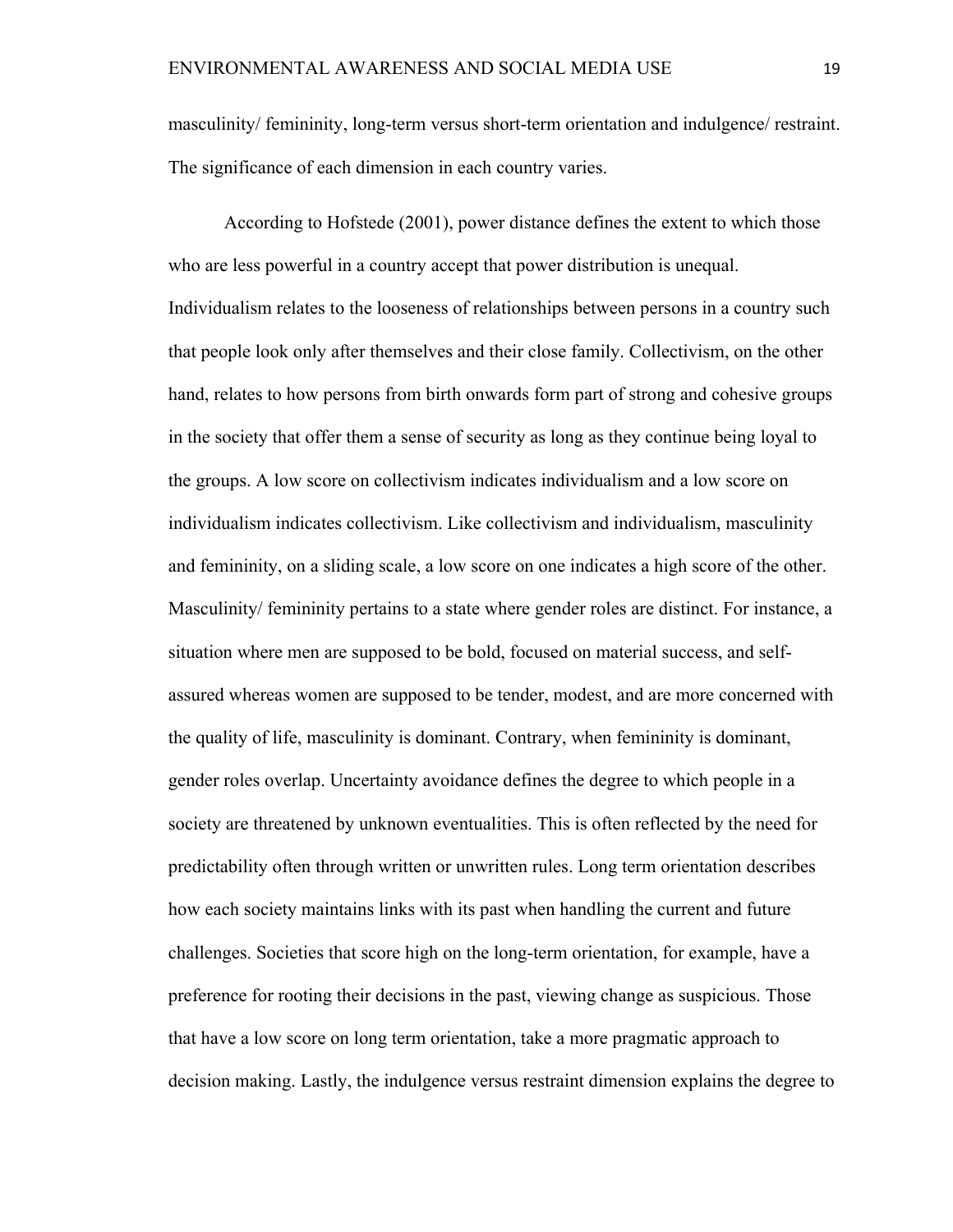which people put their desires and impulses in check. Indulgence means people in a society have a rather weak control over their urges while restraint means people have sturdy control over their urges.

When a comparison of the extent of each of the six dimensions is done between Saudi Arabia and the United States, as shown in Figure B1 in the appendix, there are disparities. The difference is significant in power distance, individualism and uncertainty avoidance with more than 30% variance. Saudi Arabia has a score of 95 on power distance, indicating that citizens of the country accept the hierarchical order that is in place without the need for a justification (Hofstede, 2001). On the other hand, the score for the same dimension in the United States is 40. The low score can likely be explained by the American premise of 'liberty and justice for all' (Connerly, 1996). A high power distance score is associated with low levels of environmental consciousness (Nagy & Konyha, 2018). As Nagy and Konyha (2018) explain, this is based on the fact that countries with outstanding performance on sustainability rankings such as the Scandinavian countries including Denmark, Sweden, Finland and Iceland have a low power distance index. It is, therefore, expected that the United States demonstrates a higher environmental awareness level than Saudi Arabia. On the other hand, Dadgar et al. (2017) explain that a high power distance society is associated with people who are more task oriented and less open about their feelings. Social media thus provides persons in such a society a platform where they can promote their way of thinking. As such, high power distance is associated with higher levels of social media usage. Based on the scores, it is expected that the level of social media use in Saudi Arabia is higher than in the United States. On the contrary, a different study explains that there exists a negative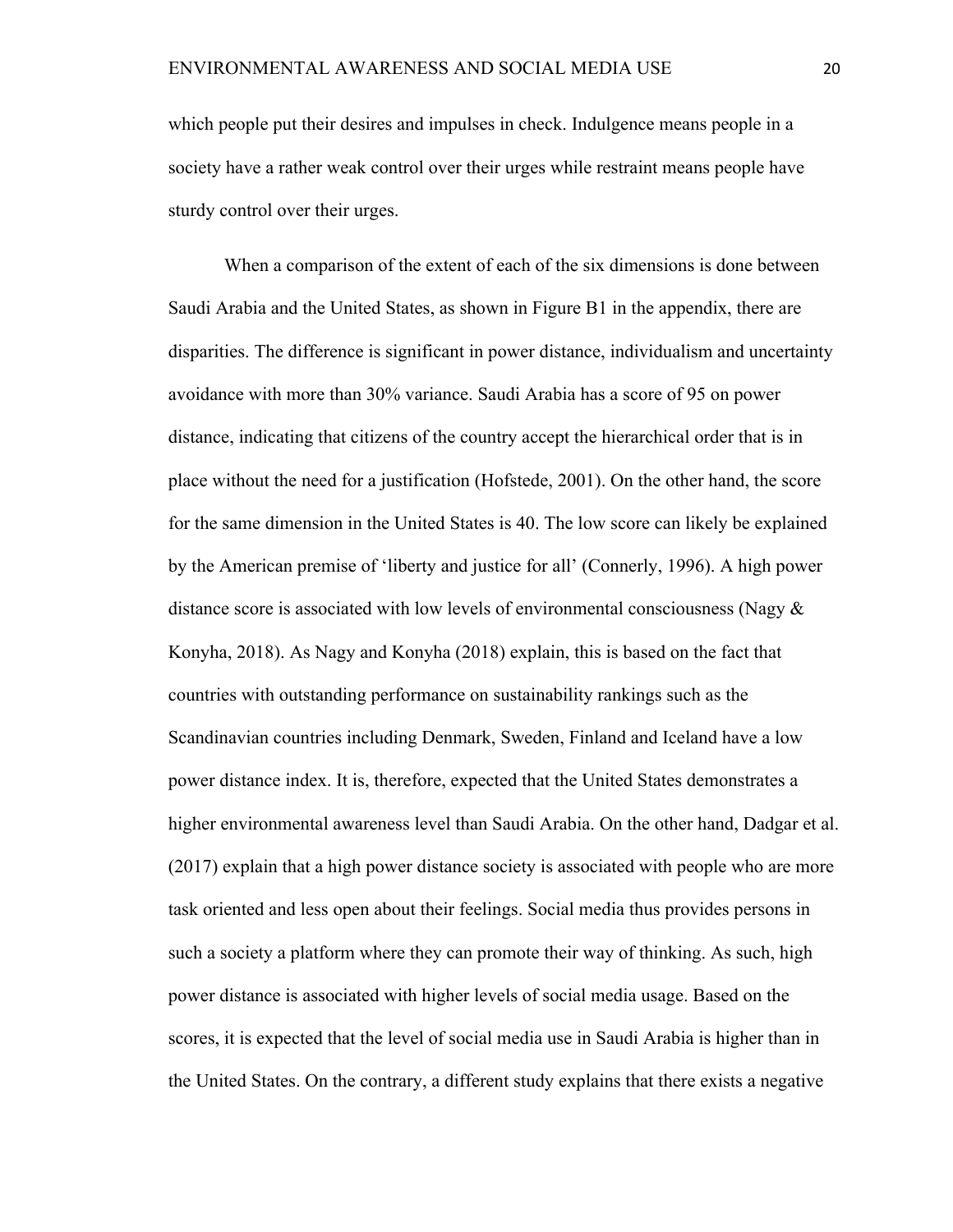relationship between high power distance and use of communication technology (Valaei et al., 2016). Based on the study by Valaei et al. (2016) and the estimated power scores (Hofstede Insights, 2019), then social media use is expected to be higher in the United States. Valaei et al. (2016) go further and explain that a low power distance encourages development which in this case would imply that development in the United States is higher. However, Valaei et al. (2016) also mention that there are numerous inconsistencies among scholars with regards to application of the concept of power distance in communication technology. Given that scholars have mixed viewpoints on how cultural dimensions affect environmental awareness, this is an area of greater exploration.

Saudi Arabia's score on individualism is low (25). This implies that the Saudi Arabian society is mostly defined by close knit relationships defined by loyalty (Hofstede, 2001). A 91 score on individualism in the United States depicts a society in which people are self-reliant and the relationships between individuals are not very strong. Individualism is negatively related to environmental consciousness (Nagy & Konyha, 2018). Based on the individualism scores, Saudi Arabia is expected to have higher levels of environmental awareness. High levels of individualism, on the other hand, is associated with low levels of social media use (Dadgar et al., 2017). Based on the individualism-collectivism score, United States is, thus, expected to have lower levels of social media use in comparison to Saudi Arabia.

On uncertainty avoidance, the United States has a score of 46. This means that Americans are both impacted by culture when making decisions and are also pragmatic since 46 is a fairly moderate score. New ideas, products, and technology are hence to a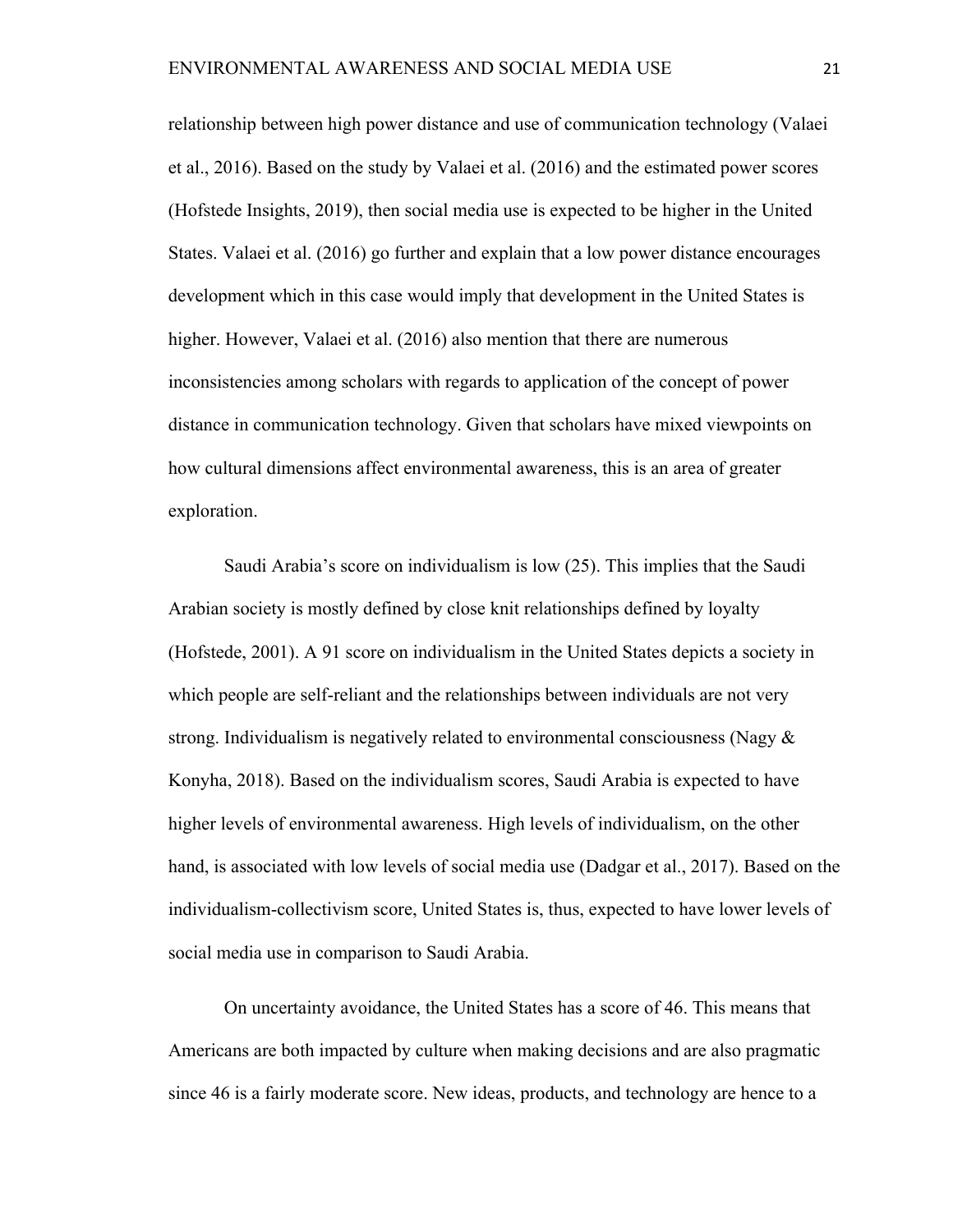fair degree accepted and adopted by Americans (Hermeking, 2005). On the other hand, Saudi Arabia scores 80 on uncertainty avoidance. This is a quite high score. It implies that most people in Saudi Arabia stick to certain beliefs and behavior and are not very receptive to eccentric ideas and behavior. A low score on uncertainty avoidance should consequently mean adoption and use of technology is more prevalent. United States is hence likely to have higher level of social media use. However, when it comes to environmental awareness, Nagy and Konyha (2018) note that the relationship between environmental awareness and uncertainty is insignificant. For masculinity, long term orientation, and indulgence, a difference in each score between the two countries exist but the variations are not as substantial as power distance, individualism, and uncertainty avoidance.

As explained by Hofstede (2011), these dimensions underpin social perceptions, attitudes, preferences, and behavioral responses. The difference in the scores thus implies that there might be a difference in attitudes, adoption and use of social media networks. Alarcon-del-Amo et al. (2015) also backs up the idea that cultural differences between countries cause a difference in information and communication technologies adoption and use including social media. Hermeking (2005) in his research on cross culture marketing, explains that the internet does not eliminate cultural differences that exist in countries. He argues that the internet like traditional media has different rates of adoption and use.

Often, cross-cultural research is done in psychology, medicine, sociology, and marketing (Hanel, et al., 2018). For example, Hermeking (2005), applies cross-cultural research to shed light on how international businesses can improve their profitability by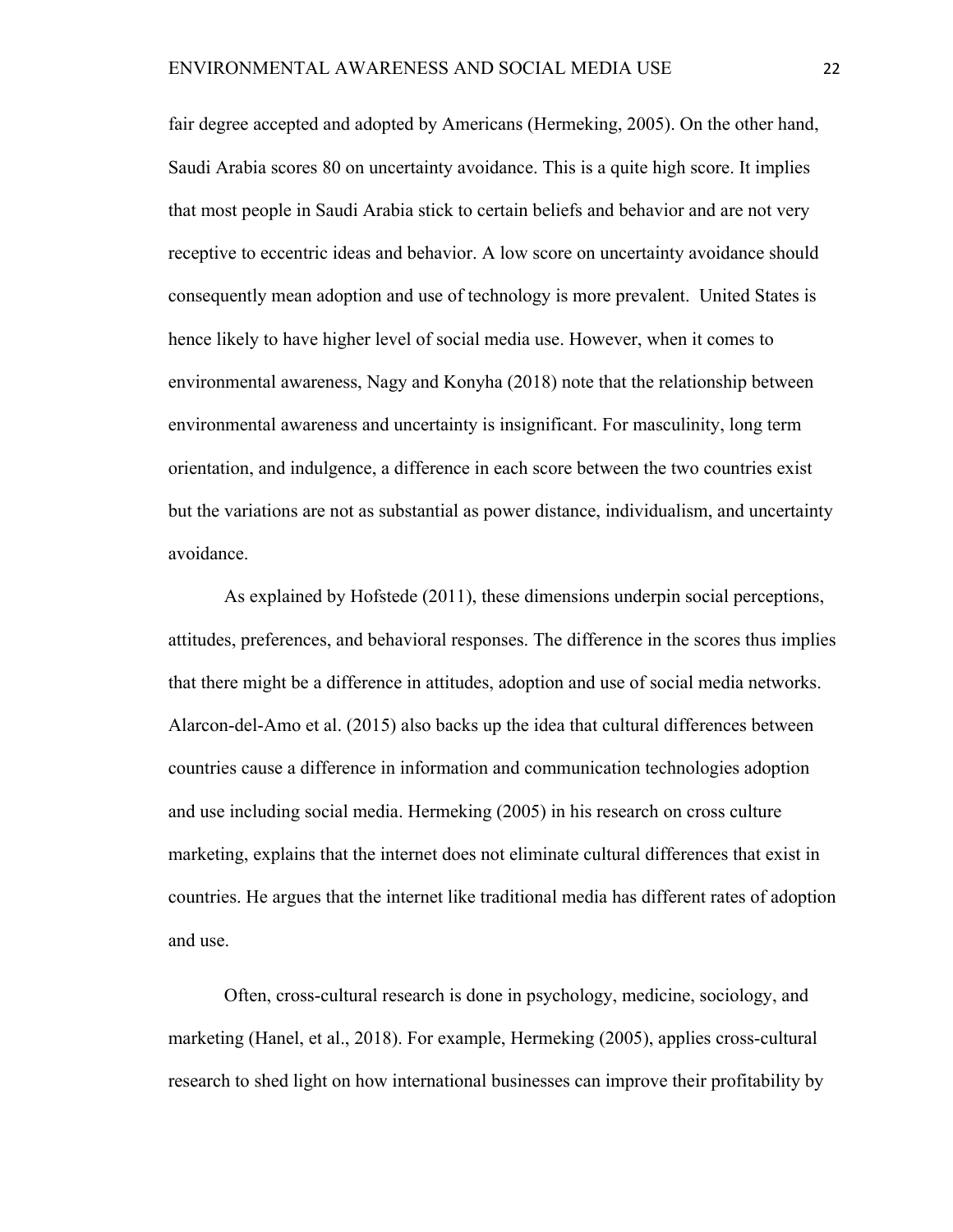taking into consideration cultural differences in different countries such that they do not do homogenous marketing or make homogenous product where applicable. Santoso and Schrepp (2019), based on Hosftede's dimensions, conducted a comparative study between Germany and Indonesia software users to determine if cultural differences played a role in the subjective user experience. Their study revealed that users from different cultures placed importance on the user experience based on their culture and hence the findings encourage software developers to take into consideration cultural differences of their customer base when designing their products. Similarly, in a study to understand the influence of national culture on the espousal of integrated medical curricula, Jippes and Majoor (2011) investigated 1195 medical schools in 63 countries. The results of the study revealed that a high score on power distance and uncertainty avoidance was associated with adoption of the new curricula. Jippes and Majoor (2011) hence recommended that various countries shift their attention to the dimensions of national culture that may deter innovation and development.

In some cases, however, cross-cultural research has been conducted to assess environmental conservation of people in different countries. For example, Hannel et al. (2018) examine how cultural differences affect different factors in the United Kingdom, India and Brazil. Among the factors that they consider is what protection of the environment meant in different cultures. The results reveal that different nations can hold the same abstract meaning of values and importance; however, their behavior vary depending on their cultures. Hannel et al. (2018) explains that if for instance a Briton, an Indian and a Brazilian were to talk about protecting the environment, they will likely not be in agreement, not because they do not contribute towards environmental conservation,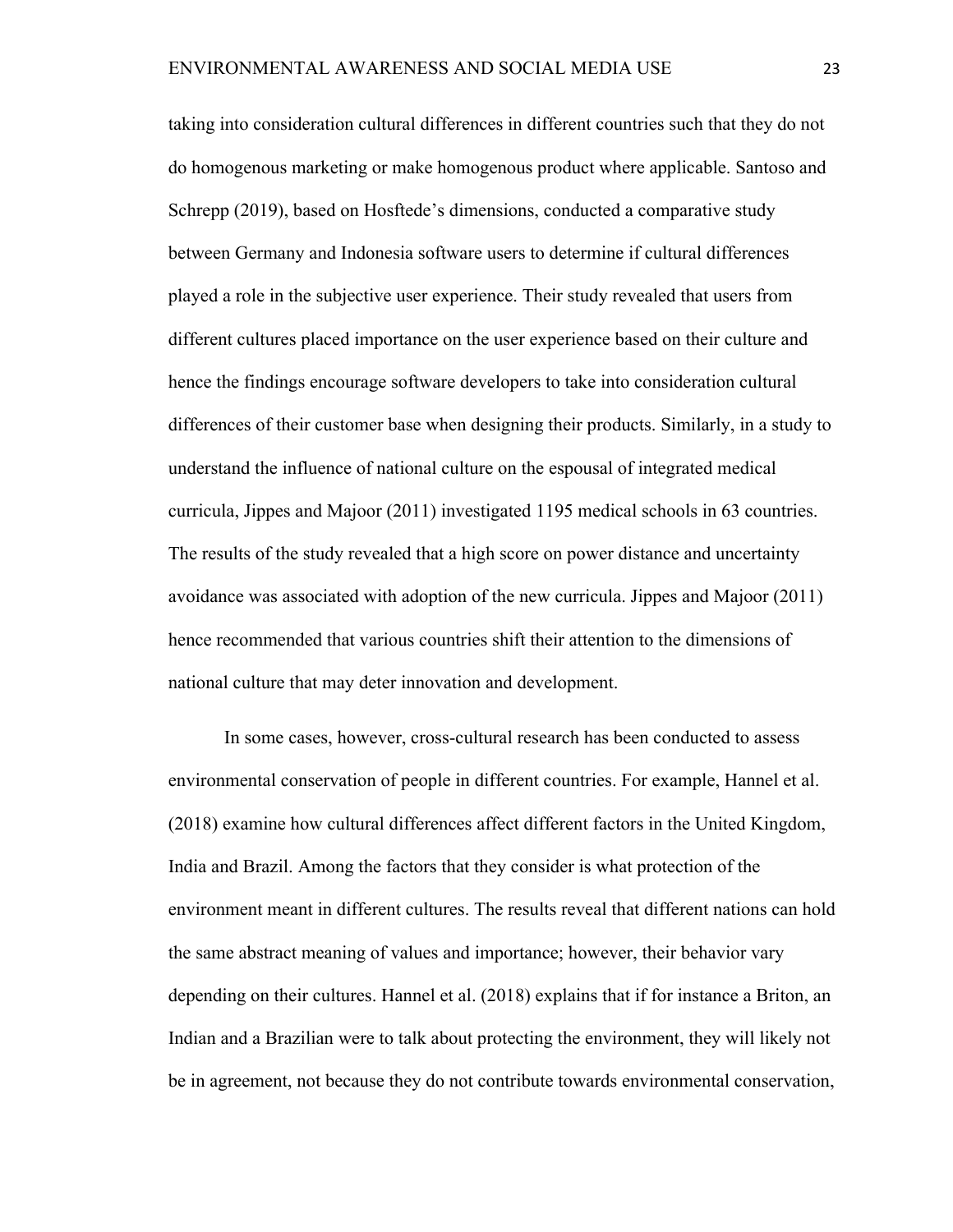but because they have different understandings. They elucidate that while protecting the environment for instance might mean reducing carbon emissions to a Briton, to an Indian or a Brazilian, it might mean not littering the towns. This inference is consistent with the laws of the countries and politics. The study shows that Britain, India and Brazil all value environmental conservation, however, when it comes to behaviors that demonstrate environmental protection, each has a varied concept.

In related research, Dornhoff et al., (2019) examine nature relatedness and environmental concerns among young people in Ecuador and in Germany. Dornhoff et al. (2019) note that nature relatedness and environmental concerns act as important psychological factors that reinforce pro-environmental behavior. Nature relatedness, as Dornhoff et al. (2019) explains, is the perceived cognitive and experiential connections to the natural world while environmental concerns has been defined as the extent to which one cares about what happens to the environment. They also explain that values, gender, nationality, and time spent on nature among other factors affected human-nature relationship. Results revealed that young people in Ecuador were more related to nature than those in Germany. Differences were also noted in environmental concerns. Germans scored higher on environmental concerns than Ecuadorians did. In general, these results form an empirical basis for the assumption of cultural differences in human-nature relationships between Saudi Arabia and the United States.

Most scholarly research have not focused on cross-cultural studies that examine the relationship between social media use and environmental awareness level. Although independent related research on environmental awareness level and social media use may exist in both countries (Alhaddad, 2018; Alshuwaikhat & Mohammed, 2017; Cruz et al.,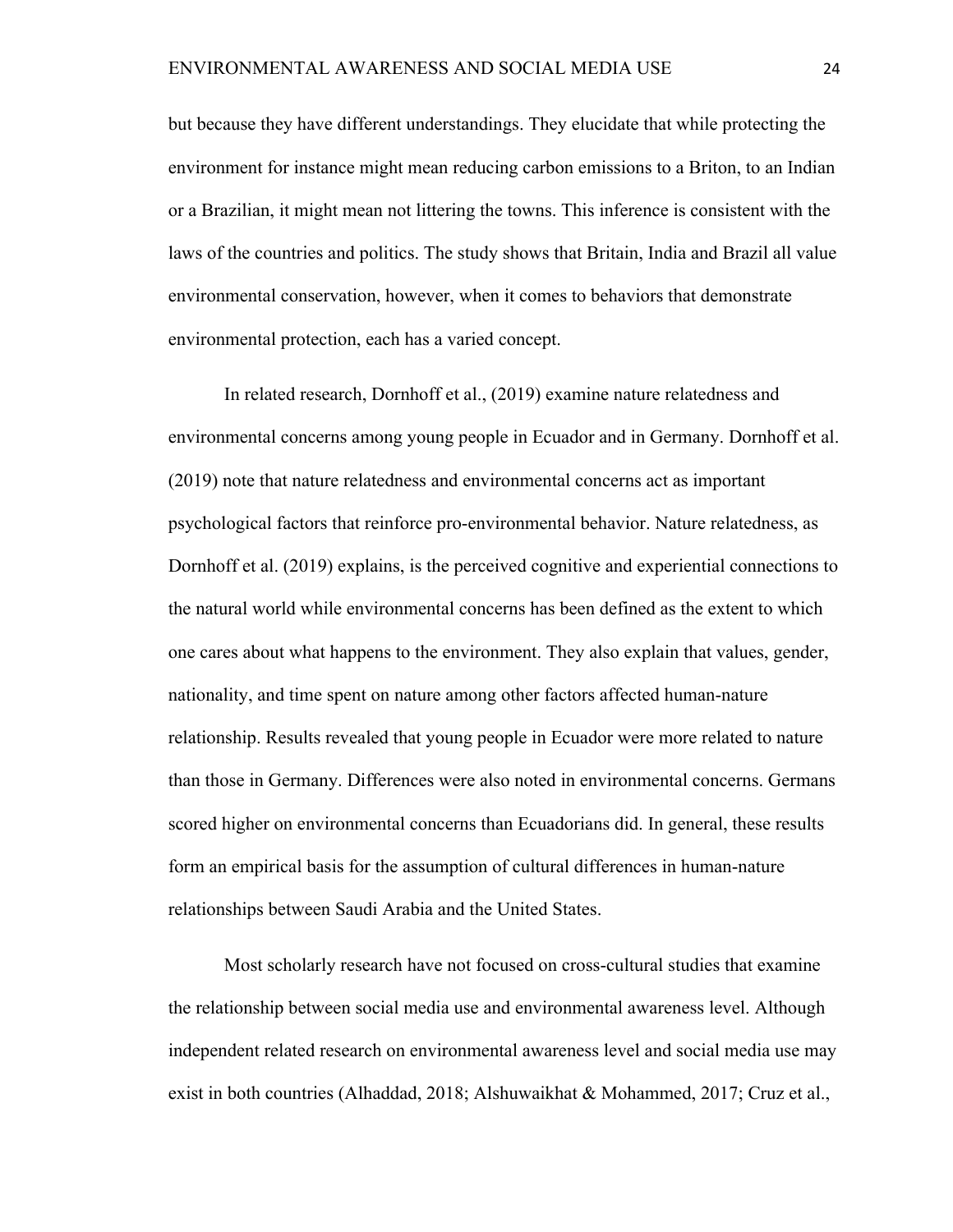2018; Feezell, 2017; Gwon & Jeong, 2018; Wray-Lake et al., 2010), a comparative crosscultural research will offer a new and unique insight. In cases where cross-cultural studies between United States and Saudi Arabia have been done, the topics under consideration have been totally different. For example, Robertson et al. (2013) conducted a crosscultural study between Saudi Arabia and the United States but on corporate citizenship; similarly, At-Twaijri (1989) focuses on managerial values; and Kalliny et al. (2011) place their attention on marketing variations. In all these studies, differences were found between United States and Saudi Arabia. It is therefore plausible that there might be differences in social media use and environmental awareness levels between United States and Saudi Arabia. At the same time, these studies reveal that cross-cultural comparison between Saudi Arabia and United States on the relationship between social media and environmental awareness has largely been overlooked.

# **Social Media Statistics**

According to Statcounter Global Statistics (2019), in Saudi Arabia between November 2018 and November 2019 the market share of popular social media platforms is as follows: 75.47% use Facebook, 13.19% use Twitter, 7.37% use YouTube, 2.25% use Instagram, 1.55% use Pinterest and 0.11% use Tumblr. In comparison to the United States, social media users within the same period were as follows: 49.46% use Facebook, 22.25% use Pinterest, 17.2% use Twitter, 8.17% use Instagram, 1.29% use YouTube and 0.56% use Tumblr (StatCounter Global Statistics, 2019). Although the proportion of each social media platform users vary for both countries, it is apparent that in both cases, Facebook, Twitter, and Instagram are among the top for social media sites.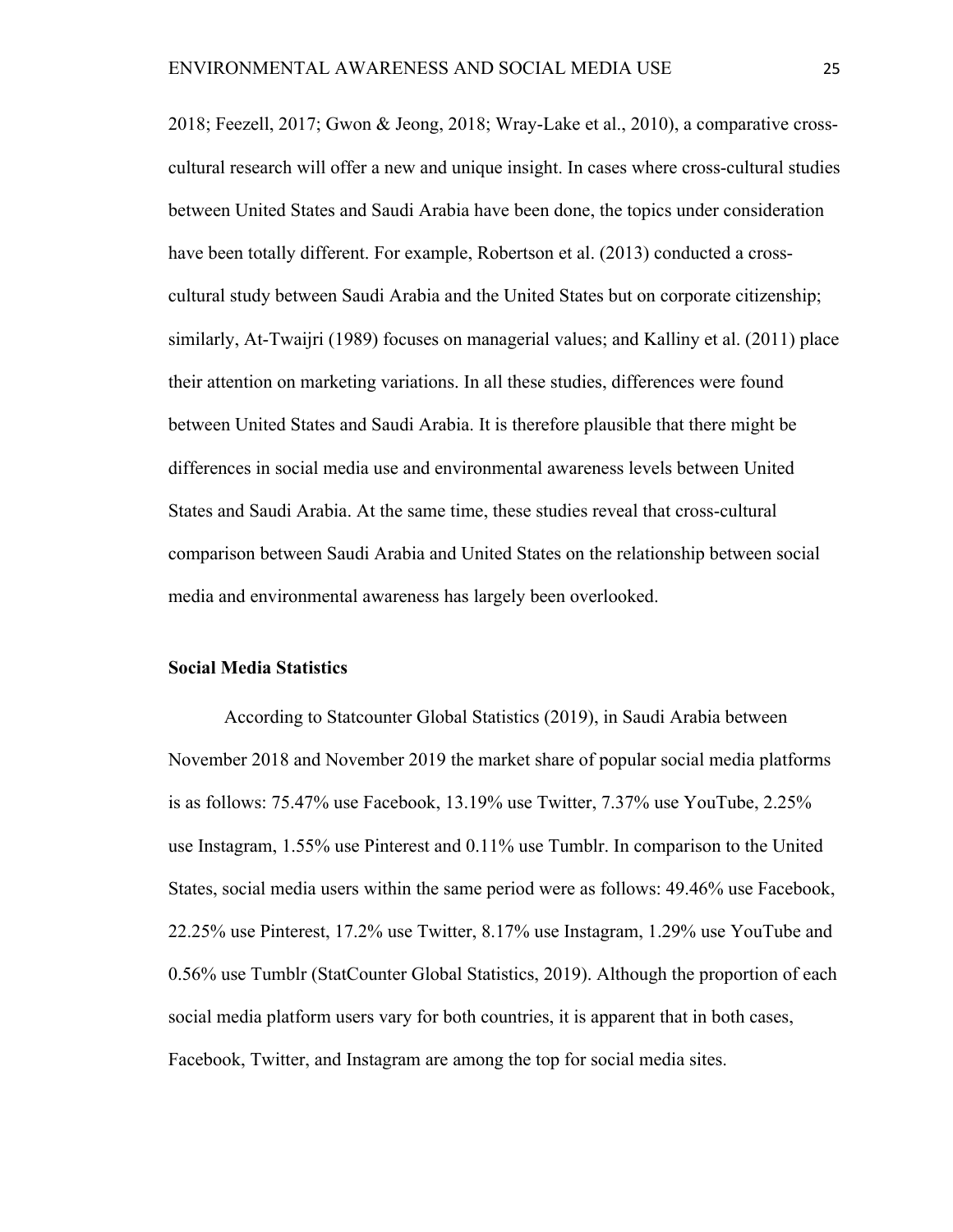According to the Communication and Information Technology Commission in Saudi Arabia, 20 to 24-year olds form the largest group of social media users in the country with 98.7% of individuals in this age bracket using social media (Mohammed, 2019). Correspondingly, among the 25 to 29 years age group, there is a 98.10% social media use and for those within 30 to 34 years age bracket have a 97.40% of social media use. Social media users in the country grew by 32% against the world's average growth of 13% (Mohammed, 2019). This is considered a progressive change towards attainment of Vision 2030 in terms of technology. In the United States, 90% of adults between 18 to 29 years old use social media; 82% of those within 30 to 49 years age category, 69% of those between 50 to 64 years, and 40% of those who are above 65 years (Clement, 2019).

#### **Environmental Awareness among College Students**

Institutions of learning have a role to play when it comes to shaping attitudes and behavior that affect the environment (Edsand & Broich, 2019). According to UNESCO (2019), environmental education, which can happen in learning institutions, can transform the society and help people develop knowledge, skills, attitude and behavior that promotes environmental conservation (UNESCO, 2019). This is possible because environmental education entails teachings on sustainable development, biodiversity, climate change, and cultural diversity. Further, science and socioscientific topics in learning institutions' curricula are meant to prepare students for modern social life, to equip them with knowledge and skills that will better themselves and society, and to be responsible citizens (Edsand & Broich, 2019). Additionally, Coertjens et al., (2010) while examining the role of schools stated that "schools in which science is taught in a more hands-on manner are associated with higher student environmental awareness whilst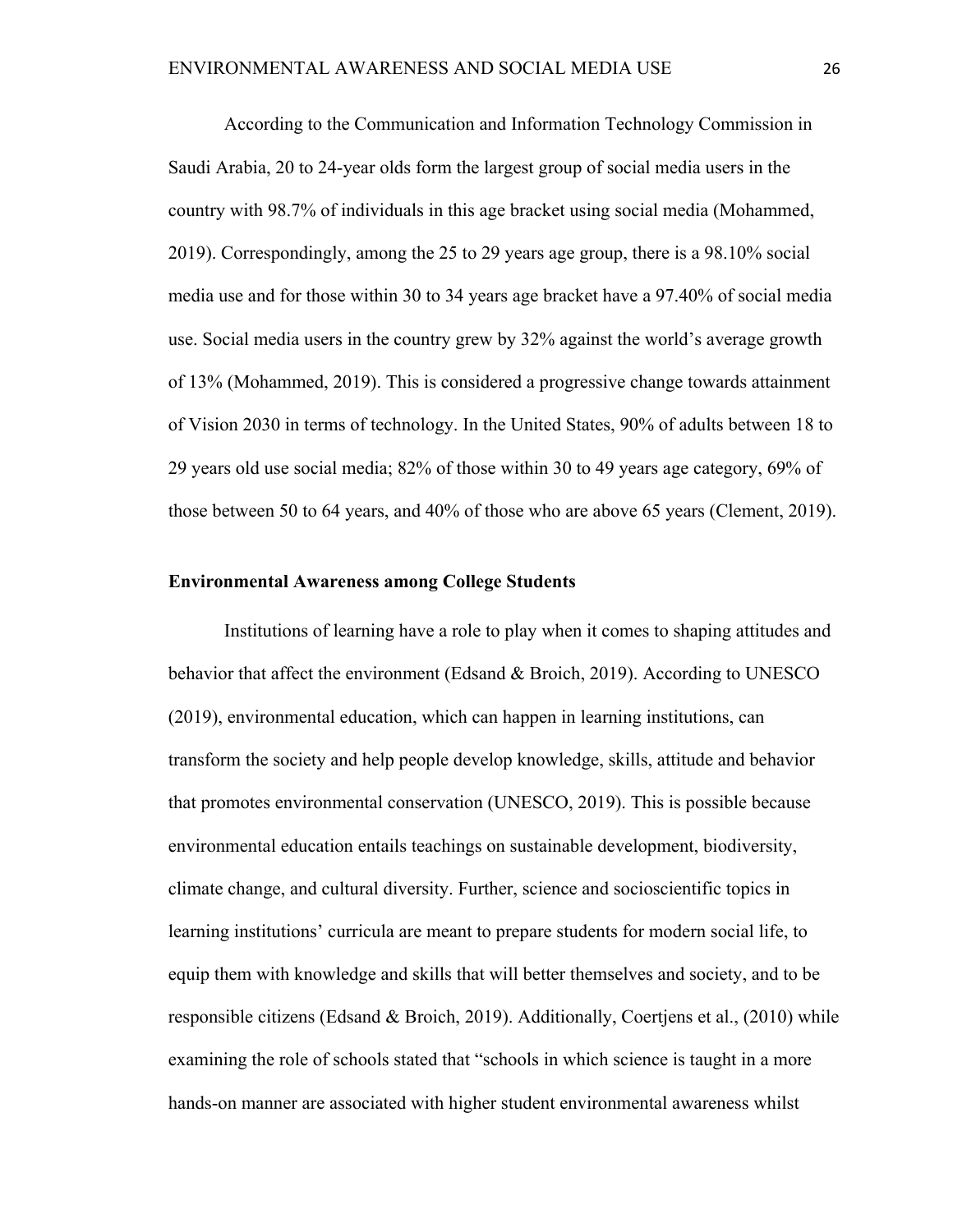environmental learning activities are associated with more pro-environmental attitudes amongst students" (p. 497).

In their study, Sivamoorthy et al. (2013) investigated environmental awareness and practices among college students in India. The study used questions related to pollution, energy conservation, wildlife conservation, human health, and animal husbandry to investigate the two factors. Sivamoorthy et al. (2013) particularly explain that their interest in analyzing environmental awareness and practices among college students is because their curricula entailed environmental education. Results of the study demonstrated that the environmental awareness level among college students was independent of a student's gender. Regardless of whether one was male or female, they were capable of being environmentally aware. However, with regards to adoption of proenvironmental practices, the results of the research revealed that female students' practices were more environmentally friendly. Sivamoorty et al. (2013) also argues that there is no direct correlation between environmental awareness and pro-environmental behavior. However, there is research with conflicting results. Edsand and Broich (2019), on a research done in the United States among high school students in Texas, revealed that a higher knowledge score was related with favorable attitudes towards the environment.

Similarly, when Ningrum and Herdiansyah (2018) examined environmental awareness, environmental behavior, and related factors among college students, they found out that environmental awareness and behavior among college students was fairly 'good.' The research reveals that most college students turn off computers when not in use, use energy saving bulbs, use alternatives for plastic bags such as paper and cloth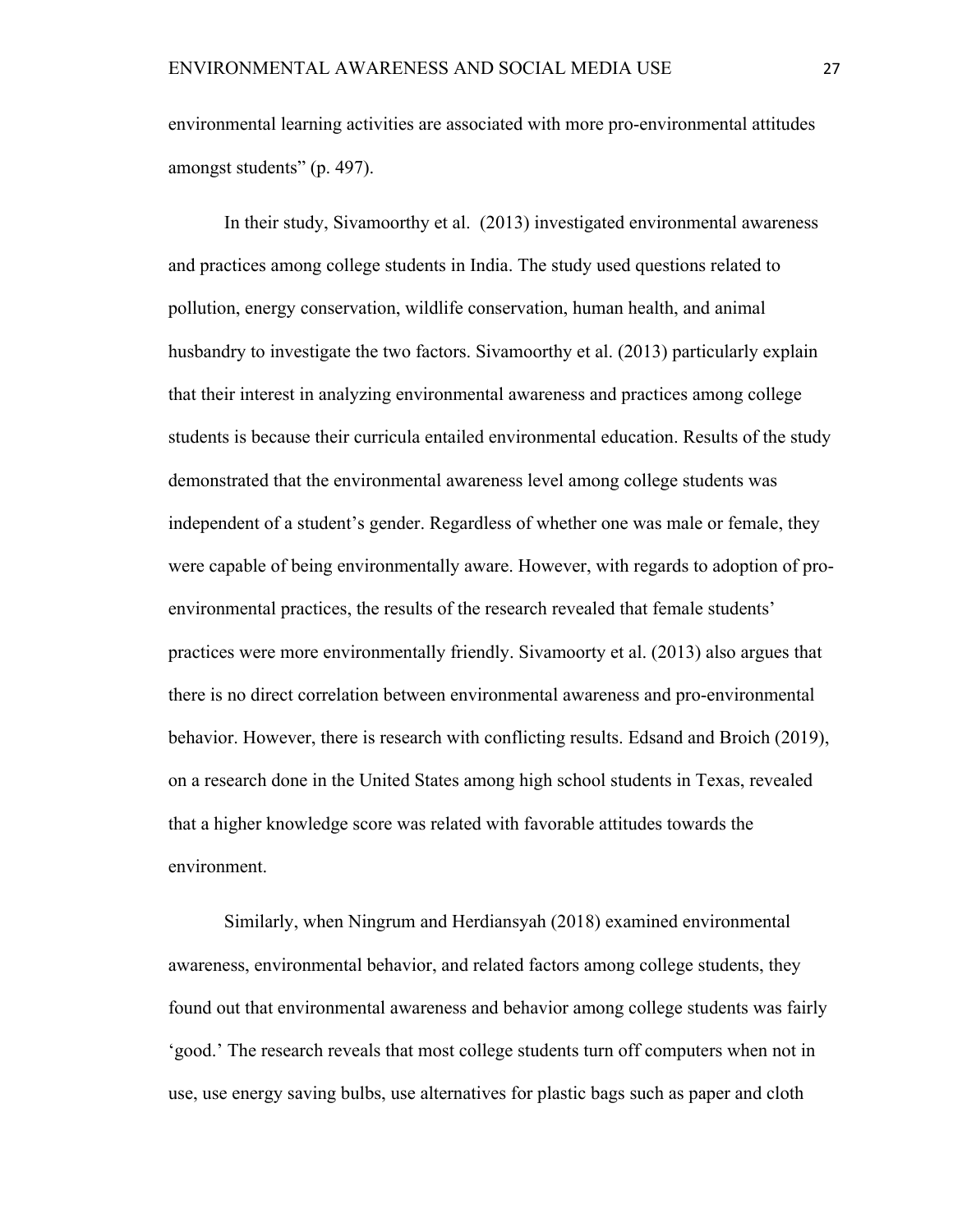bags, re-use plastic and are part of environmental groups among other environmentally friendly practices. However, like Sivamoorthy et al. (2013), the results showed that a significant correlation exists between environmental behavior and gender as well as origin of the student. Also, Sahu et al. (2015) and Sharma (2014) in their investigations on environmental awareness among college students, found that gender differences, the towns (whether urban or rural) in which the students grew up, and the type of courses they took brought about variations in environmental awareness levels. Male students were generally more environmentally aware, but female students' attitude towards the environment was more favorable. Also, students who took science courses were found to score higher on environmental awareness in comparison to students who took art courses. Similarly, those in urban areas scored higher than those in rural areas. It is hence evident that most of the environmental research carried out among university students places a lot of emphasis on environmental awareness, environmental practices or behavior and gender or origin in relation to the latter. This research, however, only examined environmental awareness and its relation to the nationalities of the subjects under investigation. It is apparent that research on environmental awareness among college students rarely focuses on the nationalities of the students. However, since different nationalities are associated with different cultures (Hanel et al., 2018), not just different regions in a country, like urban areas and rural areas as shown in the study by Ningrum and Herdiansyah (2018) and Sharma (2014), then, it can be argued that the two types of research are related if not similar.

## **Research Questions**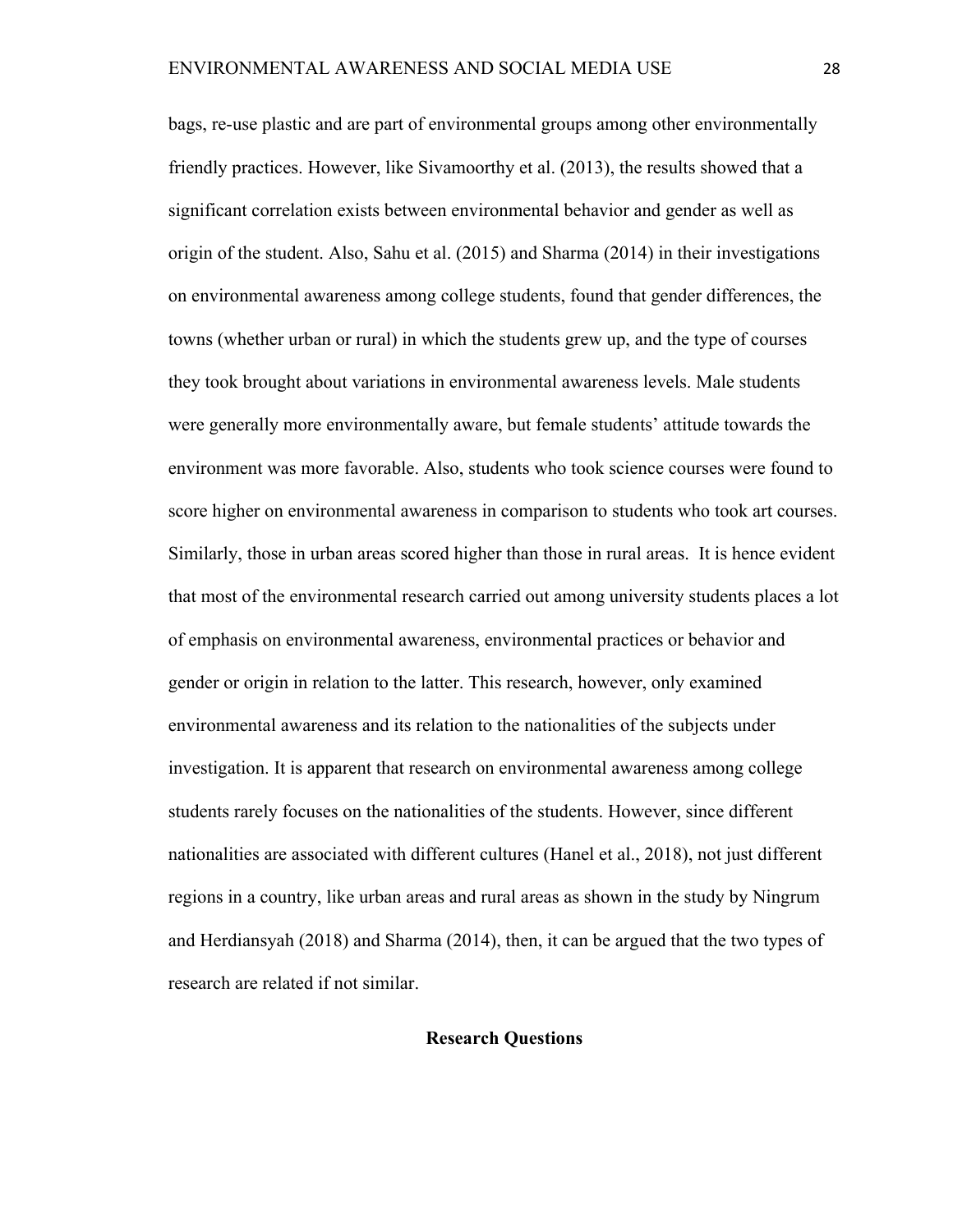Power distance, individualism versus collectivism, and uncertainty avoidance are three among the six cultural dimensions from Hofstede's theory that not only vary significantly between United States and Saudi Arabia (Hofstede Insights, 2019) but are related to social media use (Dadgar et al., 2017). At the same time, power distance and individualism versus collectivism are related to environmental awareness (Nagy  $\&$ Konyha, 2018). Approximated scores on the three aforementioned dimensions in Saudi Arabia and the United States reveal variations (Hofstede Insights, 2019). These variations suggest that the cultural values in the two countries are different. According to Schwartz's theory, values influence behavior and attitudes. Therefore, the difference in scores of the three cultural dimensions (power distance, individualism versus collectivism, and uncertainty avoidance) that affect environmental awareness and social media use suggest a difference in the environmental awareness levels and behavior related to social media use in Saudi Arabia and United States. Following the above stated arguments, the corresponding research questions are:

RQ1: Does the amount of social media use differ between American and Saudi Arabian college students?

RQ2: Does the level of environmental awareness differ between the American and Saudi Arabian college students?

This study will further examine the relationship between social media use and environmental awareness. Based on the agenda-setting theory, incidental exposure to proenvironmental content on social media sites is supposed to raise the environmental awareness level of individuals. The more often environmental activists on social media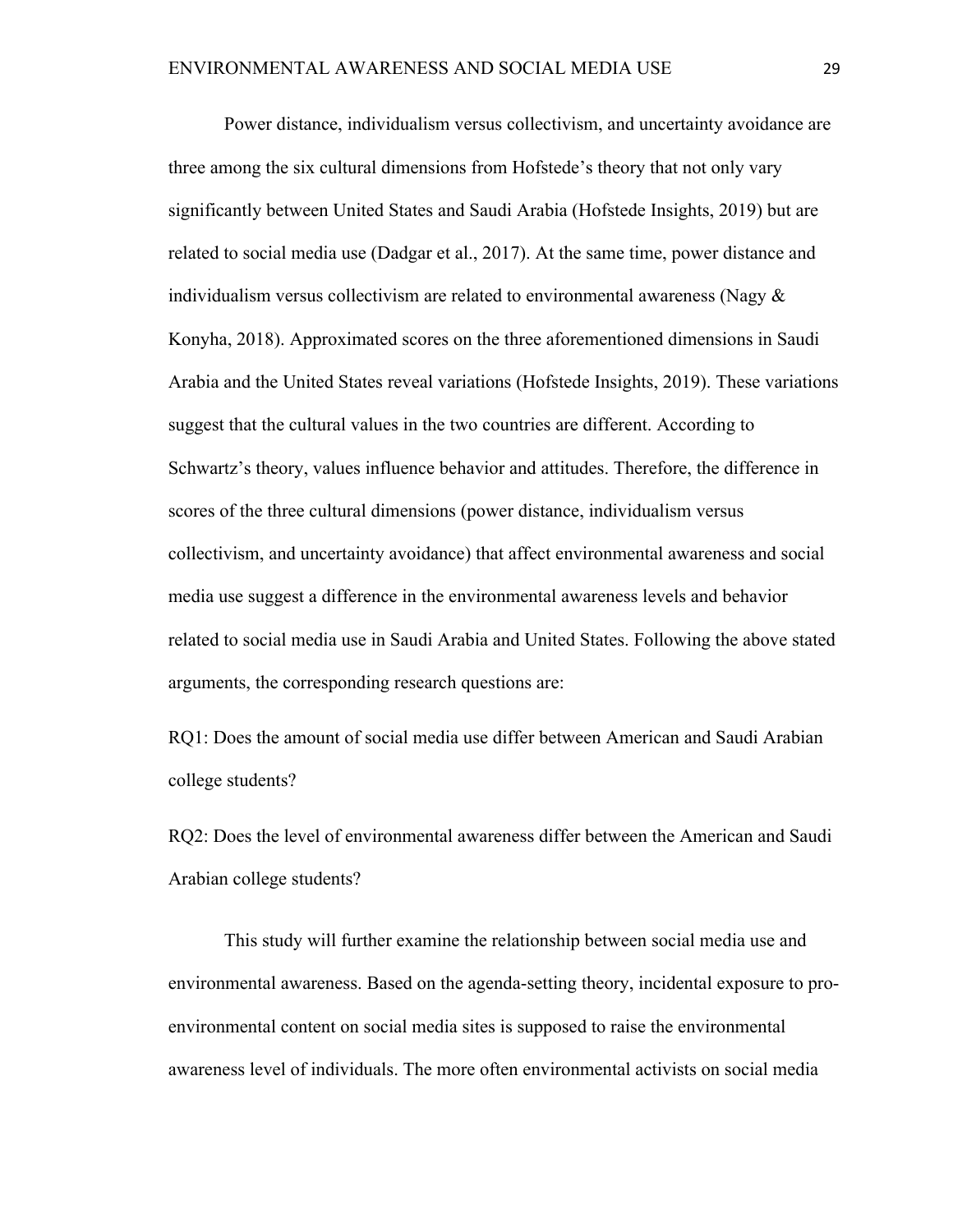post content, the more they give social media platform users "what to think about." It is therefore expected that the more individuals use their social media applications, the more informed they are regarding environmental issues. This study hypothesizes that a relationship between social media use and environmental awareness level exists.

Based on Hofstede's theory, a difference in social media use and environmental awareness level in United States and Saudi Arabia is expected. Since the investigation is based on the two variables whose differences have already been presumed, this study investigates whether there is a difference in the relationship between environmental awareness level and social media use in United States and Saudi Arabia. The corresponding research question is:

RQ3: Does the relationship between the amount of social media use and level of environmental awareness differ between American and Saudi Arabian college students?

## **Method**

# **Sample**

This study focused on Saudi Arabian and American college students. Convenience sampling was applied. Undergraduate students in Saudi Arabia and the U.S. were invited to participate in the study after approval by the IRB and the relevant university authorities. For a large population size as in the case of Saudi Arabia and the United States, a total sample size of at least 385 respondents, 193 for each country, was deemed appropriate for 95% confidence level, 5% margin of error, and a large population size.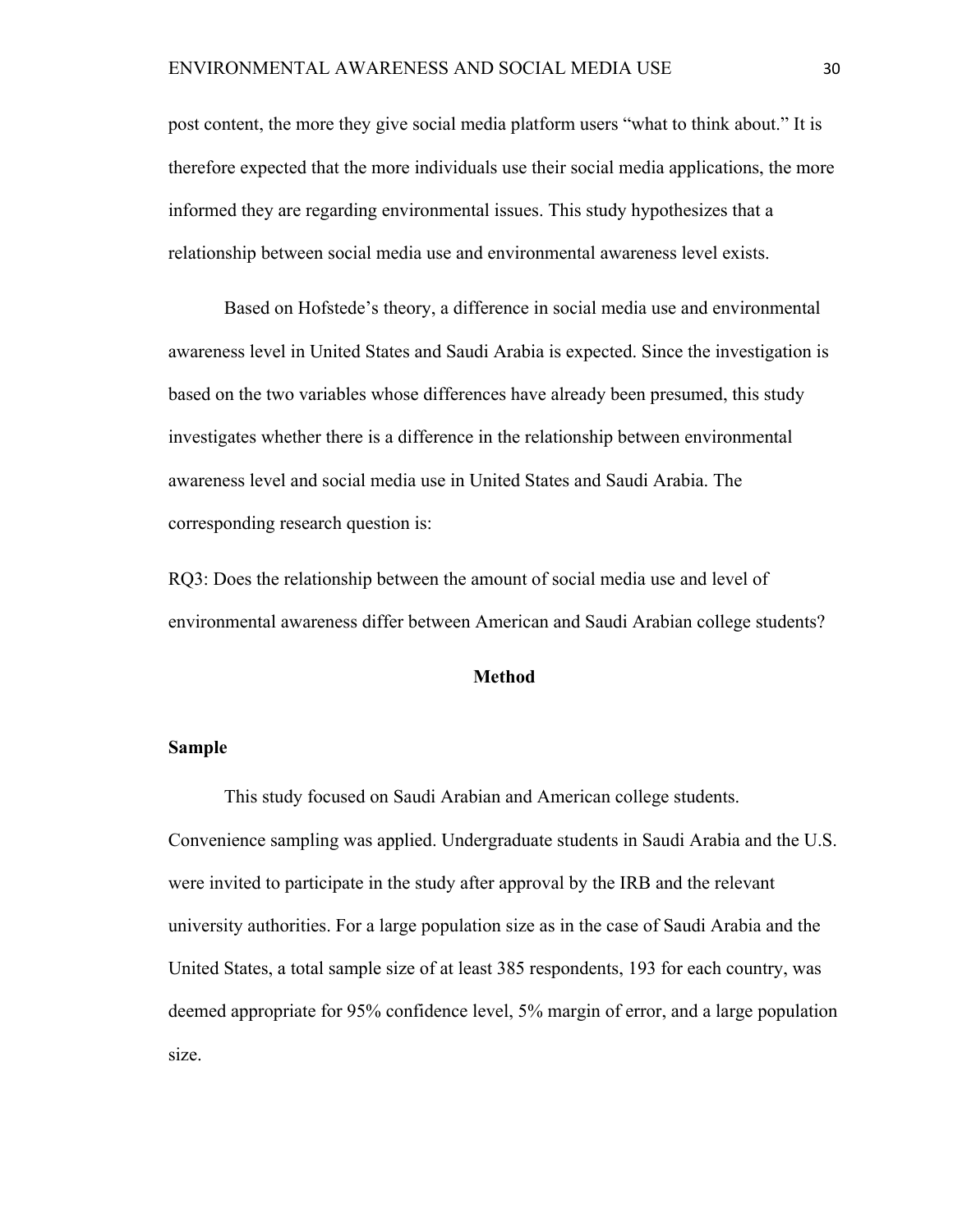For this study, there were 671 survey responses, 354 (52.6%) being from the American survey and 317 (47.2%) from the Arabic survey. To avoid multiple survey entries from the same individual respondents, cases of repetitive IP addresses were deleted. Congruently, 24 responses from the American survey and 11 responses from Saudi Arabian survey were deleted. Also, responses by 68 (10.7%) individuals who were neither Americans nor Saudi Arabians and 8 (1.3%) respondents who did not indicate their nationality were excluded from the data analysis for the research questions substantiation. Furthermore, three Saudi Arabian and one American respondent provided invalid answers to the social media use variables (i.e., reporting more than 1440 minutes or 24 hours of using one social media platform daily) and were removed from the sample. The final sample size thus became 556, with 266 (47.8%) of the respondents being Saudi Arabians and 290 (52.2%) being Americans. From the final sample, there were 299 (53.8%) male students, 254 (45.7%) female students, two (0.4%) students who stated to be of other gender, and one (0.2%) student who did not answer the gender question.

Given that both the American and the Saudi Arabian survey were set up in the same way, having the same questions, question sequencing, and data type, the samples from the two surveys were merged into one SPSS file for data analysis. A copy of the survey is attached in the appendix.

### **Procedure**

This study applied a cross-section correlational survey design. Data were collected from the study participants through a one-time survey. The survey was conducted online through two universities using Qualtrics. Respondents remained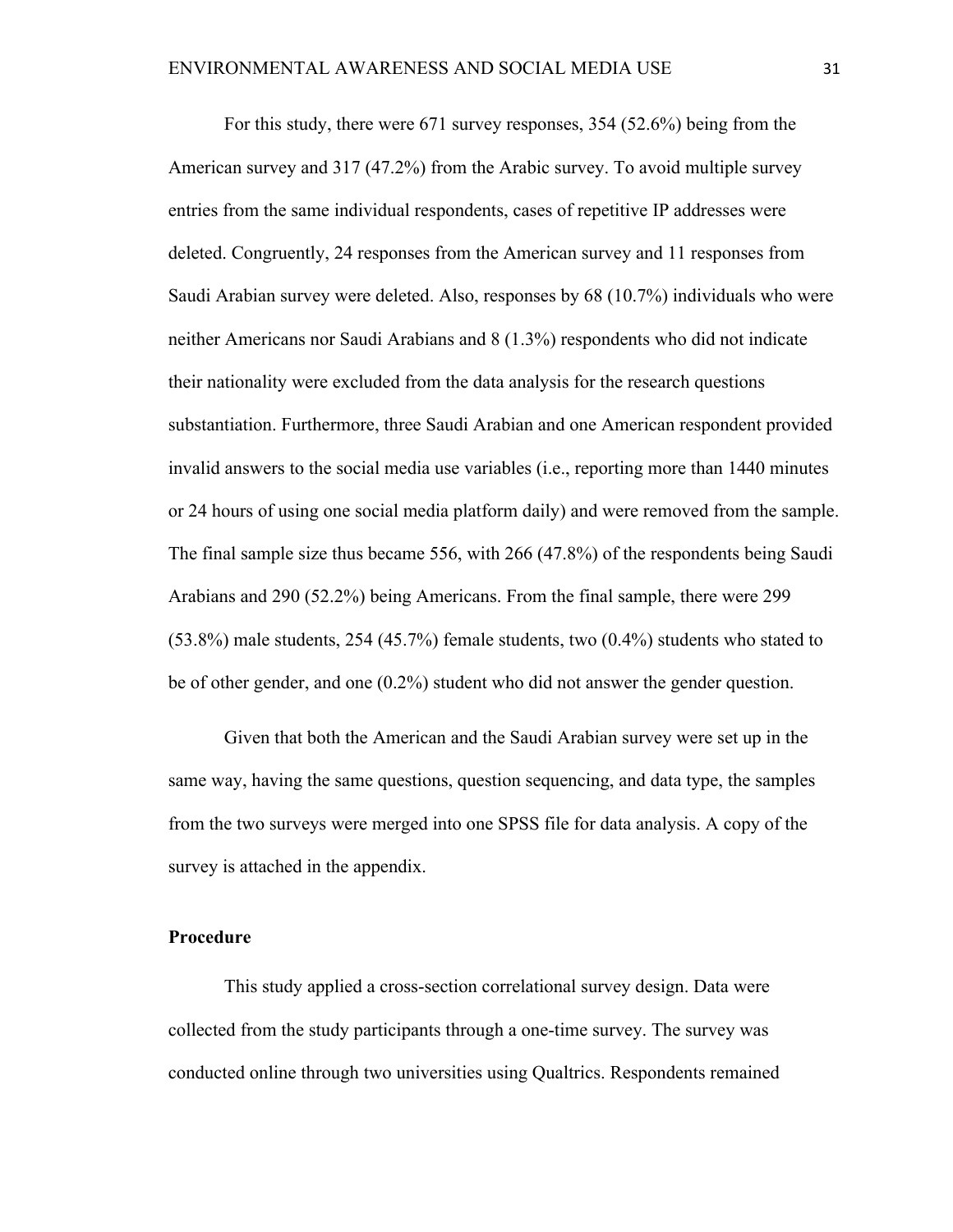confidential, and the questionnaires were filled out by the students at their own preferred time and location between April 23, 2020 to May 10, 2020 when the survey was available online. All students who participated in the survey received extra credit from their instructors.

The questionnaire had three main sections. The first section collected information on demographic variables, including the nationality, age, and gender of the respondents. The second section dealt with environmental awareness and had two sets of questions, with one based on the Environmental Awareness Ability Measure (EAAM) Scale (Jha, 2019) and the other based on the Dunlap and Van Liere's New Ecological Paradigm (NEP)Scale (Dunlap et al., 2000). The first part of section II comprised of 14 multiple choice questions adopted from the EAAM scale, whereas the second part consisted of 23 agree/disagree questions adopted from the NEP scale. These two scales were used to measure environmental awareness to increase measurement reliability and validity. Reliability was tested through the internal consistency of each of the two scales, and convergent validity was tested through the extent to which the two scales relate. The third section dealt with collecting information on social media use variables.

Since self-reported data on social media use might not be reliable, an alternative method of counterchecking the amount of time spent on each social media platform was used to complement self-report measurement. The social media applications' statistics, as well as the mobile phone battery statistics on application usage, were used to provide more accurate data. Detailed information on how to retrieve data on social media use was provided in the instructions to allow respondents to aptly assess information on the degree to which they have used the various social media platforms.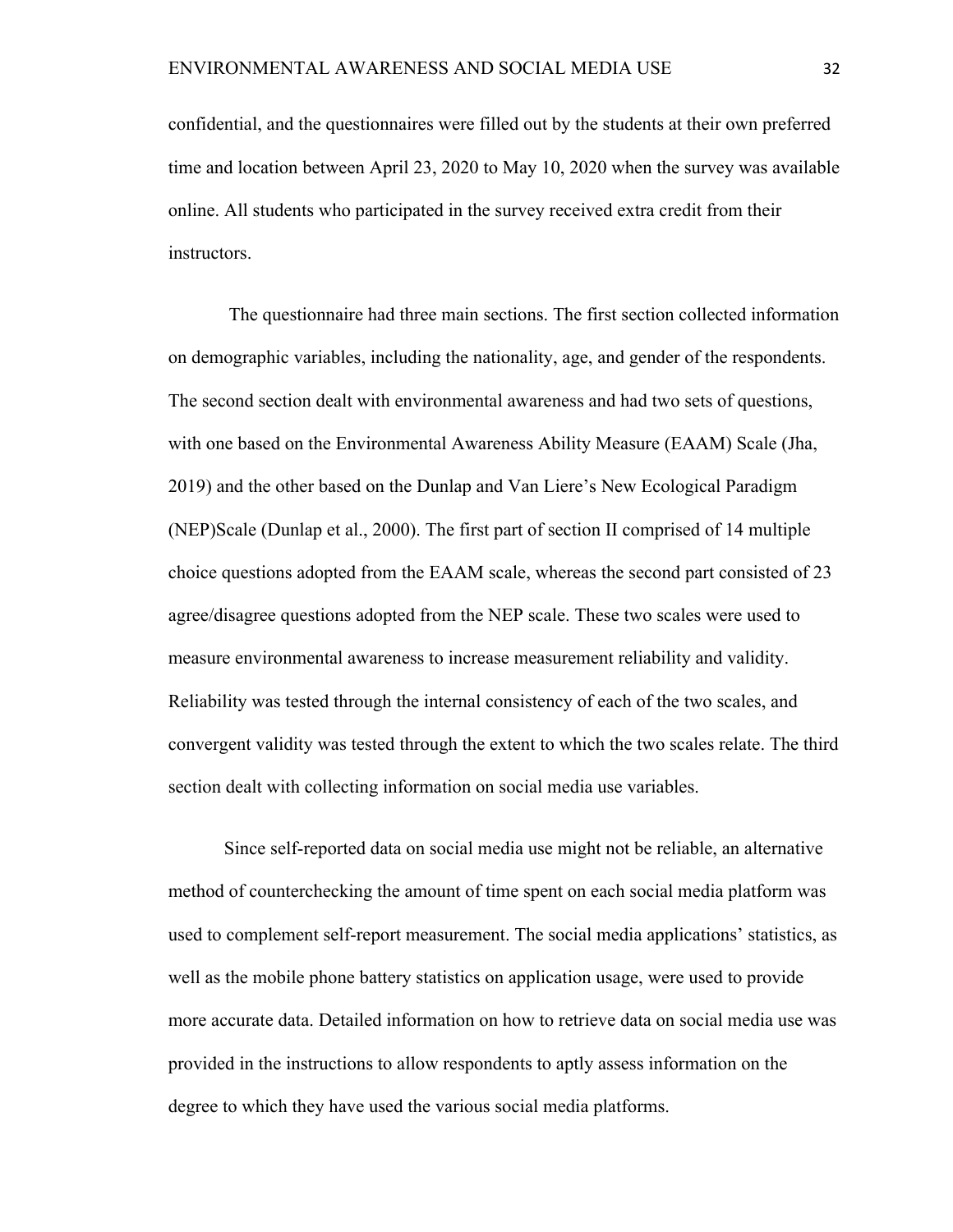## **Measurement**

In this research study, three variables were of interest: the respondents' nationality, frequency of social media use, and environmental awareness. While nationality was measured with a single question in the questionnaire, both frequency of social media use and environmental awareness were measured in multiple ways. Social media use was measured through social media applications statistical estimates, self reporting, and battery data estimate. Meanwhile, environmental awareness was measured using the EAAM scale and the NEP scale. This approach was meant to increase the reliability and convergent validity of the measurements.

Nationality was conceptualized as the right of belonging to a particular nation. It was measured through the question "what is your nationality," and the answers were coded as  $1 =$  Saudi Arabian, and  $2 =$  American.

Frequency of social media use was defined as the amount of time an individual spends on different social media platforms in a day. This study limited its research to the top three most used social media platforms that have been used in the recent past to create environmental awareness (Chetwynd, 2019). These platforms were Facebook, Instagram, and Twitter. Frequency of social media use was measured by groups of questions asking the average amount of time one spent on each of the three social media platforms on a daily basis. Respondents answered questions about 1) usage of social media apps based on information from their smartphone's battery usage, 2) usage statistics from the Facebook app and respondents' self-report usage on Instagram and Twitter<sup>1</sup>, and 3)

 $1$  The app statistics was only available for Facebook but not for Instagram or Twitter when the survey was conducted. This feature was also present on Instagram, but just before the start of the survey the feature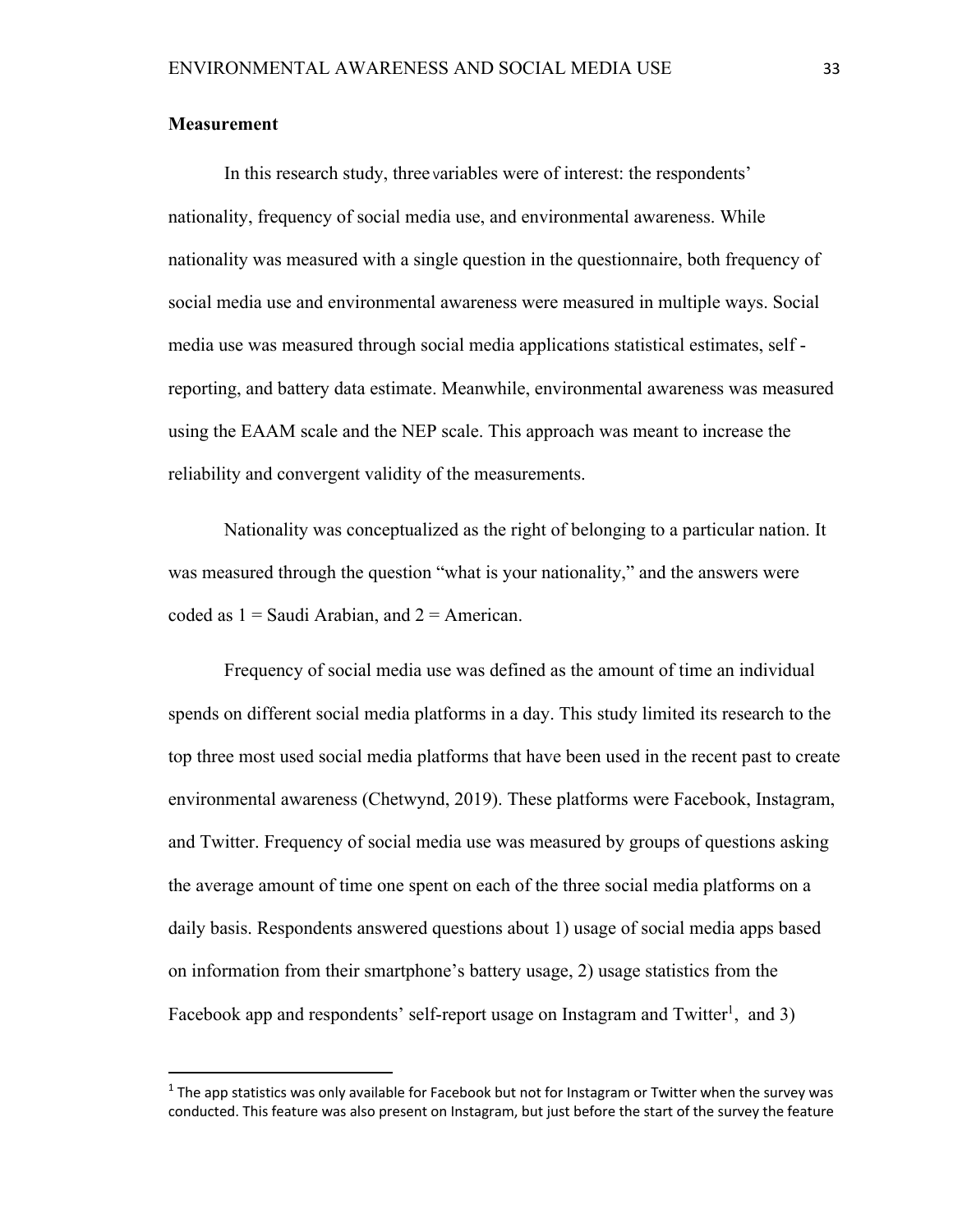respondents' personal estimates of the daily average time they spent on each social media platform through web browsers.

The frequency of social media use was measured by finding the total time spent on each of the top three social media sites for every respondent. On both iOS and Android phones, the time spent on each application was indicated in the settings tab. For iPhones, the on-screen time for each application was given as a total of the last ten days. To calculate the daily average, this value was divided by 10. On the other hand, for Android phones, only the present day's app usage was available and recorded. The daily average time spent by iPhone users on social media through the battery time or operating system estimate method was coded as BFiphone, BIiphone, and BTiphone for Facebook, Instagram and Twitter respectively. The equivalent variables coded for Android phone users were FhoursAn, IhoursAn, and ThoursAn. respectively. Correspondingly, the feature for checking the average time spent per day based on past seven days on Facebook was coded as FhoursAp. The time spent on Instagram and Twitter using this method was unavailable, however, so respondents provided personal estimates of the time they spend on the apps and the data were coded as IhoursAp and ThoursAp respectively. Lastly, since social media users can also access the platforms through browsers, the respondents were asked to estimate the amount of time they spent using their phone or computer browsers to access each social media platform. The data were coded as FhoursBr, IhoursBr, and ThoursBr for Facebook, Instagram, and Twitter

became unavailable on Instagram, hence it was removed from the survey questionnaire. As of Sept 8, 2020, the feature is available again. Given the inconsistent nature of the measurement of the three app variables, they were not included in the data analysis and results section.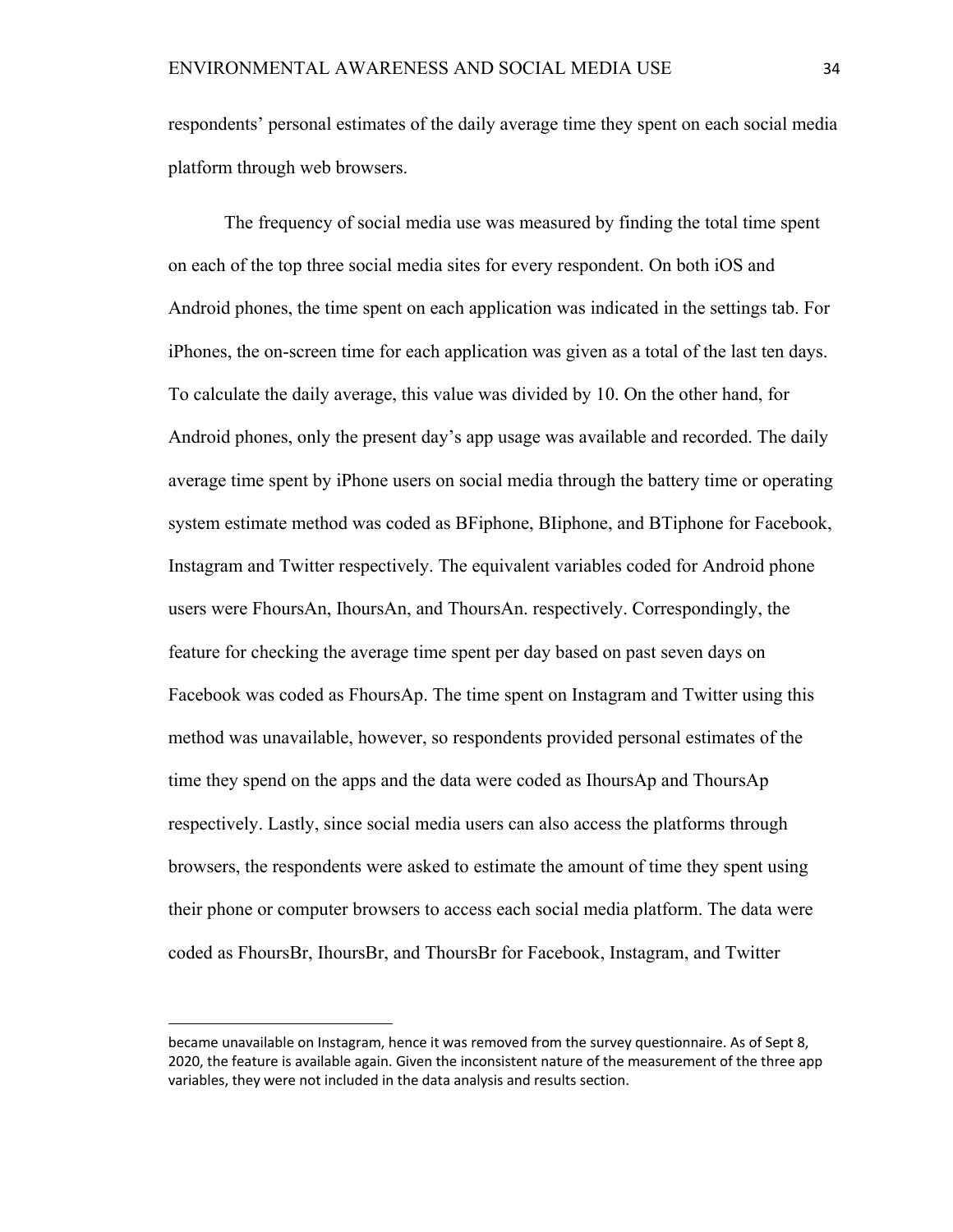respectively. Since all the social media use variables were measured in both hours and minutes, all the input time was converted to minutes for analysis.

Environmental awareness was defined as the attitude regarding environmental consequences of human behavior (Ham et al., 2016), and it was measured by asking respondents a series of questions on environmental issues. A series of 37 questions surrounding recent environmental issues, such as the Amazon fire and climate change, as well as questions on ecological limits, balance of nature, human dominion, and ecological catastrophes were administered via the questionnaires. The 37 questions were comprised of 2 scales, one a 14-item scale and the other a 23-item scale as shown in appendix A. Both sets of questions revealed content related, behavioral, and theoretical variations among the respondents on environmental matters as per Van Liere and Dunlap's scale on measuring environmental attitudes (Ham et al., 2016).

The first set of questions were adopted from the Environmental Awareness Ability Measure (EAAM) scale by Jha (Jha, 2019). This set of questions consisted of 14 multiple-choice questions for which the responses were coded as 0 and 1, with  $0 =$ incorrect answer and  $1 =$  correct answer. An additive index was used to create the first environmental awareness variable (RETotal) with higher scores indicating a greater environmental awareness.

The second set of questions were adopted from the New Ecological Paradigm (NEP) Scale by Van Liere and Dunlap (Dunlap et al., 2000), and it was made up of 23 agree/disagree questions. The answers were coded in a manner similar to the way the answers to the multiple-choice questions were coded, with  $0 =$  incorrect answer and 1=correct answer. An additive index was used to create the second environmental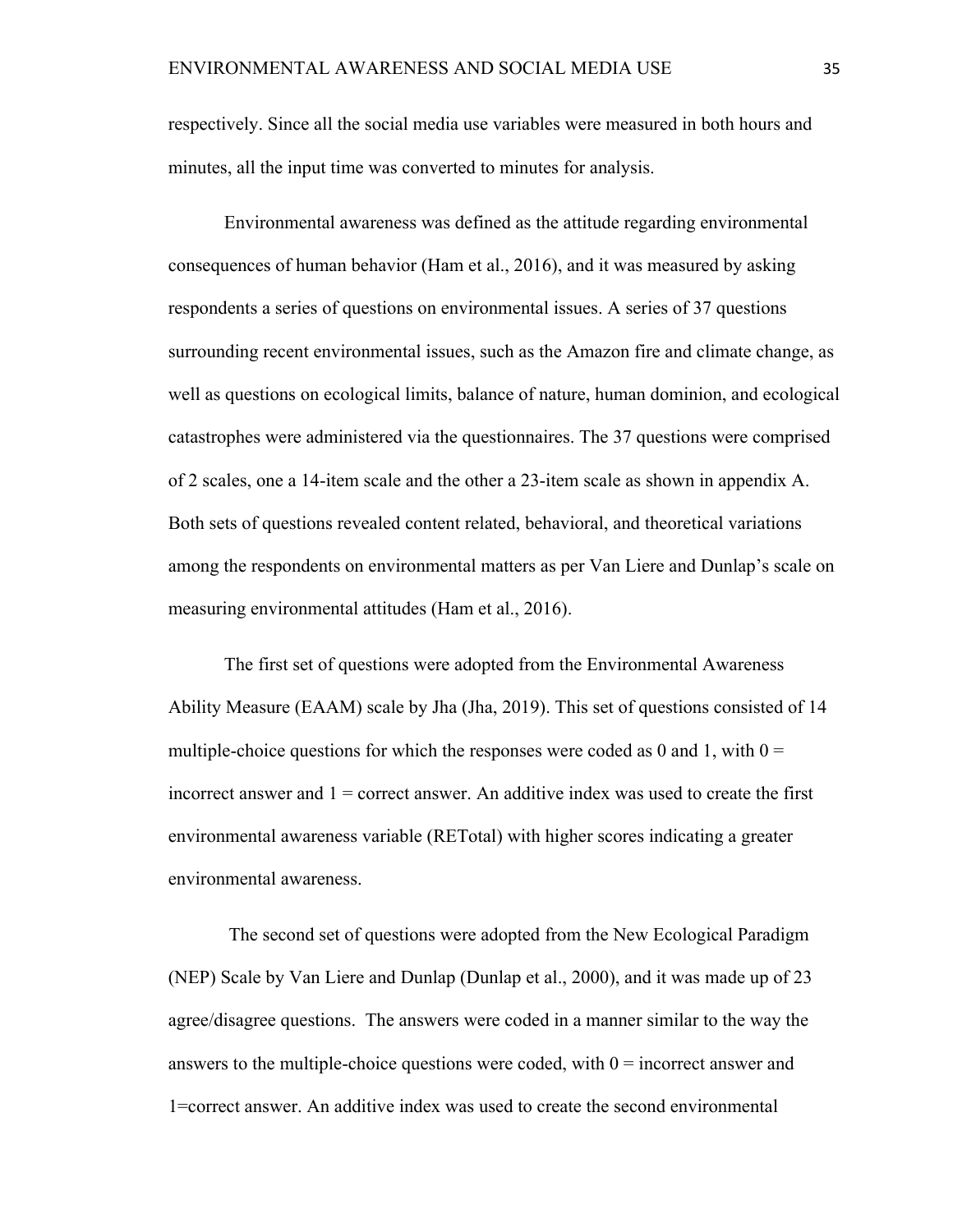awareness variable (REAsum) with higher scores indicating a greater environmental awareness.

#### **Statistical Analysis**

Different statistical techniques were used in data analysis. For RQ1, a one-way analysis of variance (ANOVA) with descriptive statistics was conducted to investigate if there were significant differences in social media use between college students in the U.S. and in Saudi Arabia. In this analysis, frequency of social media use, with three types of measurements (iPhone battery data, Android battery data, and self-report browser data) for each social media platform, was a ratio variable compared between two independent groups: American college students and Saudi Arabian college students. Similarly, for RQ2, a one-way ANOVA with descriptive statistics was conducted to compare the mean environmental awareness levels for the two nationalities. For RQ3 on determining if the relationship between social media use and environmental awareness differed between American and Saudi Arabian college students, a Pearson's correlation test for variables in each sample group was conducted independently. A correlation test was suitable since RQ3 was examining if an association between the two variables (social media use and environmental awareness level) was significant (Nayak & Hazra, 2011). The correlation tests revealed the strength and direction of the relationship in each case. Further, the correlation tests also disclosed if the relationships between use of each of the social media platforms and the two environmental awareness scales were statistically significant across the Saudi Arabia sample and the U.S. sample and how different they were.

## **Results**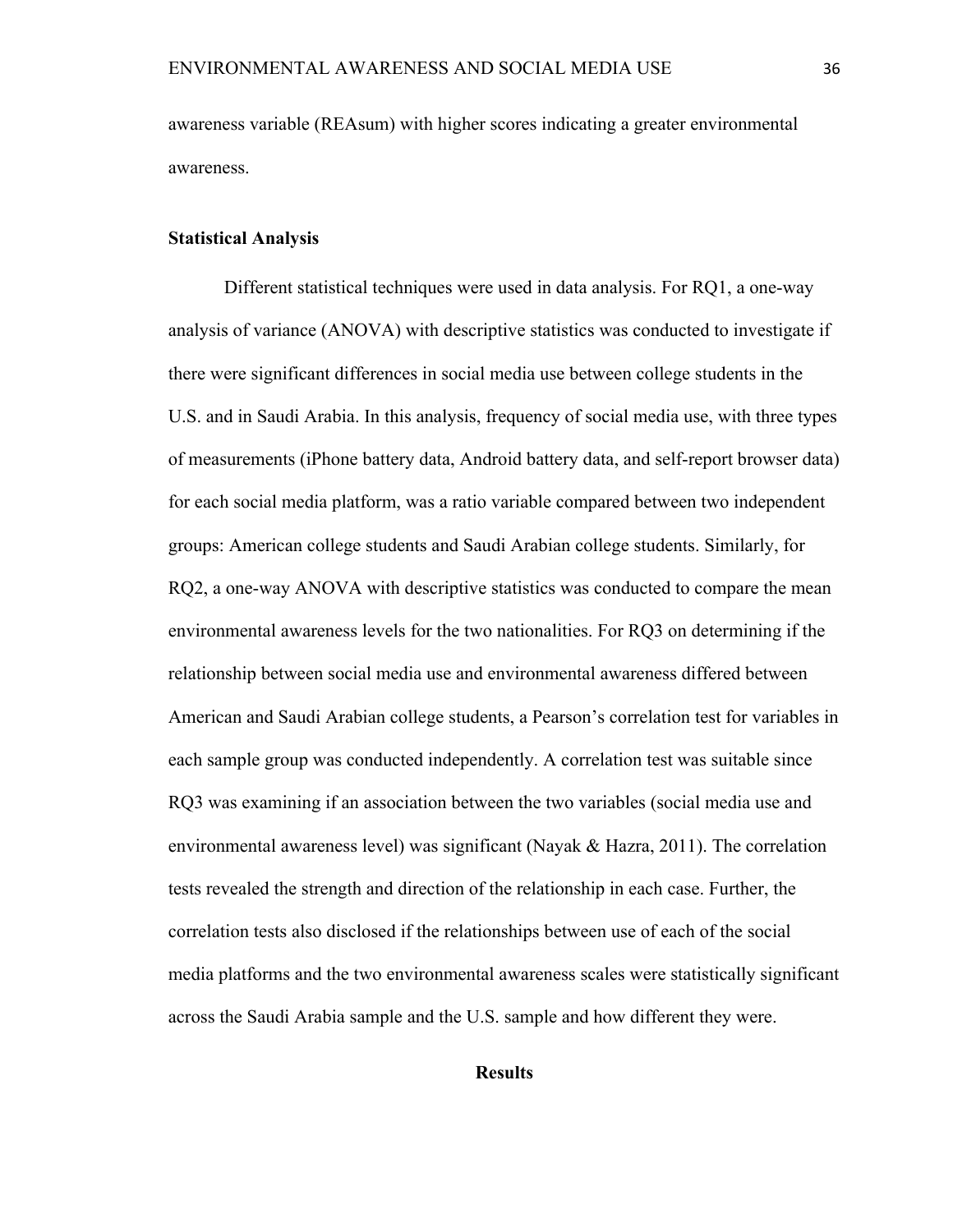### **Social Media Use**

RQ1 asked if the amount of social media use differed between American and Saudi Arabian college students. In response to RQ1, the ANOVA results indicated that there were significant differences between U.S. and Saudi Arabian college students in all but one social media use variables. With the battery data, American students with iPhones spent significantly more minutes daily on Facebook based on the last 10 days average ( $M = 31.78$ ,  $SD = 41.63$ ) than did Saudi Arabian students ( $M = 5.17$ ,  $SD =$ 12.99), and the difference was significant  $(F(1, 222) = 23.98, p \le 0.01)$ . Similarly, for Android phone users, American students spent significantly more time daily on Facebook than Saudi Arabian students (F(1, 47) = 4.40, p = .041), with American students spending an average of  $60.32$  minutes  $(SD = 85.46)$  on Facebook and Saudi Arabian college students spending an average of 15.39 minutes  $(SD = 39.35)$  on Facebook daily. However, the difference in usage of Facebook, accessed through web browsers, between college students from the two countries, was not significant (F(1, 173) = .49,  $p = .486$ , with the mean daily usage being  $38.10$  minutes (SD = 74.71) for American students and mean daily usage being 30.09 minutes (SD = 59.77) for Saudi Arabian students.

On Instagram, the results revealed significant differences in the time spent on social media between Saudi Arabian and American college students. The battery estimate statistics as well as browser usage statistics revealed that Saudi Arabian college students spent significantly more time on Instagram than American college students. Based on iPhone's battery estimate, the Saudi Arabian college students spent more time on Instagram ( $M = 48.94$ ,  $SD = 73.51$ ) than American college students ( $M = 31.82$ ,  $SD =$ 40.92), and this difference was significant  $(F(1, 232) = 5.17, p = .024)$ . For Android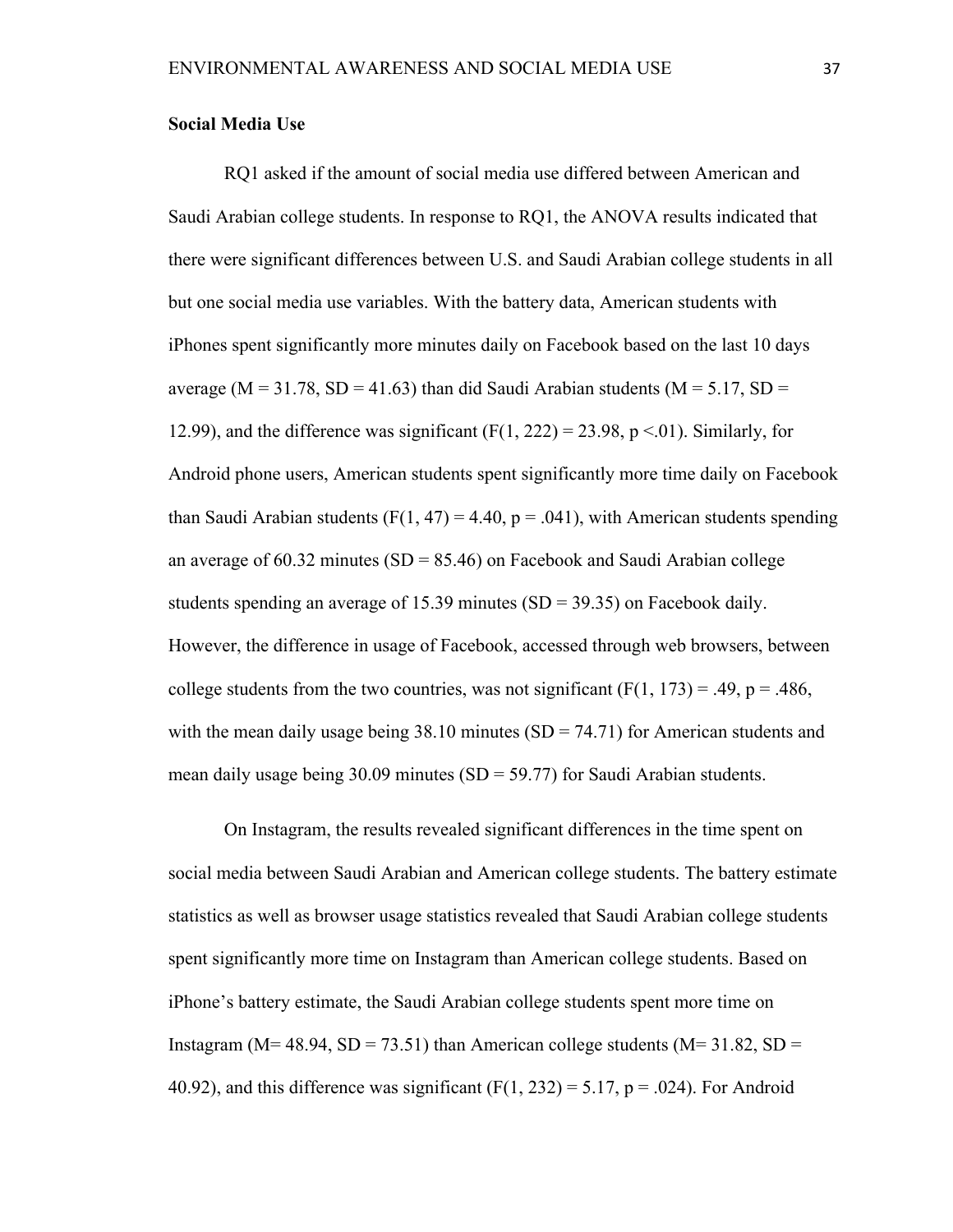phone users, Saudi Arabian college students ( $M= 172.55$ , SD = 141.90) still spent more time on Instagram than American college students ( $M = 35.65$ , SD = 43.48), and the difference was significant  $(F(1, 44) = 21.69, p < .01)$ . Moreover, time on Instagram via web browsers also revealed a significant difference (F(1, 176) = 36.58, p < .01), with Saudi Arabian college students spending more time on the social media platform (M= 157.03, SD = 168.62) than American college students ( $M = 38.10$ , SD = 93.65).

For time spent on Twitter, significant differences were noted too. The iPhone battery estimate statistics, Android phone battery estimates, and browser usage estimates by respondents all revealed that Saudi Arabian college students spent significantly more time on Twitter than American college students. For the iPhone's battery estimate method, Saudi Arabian college students spent an average of  $44.68$  minutes (SD =  $60.36$ ) on Twitter daily while the American college students spent  $16.15$  minutes  $(SD = 32.70)$ , and the difference was significant  $(F(1, 213) = 20.23$ , p < 01). From Android's operating system, Saudi Arabians spent an average of 80.55 minutes (SD =  $81.30$ ) on Twitter daily whereas American students spent an average of  $31.71$  minutes (SD = 68.52), and the difference was significant  $(F(1, 42) = 4.68, p = .036)$ . On accessing Twitter via browsers, Saudi Arabian college students recorded a daily average of 133.31 minutes  $(SD = 137.38)$ whereas American college students recorded a daily average of 23.04 minutes ( $SD =$ 59.22), and the difference was significant  $(F(1, 175) = 55.39, p < 0.01)$ .

Table B1 in the appendix shows the summary of the descriptive statistics for social media use. It compares the mean time in minutes spent on each social media platform by Americans and Saudi Arabians as described above.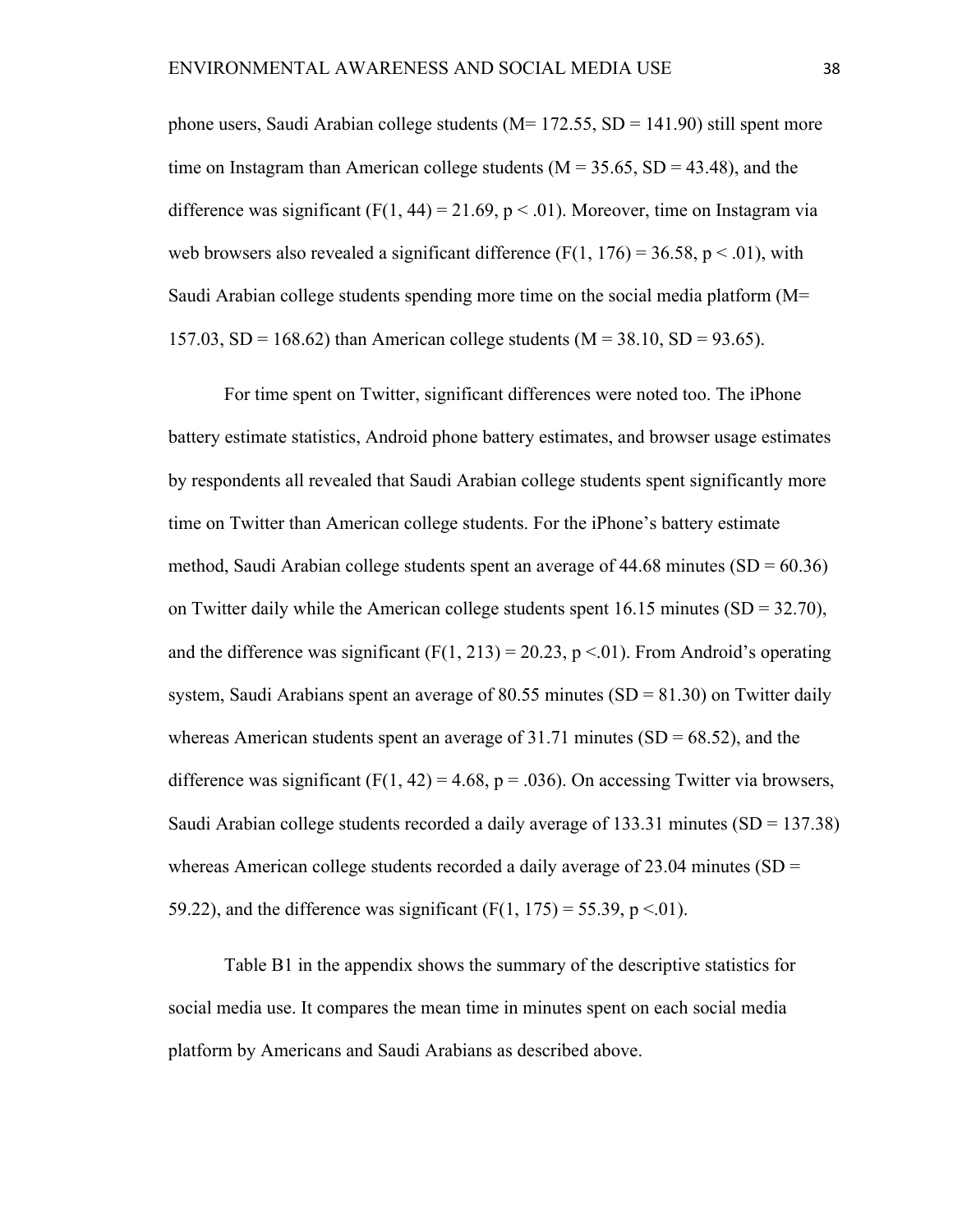### **Environmental Awareness**

RQ2 asked, "Does the level of environmental awareness differ between the American and Saudi Arabian college students?" In response to RQ2, the ANOVA results suggested that there were significant differences in the environmental awareness levels between American and Saudi Arabian college students, with American college students being more environmentally conscious than Saudi Arabian college students. Specifically, for the RETotal variable, which measured environmental awareness through a series of 14 multiple choice questions, the American sample scored higher in environmental awareness ( $M = 9.32$ ,  $SD = 3.24$ ) than the Arabian sample ( $M = 5.55$ ,  $SD = 3.50$ ). The difference was statistically significant (F(1, 554) = 174.55,  $p \le 01$ ). Meanwhile, for the REASum variable, which measured environmental awareness through a series of agree/disagree questions, the American sample also scored higher ( $M = 17.67$ , SD = 5.28) than the Arabian sample ( $M = 12.40$ , SD = 8.12). The difference was also statistically significant (F(1,554) = 83.56, p <.01). Table B2 in the appendix gives a summary of the environmental awareness results.

Remarkably, the RETotal had a good internal consistency for both the Saudi Arabian sample (Cronbach's alpha = .83) and for the American sample (Cronbach's alpha = .80). Similarly, REASUM scale was reliable for both the Saudi Arabian sample (Cronbach's Alpha = .96) for and the American sample (Cronbach's Alpha =.92). Also, there was a strong positive correlation between RETotal and REAsum both among Saudi Arabian college students ( $r(264) = .776$ ,  $p < .01$ ) and American college students ( $r(288) =$ .770,  $p \le 01$ ), indicating good convergent validity of the scales.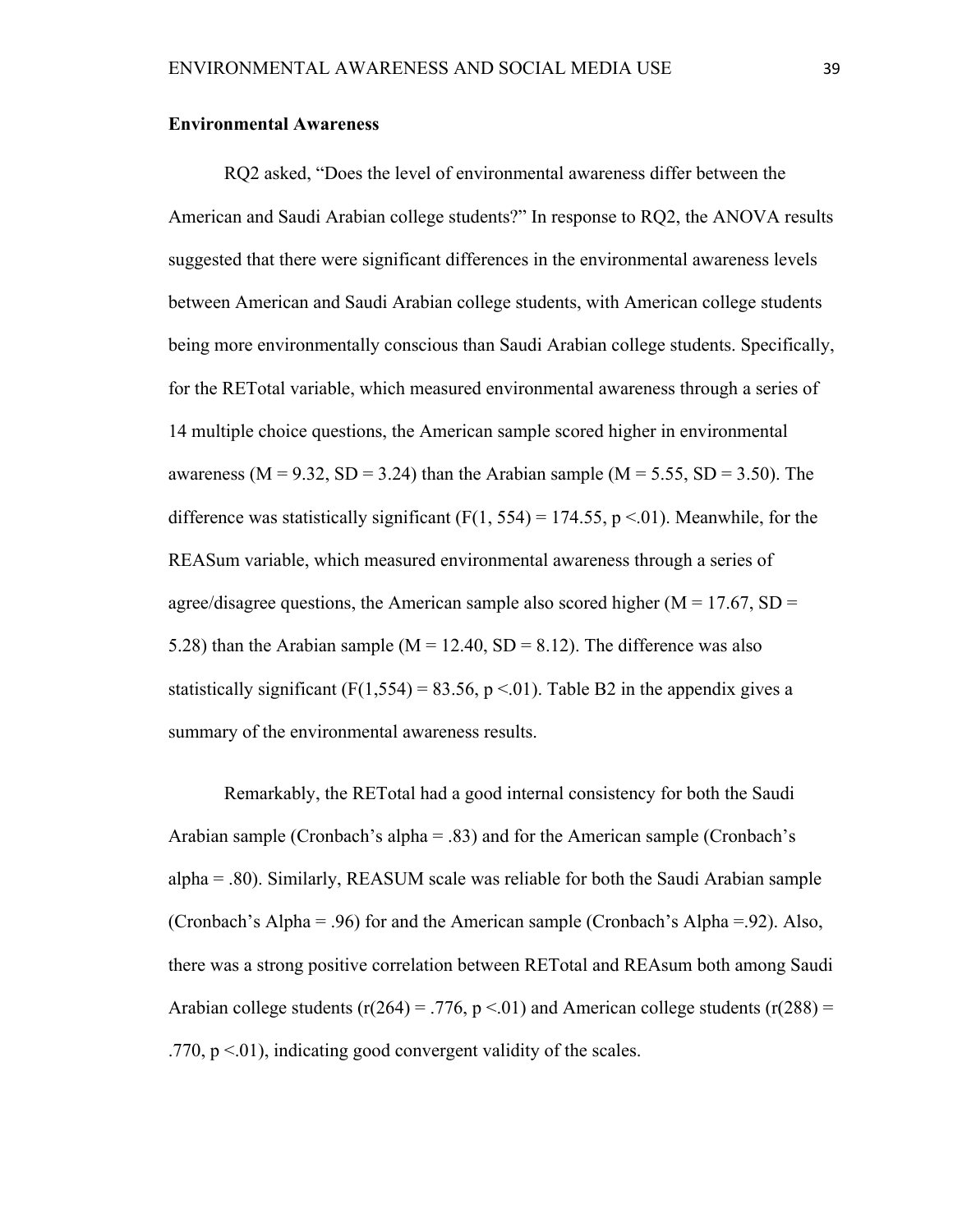#### **Relationship between Social Media Use and Environmental Awareness**

RQ3 asked, "Does the relationship between the amount of social media use and level of environmental awareness differ between American and Saudi Arabian college students?" In response to RQ3, the correlation analysis results showed that whereas there were a few negative relationships between social media use variables and environmental awareness variables, most of the relationships were not significant. This was true for both American college students and Saudi Arabian college students. Environmental awareness was gauged using RETotal questions and REAsum questions whereas social media use was assessed based on the time individual students spent on Facebook, Instagram, and Twitter through various access mechanisms.

For the relationship between environmental awareness and Facebook use, there was no significant correlation between RETotal and Facebook accessed via browser  $(r(53) = -.15, p = .29)$ , iPhone battery estimate  $(r(59) = -.14, p = .272)$ , and android battery estimate ( $r(16) = -0.10$ ,  $p = 0.698$ ) respectively among Saudi Arabian college students.. Among American college students, there was a significant negative correlation  $(r(118) = -.18, p = .045)$  between RETotal and Facebook access via browser. However, for Facebook used measured through iPhone battery estimate  $(r(161) = .09, p = .269)$  and Android battery estimate ( $r(29) = -0.05$ ,  $p = 0.785$ ), there was no significant correlation between Facebook use and RETotal. Similarly, for Saudi Arabian college students, there was no significant correlation between REAsum and Facebook accessed via browser  $(r(53) = -.26, p = .055)$ , iPhone estimate statistics  $(r(59) = -.12, p = .347)$ , and Android estimate statistics  $(r(16) = .02, p = .931)$ . For American college students, the correlation coefficients explaining the relationship between REAsum and Facebook use via browser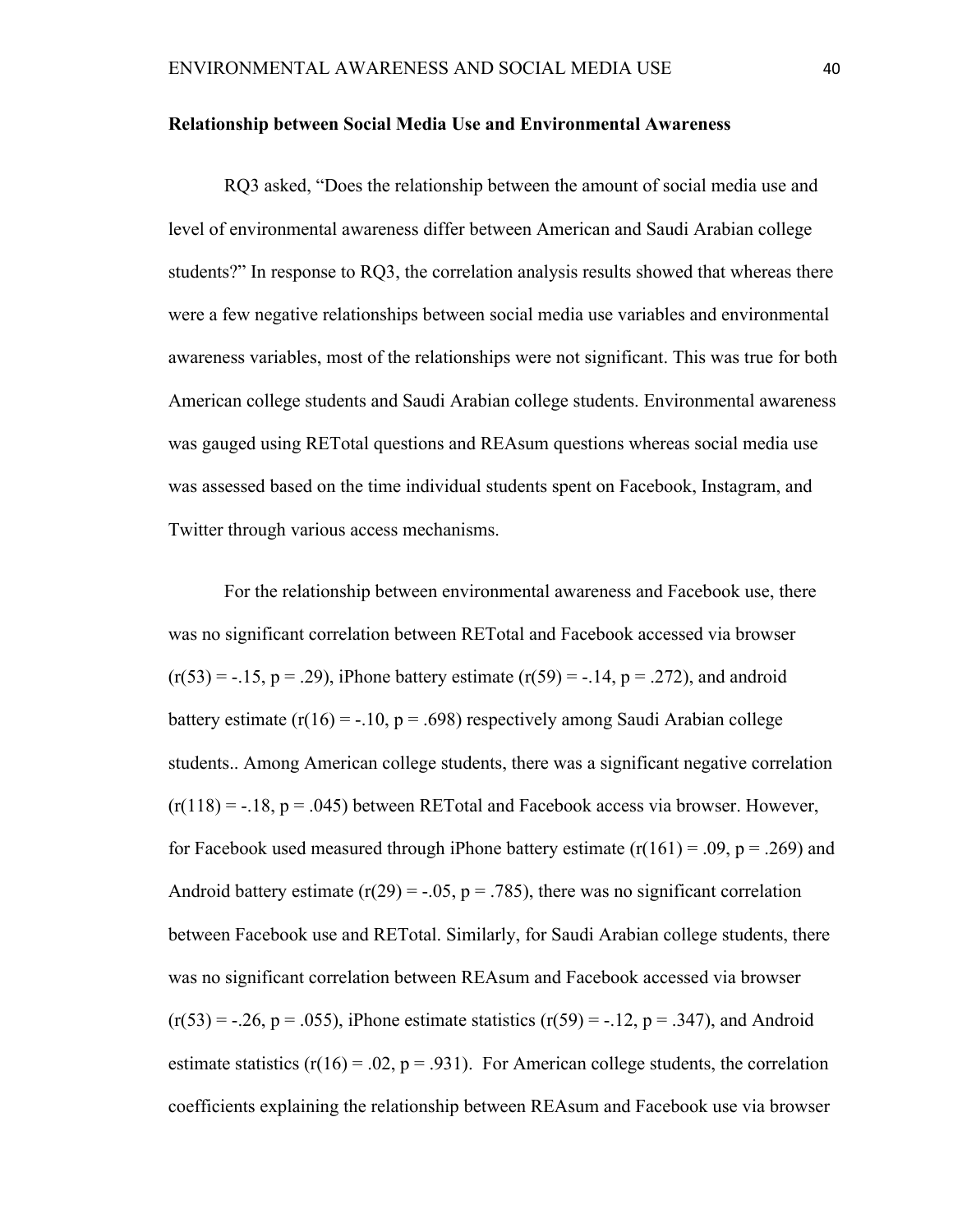$(r(118) = -.16, p = .085)$ , iPhone estimate  $(r(161) = .030, p = .707)$ , and Android estimate  $(r(29) = .34, p = .064)$  showed no significant relationships.

For the relationship between environmental awareness and Instagram use, a significant negative relationship was found between RETotal and Instagram use for both American (r(117) = -.23, p = .014) and Saudi Arabian (r(57) = -.34, p = .009) college students who used their browsers to access Instagram. There were no significant correlations found between RETotal and Instagram use based on iPhone battery statistics for either Saudi Arabian (r(59) = -.14, p = .272) or American (r(162) = .00, p = .955) college students. Similarly, RETotal and Instagram use based on Android system's estimate had no significant correlation for either Saudi Arabian ( $r(18) = -0.41$ ,  $p = 0.073$ ) or American  $(r(24) = -.32, p = .102)$  college students. For REAsum correlations with Instagram use, a significant negative correlation was noted among Saudi Arabian college students who accessed Instagram using browsers  $(r(57) = -.30, p = .021)$ . The correlation between REAsum and iPhone battery estimate  $(r(68) = .00, p = .975)$  and the correlation between REAsum and Android battery estimate  $(r(18) = -.30, p = .198)$  were insignificant among Saudi Arabian college students. Among American college students, the correlation between REAsum and Instagram use based on the three estimate statistics was not significant. The correlation coefficient for REAsum and Instagram access via browser was  $r(117) = -.12$ ,  $p = .191$ , for Instagram use based on iPhone battery estimate was  $r(162) = -.08$ ,  $p = .304$ , and for Instagram use based on Android's system estimate was  $r(24) = -.17$ ,  $p = .400$ .

For correlations between Twitter use and RETotal as well REAsum, there was no significant relationship regardless of the access method for both American and Saudi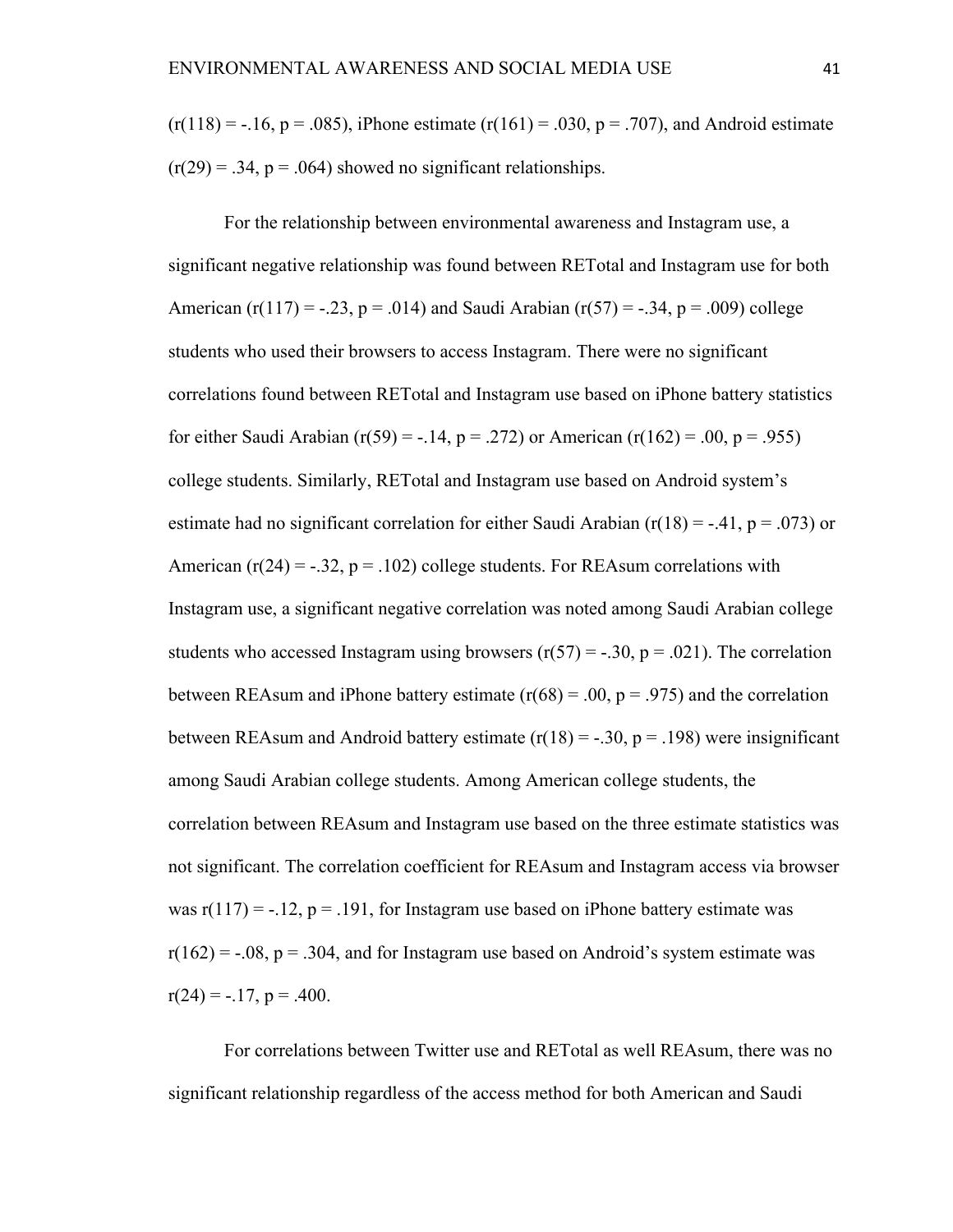Arabian college students. Specifically, the correlations between RETotal and Twitter access via browser ( $r(59) = -.13$ ,  $p = .339$ ), Twitter use based on iPhone battery estimate  $(r(70) = .11, p = .354)$ , and Twitter use based on Android's system estimate  $(r(18) = .43,$ p = .056) were not significant. among Saudi Arabian college students. Similarly, for American college students, the correlation between RETotal and , Twitter access via browser( $r(114) = -.07$ ,  $p = .448$ ), Twitter use based on iPhone battery estimate ( $r(141) =$ .14,  $p = .094$ ), and Twitter use based on Android's system estimate  $(r(22) = .05, p = .824)$ were not significant. The correlations between REAsum and Twitter access via browser  $(r(59) = -.13, p = .324)$ , Twitter use based on iPhone battery estimate  $(r(70) = .03, p =$ .826), and Twitter use based on Android's system estimate  $(r(18) = .11, p = .653)$  were not significant among Saudi Arabian college students. The same applied to the correlations between REAsum and Twitter access via browser ( $r(114) = -.10$ ,  $p = .288$ ), Twitter use based on iPhone battery estimate  $(r(141) = -.01, p = .864)$ , and Twitter use based on Android's system estimate ( $r(22) = .13$ ,  $p = .545$ ) among American college students. See Table B3 for a detailed result of the correlation analyses.

### **Discussion**

#### **Social Media Use**

This study measured social media use in multiple ways. For each social media platform, four types of measurements were used: a) app use, b) browser use, c) iPhone battery estimate, and d) Android phone battery estimate. Whereas the browser use data for all three platforms and the app use data for Instagram and Twitter were estimated by participants, the battery estimate data and Facebook app data were measured through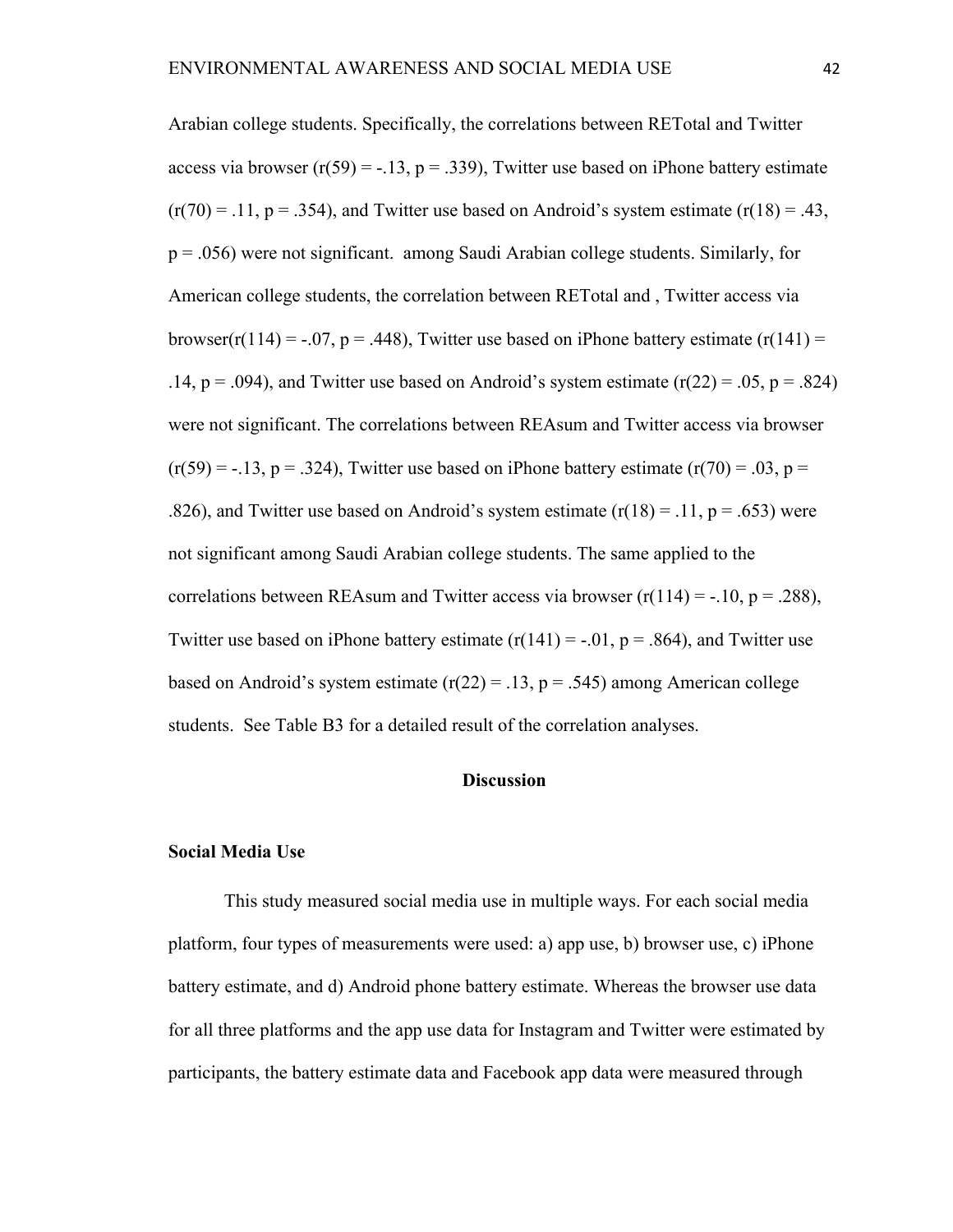smartphone and app's built-in features, which can potentially provide more objective and accurate measurements of social media use. According to Smith et al. (2018, p. 1), selfreported data is "less reliable and prone to social desirability bias." This study used technology-based data to complement self-report data to improve measurement validity of social media use. To increase internal validity of the research, the app data were excluded from the analysis because they were collected in different ways for the three social media platforms.

RQ1 asked if the amount of social media use differed between American and Saudi Arabian college students. Following this, significant differences were noted in social media use on all three social media platforms investigated in this study: Facebook, Instagram, and Twitter. On Facebook, apart from access via web browsers, which was measured with self-estimated data, the other Facebook use statistics, including iPhone battery estimates, and Android system estimates, depicted that American college students spent more time on Facebook than did Saudi Arabian students. The data on Instagram and Twitter use, however, showed usage patterns different from that of Facebook. Saudi Arabian college students spent significantly more time on both Instagram and Twitter than did American college students. Analyses of the self-reported data, which in this case was the browser statistics, and the technology-based data, which were the Android battery statistics and the iPhone battery statistics, supported the similar findings. Despite these differences being noted, the standard deviations were large, and in most cases even exceeding the mean time spent on social media, meaning that the use of social media platforms varies largely among social media users in each country.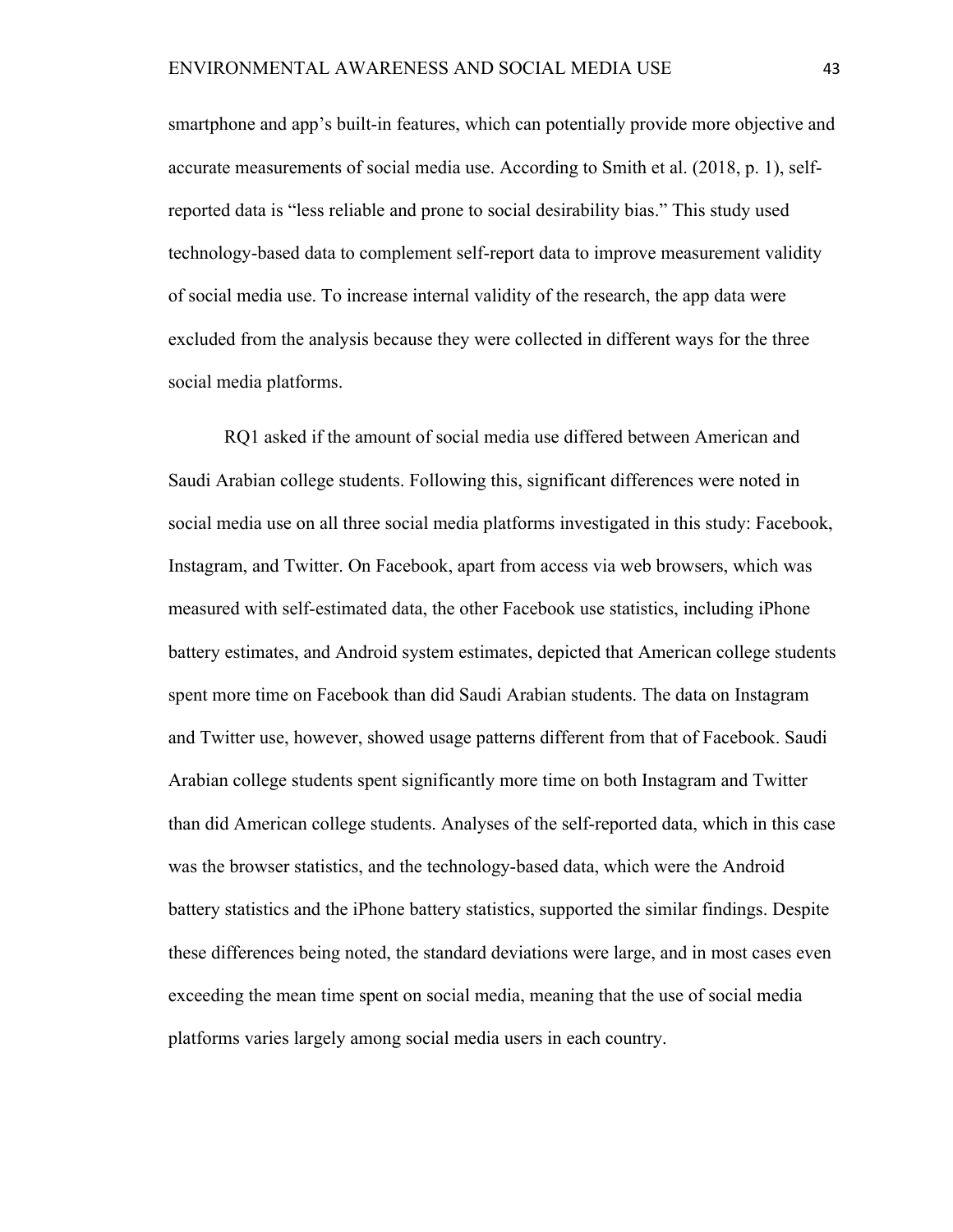Multiple scholars have tried to explain why differences exist in social media use when different groups of people are compared. For instance, according to Dadgar et al. (2017), a society with a high power-distance is associated with people who are more taskoriented and less open about their feelings. Social media thus provides persons in such a society a platform where they can promote their way of thinking. In comparison to the United States, Hofstede's Insights (2019) notes that Saudi Arabia has a higher powerdistance. At the same time Dadgar et al. (2017) associate high levels of individualism, as in the case of the United States in comparison to Saudi Arabia, with low levels of social media use (Hofstede's Insights, 2019). This likely explains why Saudi Arabian college students spend more time on Instagram and Twitter in comparison to their American counterparts.

On the other hand, American college students spent more time on Facebook. This can be explained by Valaei et al.'s (2016) theory on the relationship between high power distance and social media use. According to them, there is a negative relationship between high power distance and use of communication technology development, including cell phone subscriptions and internet use. Given that the United States has a low power distance, it would be expected that they spend more time on social media. Also, with the uncertainty avoidance of Americans being lower than that of Saudi Arabians, generally, new ideas, products, and technology are adopted more easily by Americans (Hermeking, 2005; Hofstede's Insights, 2019).

In one instance, American college students used one social media platform more than Saudi Arabian college students and in the other two cases, the reverse was true. Just like the results were not consistent on what country's students use social media the most,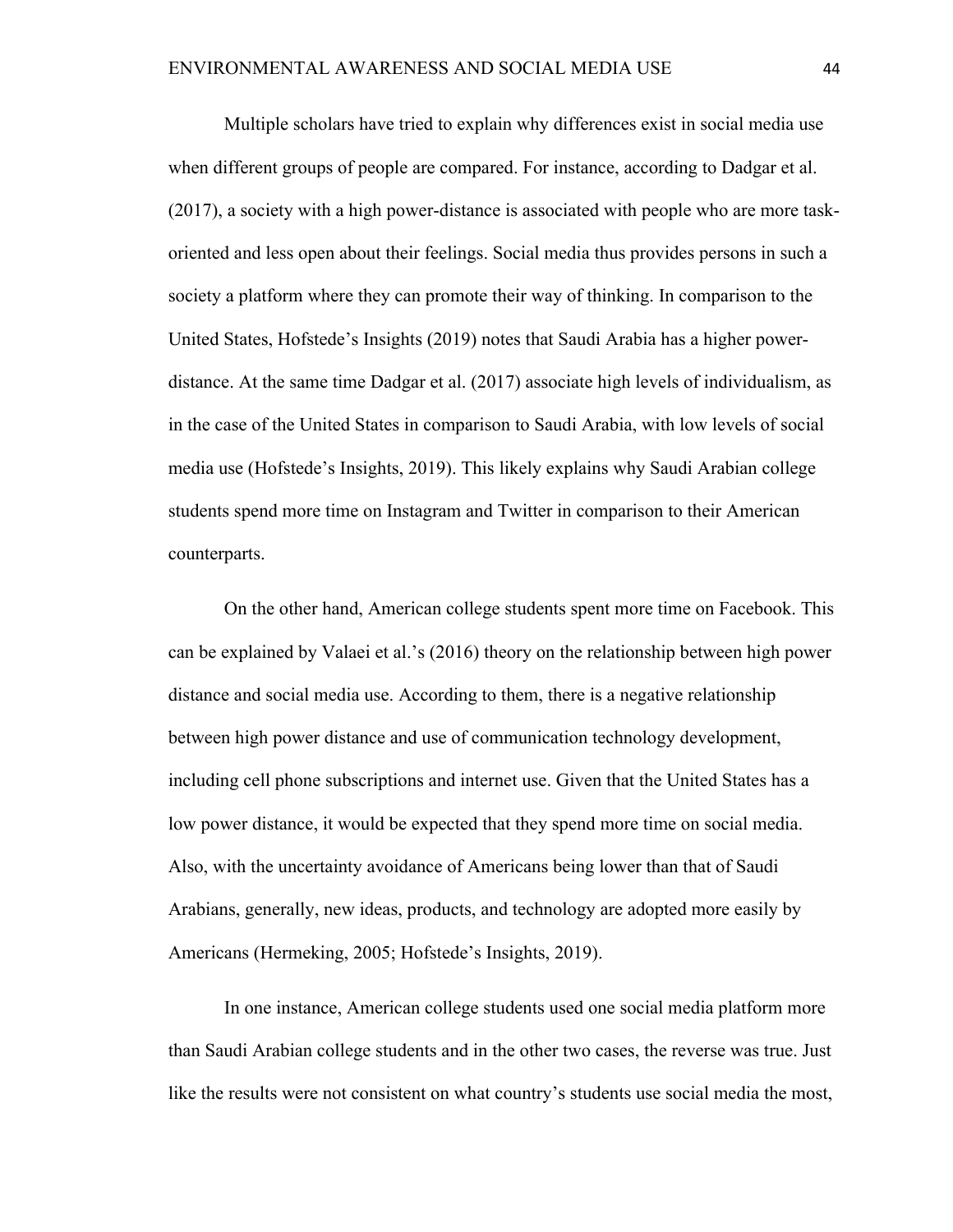so are the cultural theories. For instance, on using one of Hofstede's dimensions, power distance, different scholars give divergent views on which country would use social media more. Some studies suggest that lower power distance societies use social media more while others suggest social media use is higher in societies with high power distance (Dadgar et al., 2017; Valaei et al.; 2016). Additionally, respondents in the two countries may have different motives and patterns for using each social media platform, and theories such as the uses and gratification theory might help explain the mixed findings.

At the same time, the unique differences in the social media platforms likely contributed to the differences in their adoption and use. Shane-Simpson et al. (2018) explains how college students choose their preferred social platform based on personal characteristics and preferences such as gender, age and privacy concerns. In their study, Twitter users were found to be generally young people with higher levels of selfdisclosure and self-expression in public places as well as high relational mobility. On the other hand, Facebook users were found to be more likely to have lower levels of selfdisclosure (or have more privacy concerns) but could easily derive benefits of relationships such as support from their friends since most use the platform for reciprocal communication to maintain relationships they have cultivated face-to-face. Shane-Simpson et al. (2018) also found out that Instagram attracted individuals who wanted more connectedness online since the use of images generated a higher sense of intimacy in comparison to text based platforms such as Twitter. However, unlike Facebook, the relationships on Instagram offered less social capital. From the results of this study, Saudi Arabian college students used Instagram and Twitter more whereas American college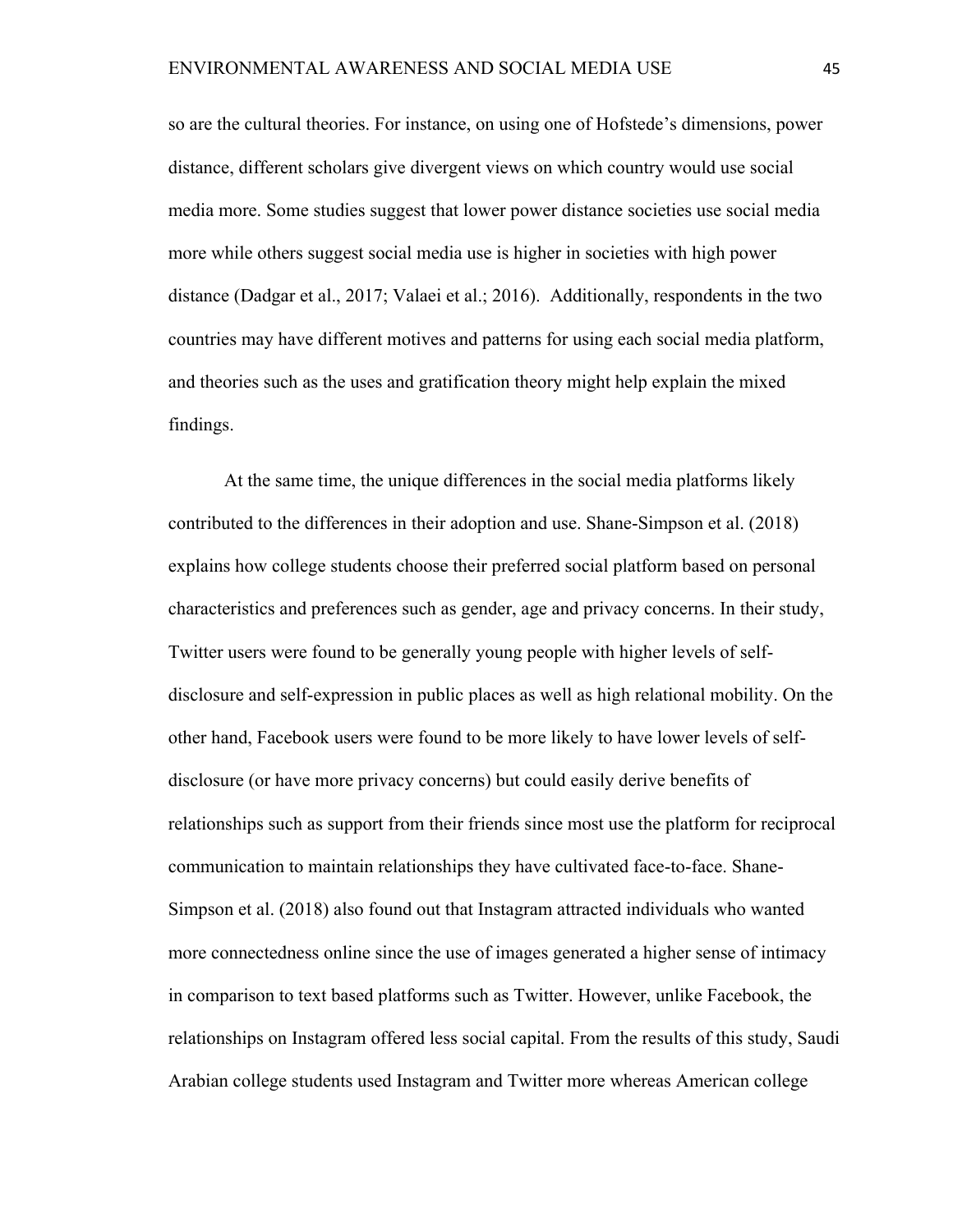students used Facebook more. A possible explanation is that in comparison to Saudi Arabian college students, American college students likely have more privacy concerns. This can also be explained by the Cambridge Analytica scandal that happened in 2018 in the United States increasing public awareness of privacy issues associated with social media use (Shane-Simpson et al., 2018) after which Facebook incorporated more privacy features on their platform design. Shane-Simpson et al (2018, p. 32) also explain that privacy concerns have resulted in "negotiation of privacy and social connection". This means people would do things such as keep their profiles private, reveal less personal information online, and connecting with people who they already know in person. They explain that such behavior is typically found on Facebook more than Twitter and Instagram.

Another possible explanation for the differences in the choice of the social media platform is explained by Hughes et al. (2012). They state that 10 to 20% of the variance in choices of social media platform can be explained by personality differences. Generally speaking, people with different personalities value different things and more so tend to be involved in activities that align with their values. In a study on how people spend their time daily, Rohrer and Lucas (2018) note that the interaction between an individual's personality and their situation is a large predictor of how they spend their time. This is in line with Schwartz' theory that "values are critical motivators of behavior" (Schwartz, 2012, p. 17). Shane-Simpson et al. (2018) explain that Facebook users are more likely to be individuals who value reciprocal connections than Instagram and Twitter users. This is because Facebook allows users to be 'friends' with others whereas on Instagram and Twitter, it is about 'following' others and possibly being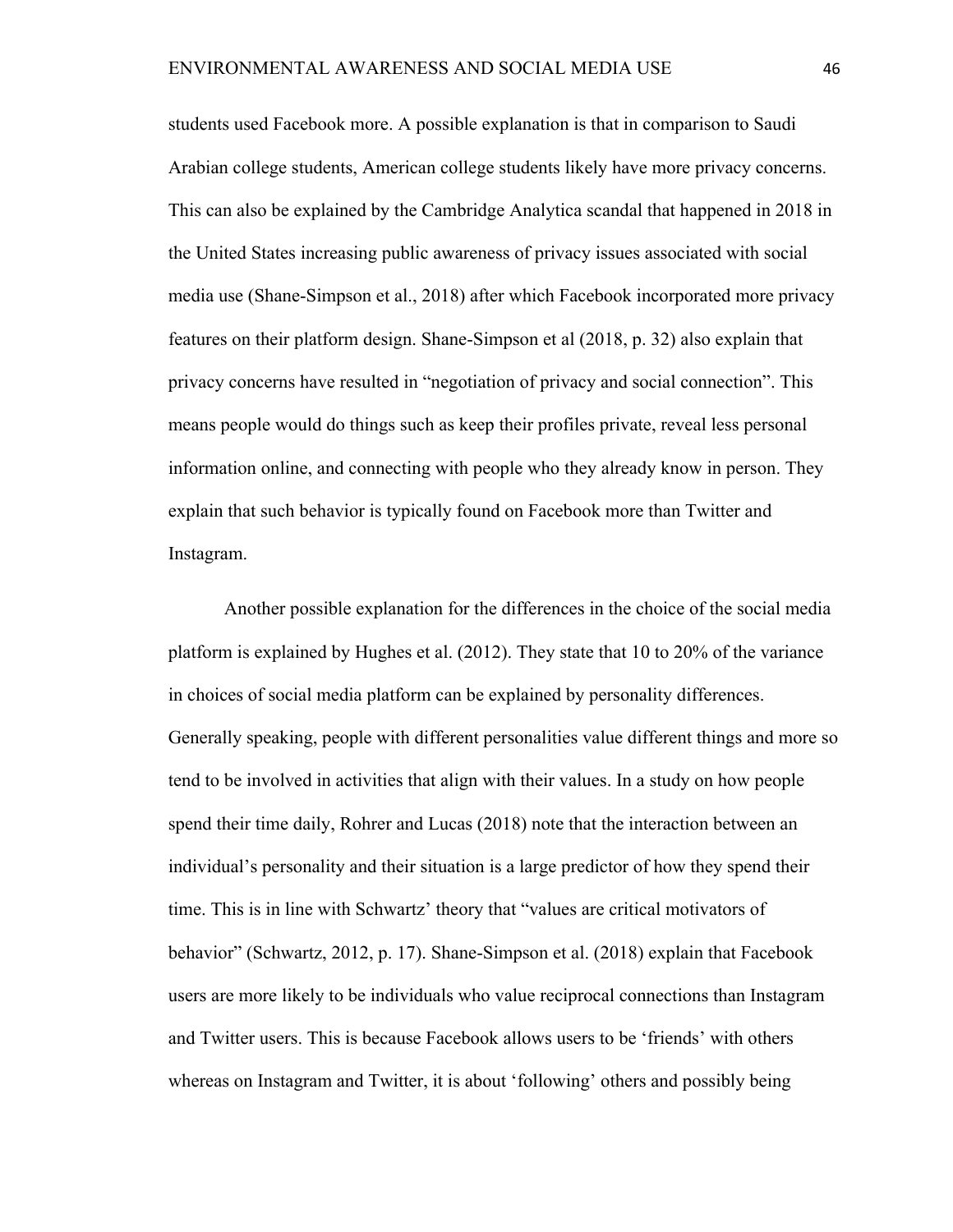'followed back'. Following this argument, American college students are more likely to be individuals who value reciprocal connections than Saudi Arabian college students.

To further explain the differences in social media use activities between the American and Saudi Arabian students, a post-hoc analysis on the age variable was conducted. Results from one-way ANOVA indicted that the American college students  $(M = 25.28, SD = 7.27)$  were older than the Saudi Arabian college students  $(M = 22.67,$  $SD = 5.18$ ), and the difference was statistically significant (F(1, 546) = 30.57, p <.01). This age difference between the two samples could help explain the differences in choice of social media. Shane-Simpson et al. (2018) notes that older individuals tend to use Facebook more than Instagram and Twitter. This as they note is likely due the fact that Facebook (2004) was established earlier than Twitter (2006) and Instagram (2010), hence older persons adopted it earlier and in larger numbers than younger persons. Shane-Simpson et al. (2018) also explicate that younger persons tend to rely more on visual communication than older persons. In comparison to Facebook, Instagram is more visual. This would explain why more Saudi Arabian college students spent more time Instagram than Facebook in comparison to American college students.

### **Environmental Awareness**

With self-transcendence values (universalism and benevolence) being more dominant in Saudi Arabia over self-enhancement (achievement and power), it was expected that Saudi Arabian college students would be more environmentally aware (Hofstede's Insights, 2019; Schwartz, 2012). However, this was not the case. There were significant differences in environmental awareness between Saudi Arabian college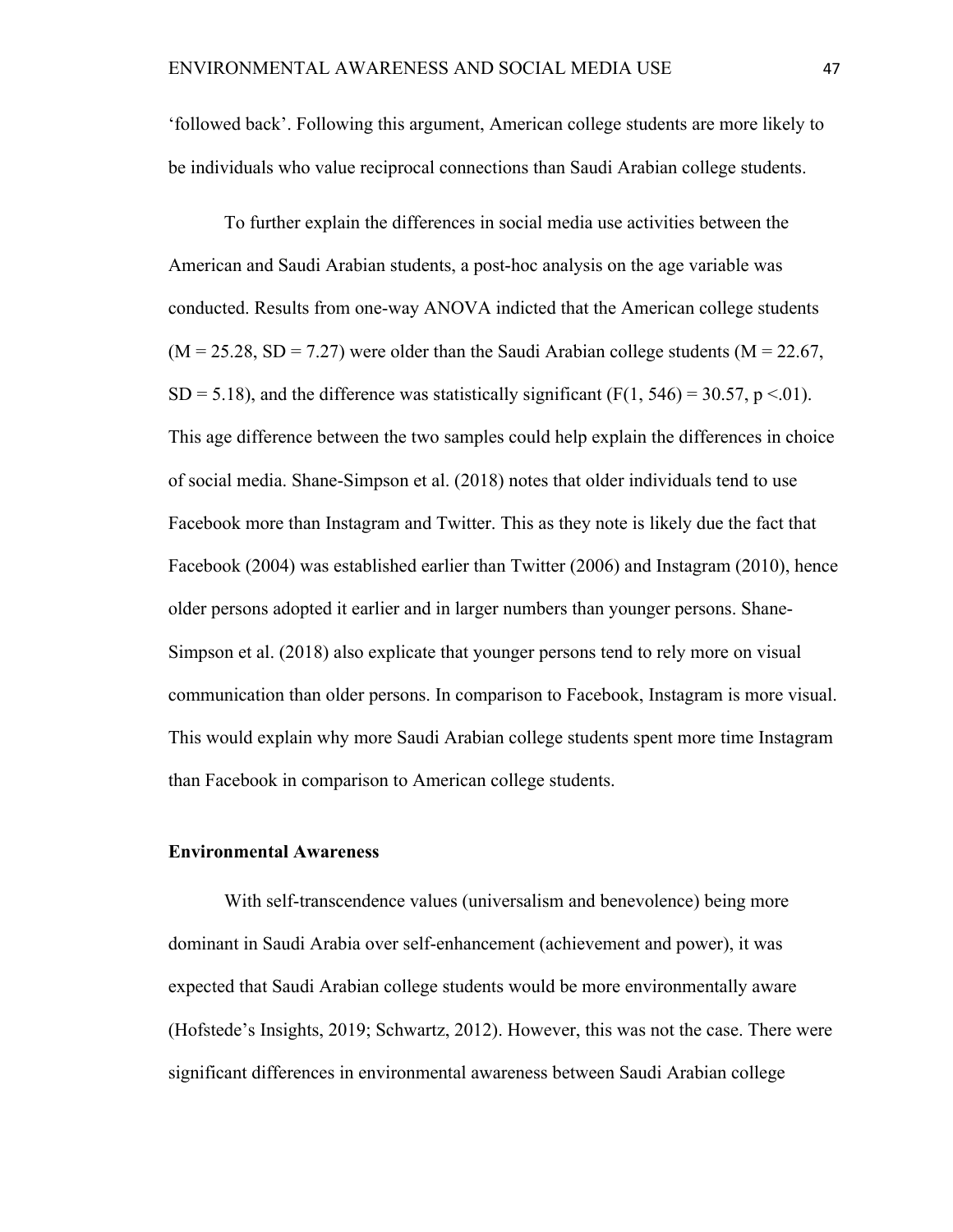students and American college students with American college students having a higher average in both scales measuring environmental awareness. According to Nagy and Konyha (2018), research has proved that countries with a low power distance such as Finland, Denmark, and Iceland have higher levels of environmental awareness. The United States having a low power distance in comparison to Saudi Arabia (Hofstede's Insights, 2019), then explicates the higher average scores for the American college students. Power distance might be a better predictor of environmental awareness than self-transcendence or enhancement values. This can be explained by the fact that in countries with high power distance, a lot of focus is likely placed on politics rather than advancement and problem solving. Also, because those in power are given much respect, there are fewer open forums for debating and questioning matters resulting in less responsiveness to social matters including environmental matters. Another possible reason that explains the higher level of environmental awareness in the US is that some of the largest environmental movements with many supporters have originated from the United States including the ClimateStrike movement in 2019 and Earth Day (Yeo, 2020). These movements in their activities do influence the surrounding people to be more environmentally conscious (Mishal et al., 2017).

Additionally, Hannel et al. (2018) explain how cultural differences in different countries affect how environmental awareness is perceived. They explain that people from different countries may have the same abstract meaning and values that are related to environmental protection but the behavior or actions that they attribute to environmental protection vary immensely. With a research study focused on what environmental awareness means to Britons, Indians, and Brazilians, Hannel et al. (2018)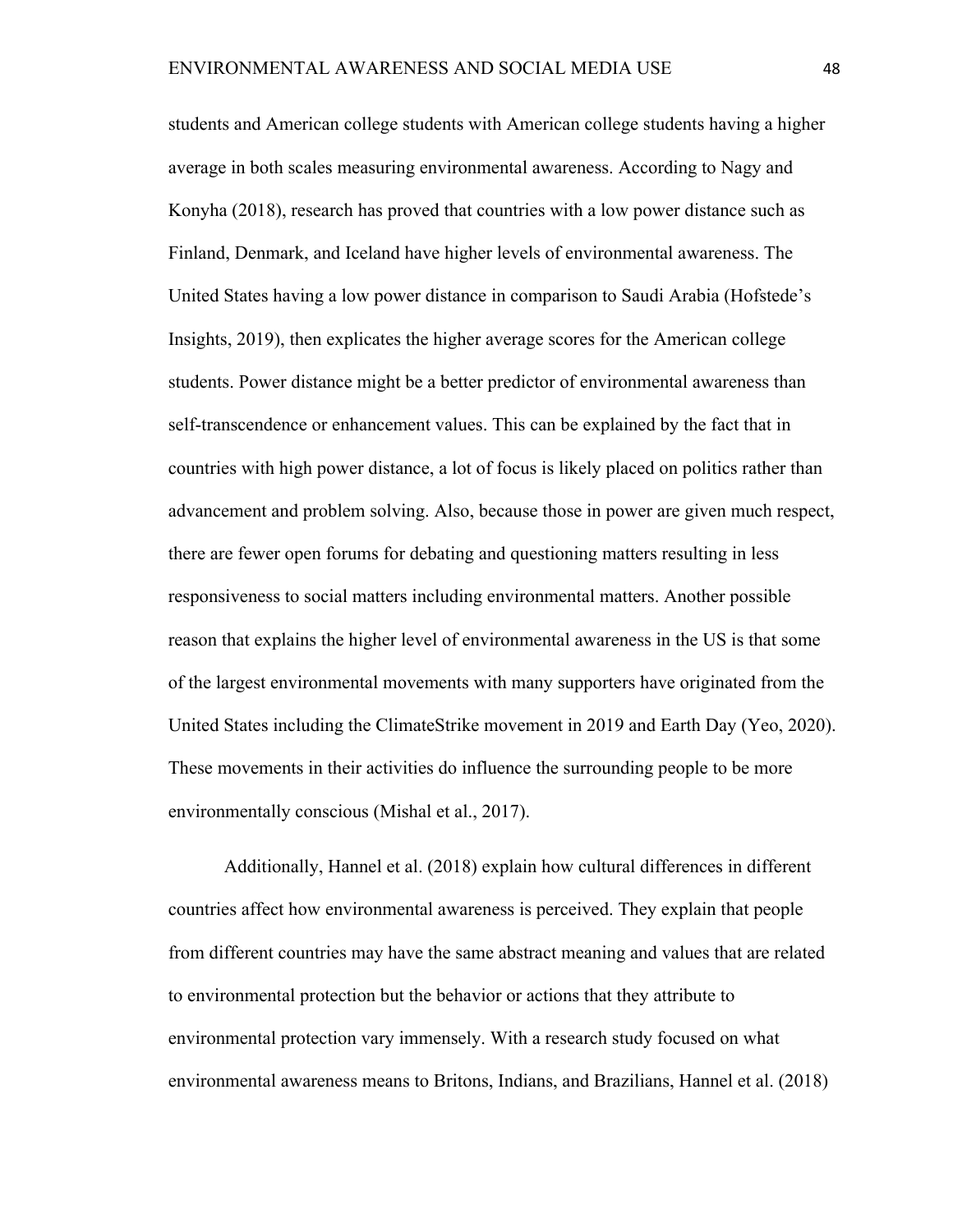demonstrated that when people of different nationalities talk about environmental awareness, their understanding will likely differ because of the variations in laws, politics and physical or natural environment. Similarly, since the environmental awareness in this research study was based on the same set of questions, differences in environmental awareness level may have been caused by differences in what actions each group perceives to be right. Moreover, later in his work, Dunlap (2008) notes that one of the limitations of the NEP scale is that its conceptualization of ecological views is not generally applicable outside the developed Western unions, that is, outside the United States and countries in western Europe. He found out that respondents outside this category had difficulty in understanding some items thus raising validity concerns. On the other hand, although the EAAM scale has not been used widely to assess environmental awareness between diverse groups, its validity is generally known to be high (Tiwari & Anwar, 2015).

The difference in age of the American and Saudi Arabian college students could also help explain the variation in environmental awareness levels. According to Edsand and Broich (2019), there is a positive correlation between age and environmental awareness. Older people tend to be more environmentally conscious because they are less mobile and more often than not have a responsibility of caring for younger ones. This care can be extended to the care for the environment in which these younger ones will live, and being less mobile would mean that they would want their immediate environment to be habitable since they wish not to move elsewhere. American college students being significantly older than Saudi Arabian college students could therefore help explain why American college students were more environmentally aware.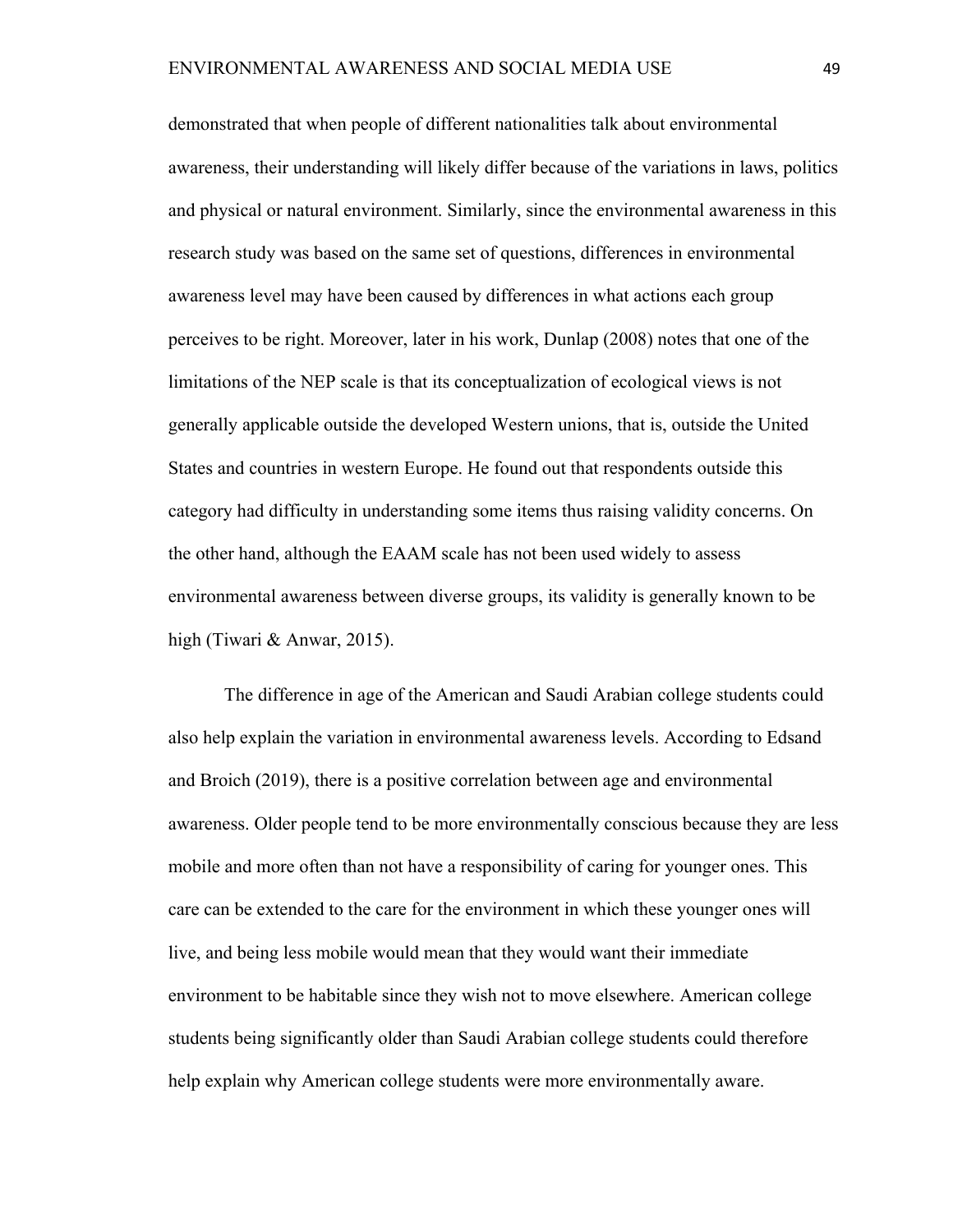From a methodological perspective, it is worth noting that the two scales used in measuring environmental awareness are reliable. In setting up the survey, there were two sets of questions, RETotal and REAsum, and each set was adopted from a different scale. The first set of questions, RETotal was based on the Environmental Awareness Ability Measure (EAAM) scale by Jha (Jha, 2019) whereas REAsum was based on the New Ecological Paradigm (NEP) Scale by Van Liere and Dunlap (Dunlap et al., 2000). The Cronbach's alpha for the NEP scale and EAAM scale on both the American sample and the Saudi Arabian sample were all greater than .70 indicating good internal consistency of the scales (Mohsen & Reg, 2011). However, NEP scale on the Saudi Arabian sample was greater than .95 indicating probable redundancies in the questionnaire (Mohsen  $\&$ Reg, 2011). Further, the correlation analysis indicated that there was a significant positive relationship between RETotal and REAsum for both the Saudi Arabian sample and American sample, indicating that the two scales measuring environmental awareness have convergent validity. Using one of the scales to measure environmental awareness might be sufficient in future research.

### **Relationship between social media use and environmental awareness**

The results revealed a minimal to moderate (Cohen, 2013) but statistically significant negative correlation between social media use and environmental awareness in 4 out of 36 correlation analyses. Three of these 4 significant correlations were among Saudi Arabian college students while 1 was among American college students. For the most part, there was no significant relationship between social media use and environmental awareness. This means that in most cases, there is no definitive relationship demonstrated between social media use and environmental awareness. In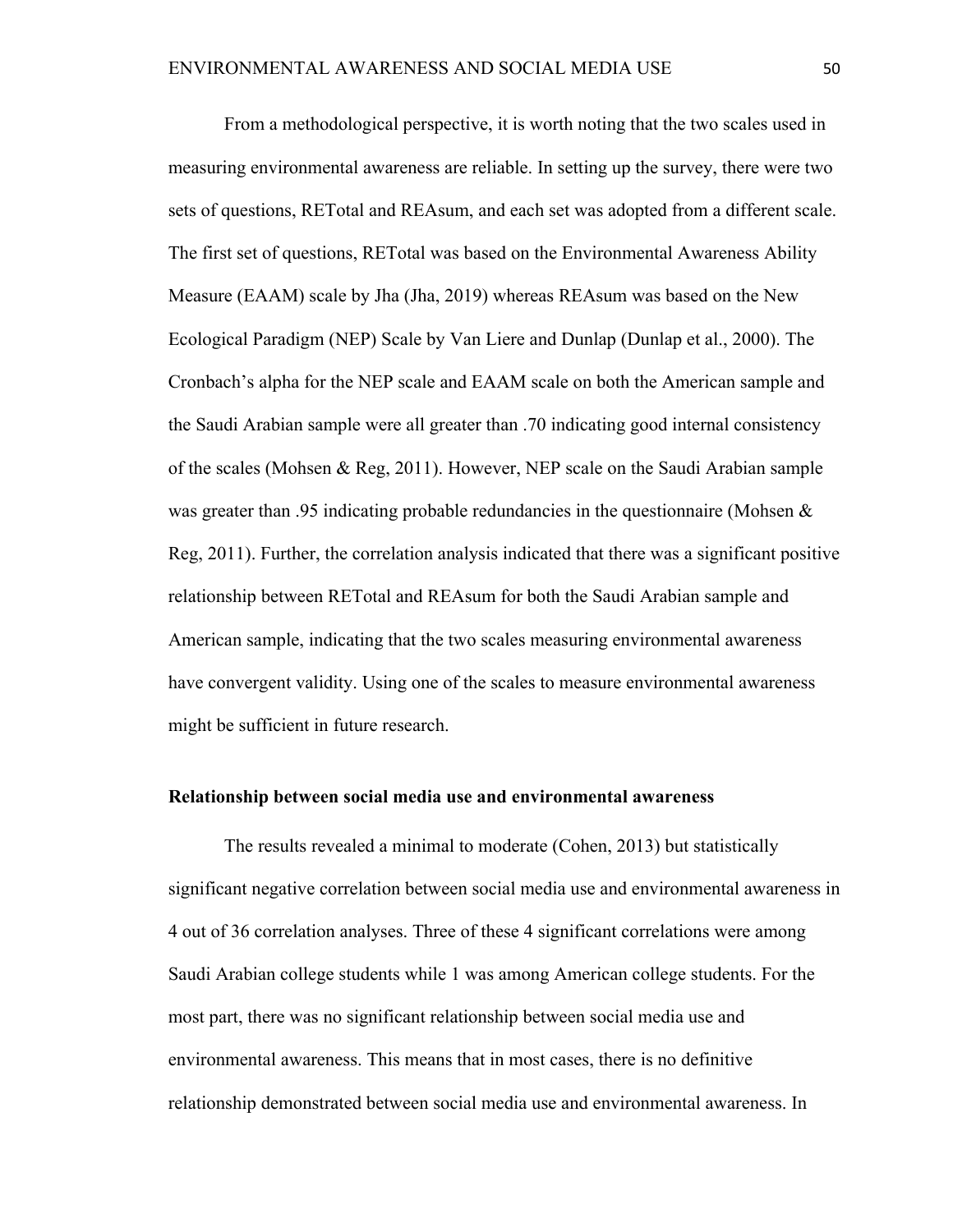some cases, there might be a negative relationship between social media use and environmental awareness. The patterns are consistent for the U.S. sample and the Saudi Arabian sample. However, based on the agenda setting theory (Shaw, 1979), the fact that environmental activism has been conducted on Facebook, Twitter and Instagram (Chetwynd, 2019; Fernandez et al. 2017; Zhang & Skoric, 2018), it was expected that more use of social media is related to higher environmental awareness levels. Zhang and Skoric (2018) had shown a positive correlation between social media use and environmental activism on social media. The correlation was, however, much higher among social media users who were members of environmental groups. The significant difference was attributed to the idea that most people are on social media for relational and political reasons. At the same time, social media are known to promote hedonistic values and attributes (Nalewajek et al., 2013). These values focus on opulent gratification, pleasure, and enjoyment of life. These values are contradictory to the essence of environmental consciousness or awareness, hence the little to no correlation between social media use and environmental awareness could be explained.

However, keeping in mind that social media applications are communal communication platforms, there is no doubt that influencing and shaping public opinion is possible even on matters of the environment (McCombs & Shaw, 1972). Through conversations, posts, videos, and private messages masses can be influenced either by individuals or organizations. In fact, Zhang and Skoric (2018), in their research in Hong Kong, showed that social media users can be influenced to be more environmentally aware. The current study suggests that Saudi Arabian college students already use social media to a large extent. However, in comparison to their American counterparts, their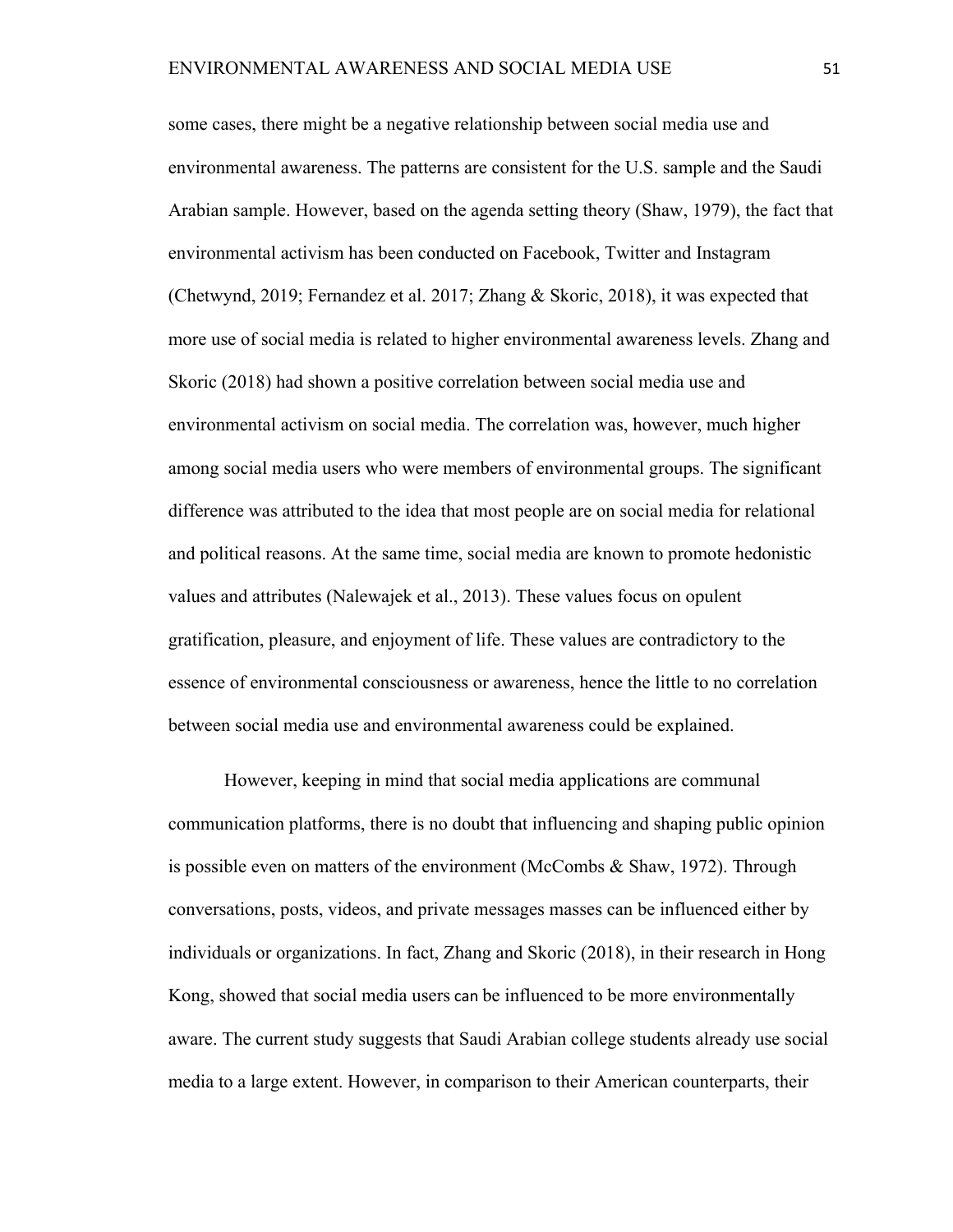level of environmental awareness is lower. With both the government and nongovernmental organizations working to ensure Saudi Arabia attains its environmental sustainability goals, the power of social media in agenda-setting can be largely tapped on only if environmental activism on social media is approached more effectively. Particularly the empowerment of students will mean the transformation of attitudes and behavior that in the long run will translate into better leaders and citizens.

### **Limitations**

This study has several limitations. First, it used the same questions for two different societies, yet these are two societies that likely have different understandings of what environmental awareness means. Also given that the questionnaire was first prepared in English before translation into Arabic, in the translation process, the meaning of certain terms, statements or hashtags might be lost thus putting one-half of the respondents, Saudi Arabian college students, at a disadvantage. For example, when translating questions with names of incidents and organizations, additional words had to be added to the questions for clarification purposes making the questions lengthier. Besides, because of the differences in the syntax of the two languages, hashtags did not maintain their usual brief and specific nature.

Second, most of the variables were measured through self-report, and due to social desirability, respondents might have understated or overstated the amount of time they spent on social media. Even for the battery data, it is possible that the respondents made errors in locating the usage data or misreport the numbers they found. Third, this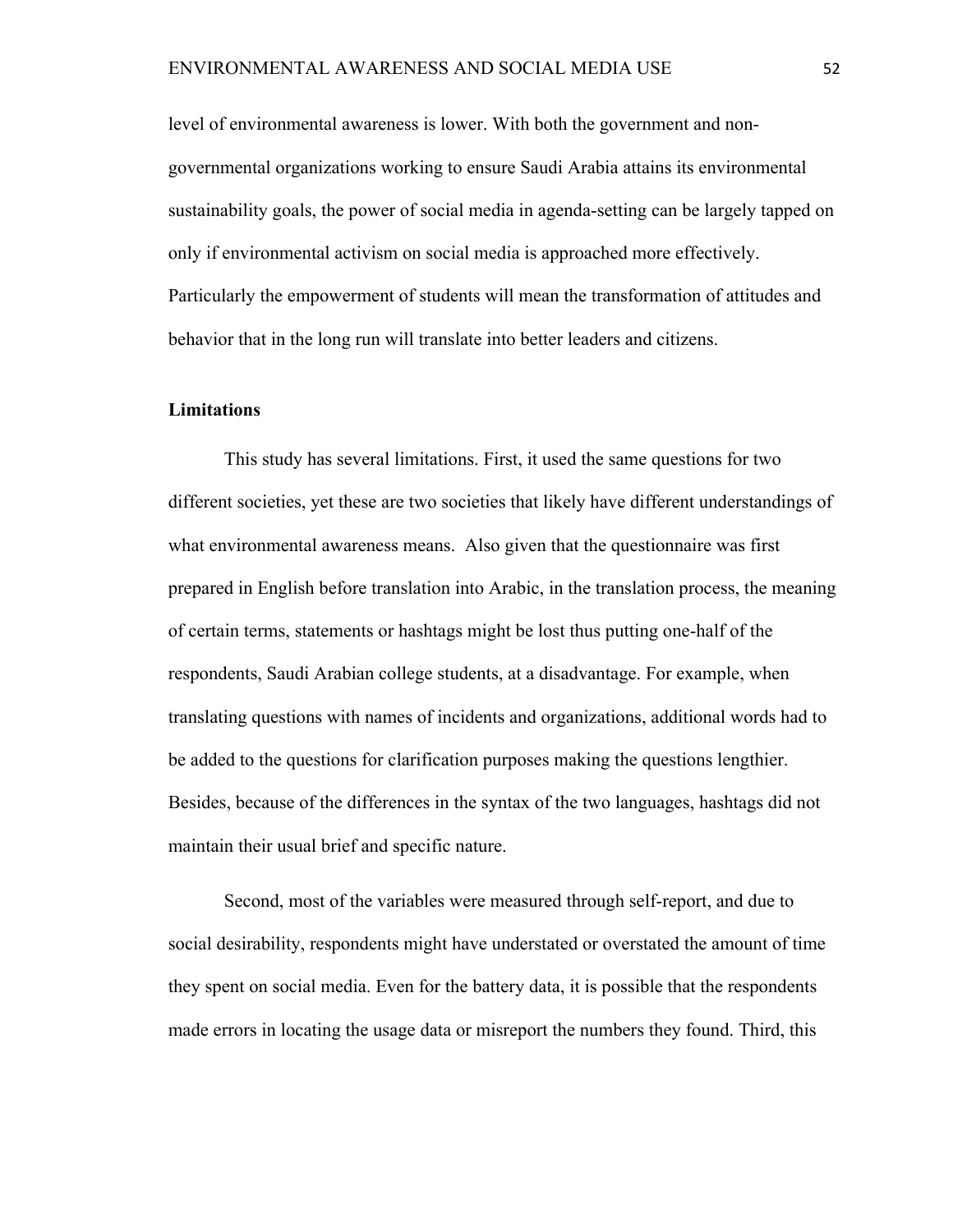study used a convenience student sample, so the results cannot be generalized to a larger population.

### **Directions for Future Research**

Although social media is already being used to raise environmental awareness, the results of this study suggests there is little to no relationship between social media use and environmental awareness. This is contradictory to the agenda setting theory. Future research should hence focus on specific motives and patterns of social media use to explore effective ways of using social media to promote environmental awareness. Also, measuring social media use only in terms of amount of time spent on each platform might be overly simplistic, and future research should apply a more comprehensive approach of measuring social media use. Future research should also integrate cultural factors into research design and use representative samples to increase generalizability of research findings.

## **Conclusion**

This study provides understandings on the differences of social media use and environmental awareness in two different nations: Saudi Arabia and the United States. While American college students spend more time on Facebook than Saudi Arabian college students, Saudi Arabian students spend more time on Instagram and Twitter than their U.S. counterparts. Meanwhile, American college students have higher levels of environmental awareness than Saudi Arabian students. More importantly, this study adds evidence to the scholarship on the relationship between social media use and environmental awareness.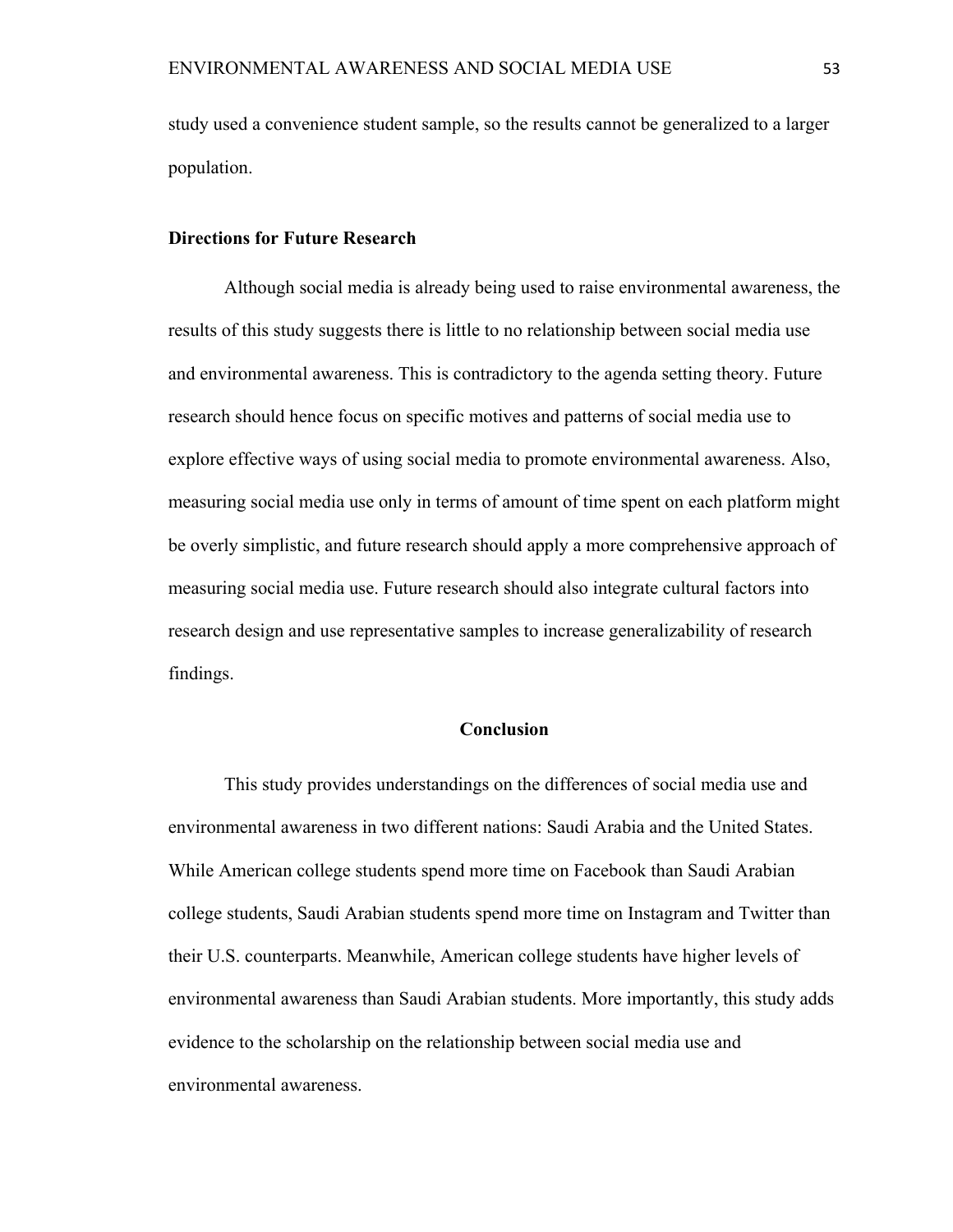Through the agenda-setting theory and its corresponding research studies, it is clear that agenda-setting through social media is possible (Fernandez et al., 2017; Hamid et al., 2017; Narula et al., 2018; Severo et al., 2019; Zhang & Skoric, 2018). However, this study suggests that the relationship between social media use and environmental awareness is insignificant in most cases and negative in some cases for both Saudi Arabia and the United States. It seems that overall social media use does not increase environmental awareness. This implies that the potential of social media in creating environmental awareness is not being fully exploited. Although environmental awareness messages are being relayed via social media, a lot still needs to be done in shaping and influencing public opinion on environmental matters. Based on the findings of this study, some of the factors that can be taken into consideration to make social media environmental activism impactful are careful selection of the right social media platform since varied populations use different social media platforms to different extents as well as taking cultural values into consideration when creating the environmental awareness messages since cultural values seem to impact conceptualization of environmental issues.

More specifically, this study has implications for Saudi Arabia given its keen interest in creating environmental awareness in the recent past through the National Transformation Program, Saudi Vision 2030, and the 2019 Saudi Arabia-UN Environment deal. Governmental and non-governmental organizations that use social media or are planning to use social media to improve environmental awareness among Saudi Arabians must take into consideration the fact that having an audience on social media does not necessarily translate into influence. Other factors too need to be taken into account in social media environmental activism. Also, duplicating the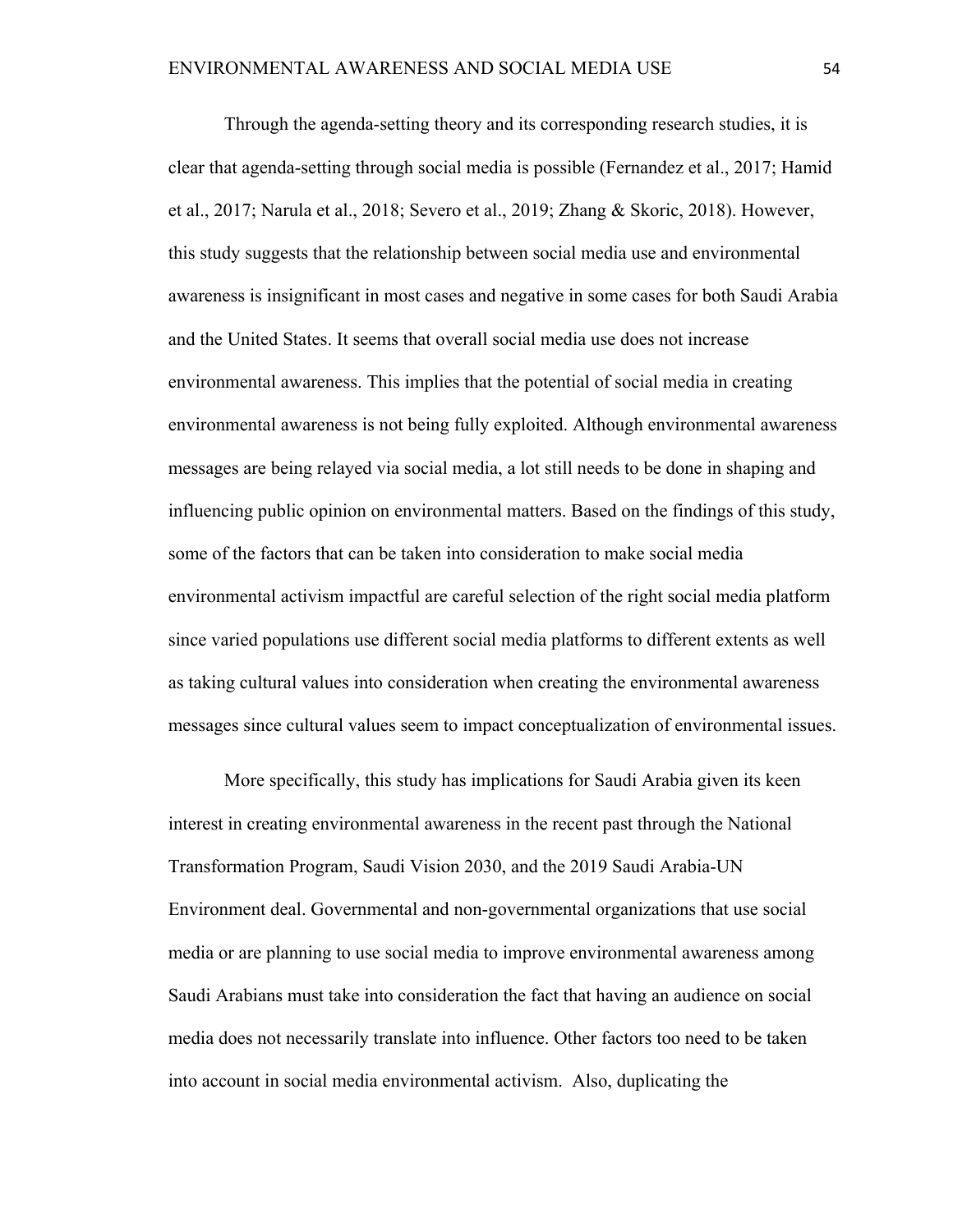environmental awareness approaches used by other countries might not yield good results unless cultural considerations are deliberated upon.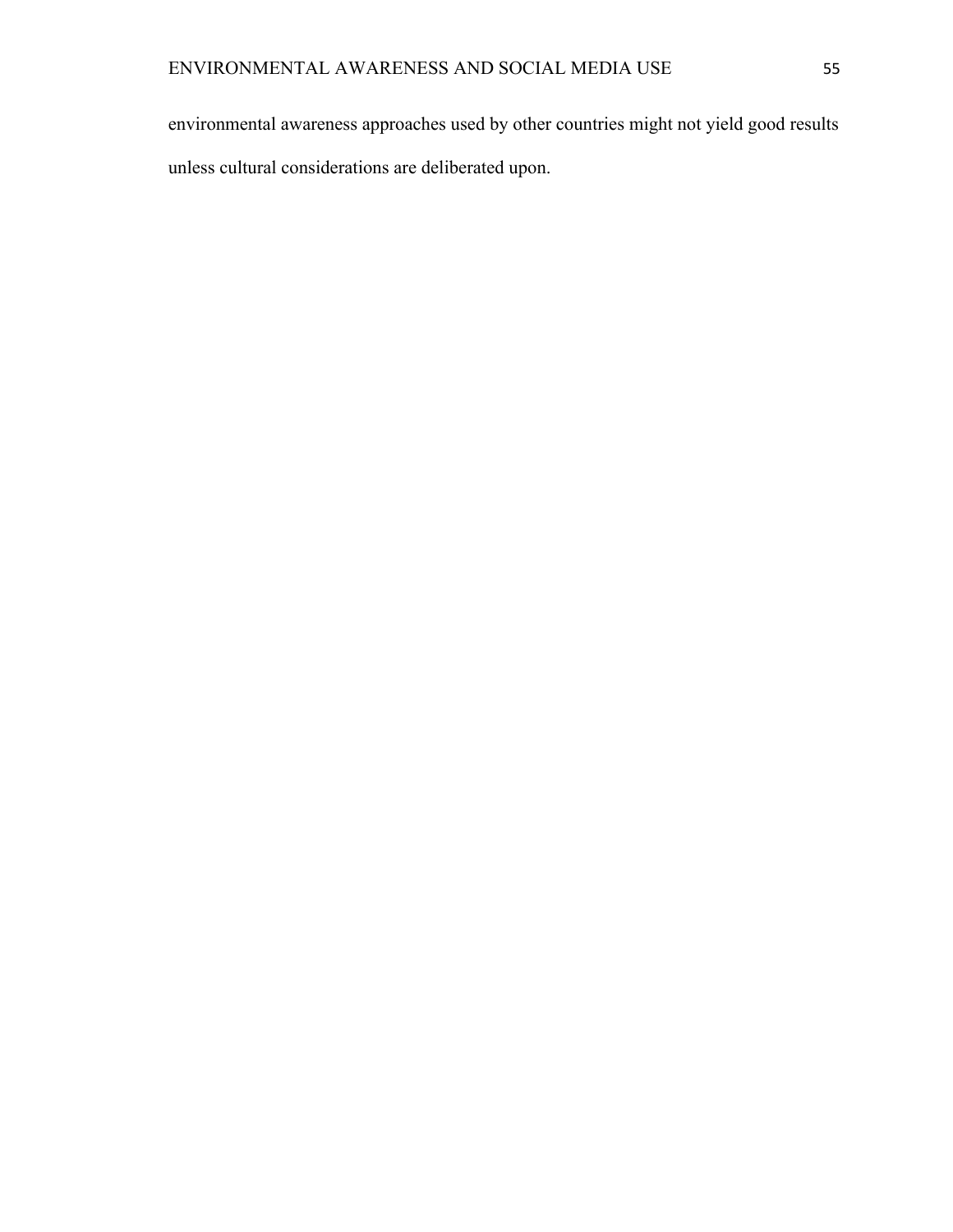### **References**

- Al Surf, M. S., & Mostafa, L. A. (2017). Will the Saudi's 2030 vision raise the public awareness of sustainable practices? *Procedia Environmental Sciences, 37*, 514-527.
- Alarcon-del-Amo, M. D., Gomez-Borja, M. A., & Lorenzo-Romero, C. (2015). Are the users of social networking sites homogeneous? A cross-cultural study. *Frontiers in Psychology*, *6*, 1127.
- Alhaddad, M. S. (2018). The use of social media among Saudi residents for medicines related information. *Saudi Pharmaceutical Journal, 26*(8), 1106-1111.
- Ali, A. R. (2015). Environmental awareness level amongst secondary school students in Terengganu, Malaysia based on different variables. *International Journal of Education and Research, 3*(3), 135-152.
- Alshuwaikhat, H., & Mohammed, I. (2017). Sustainability matters in national development visions—Evidence from Saudi Arabia's Vision for 2030. *Sustainability, 9*(3), 408.
- At-Twaijri, M. I. (1989). A cross-cultural comparison of american-saudi managerial values in u.s.-related firms in saudi arabia: An empirical investigation. *International Studies of Management & Organization 19*(2), 58-73.
- Balmas, M., & Sheafer, T. (2010). Candidate image in election campaigns: Attribute agenda setting, affective priming, and voting intentions. *International Journal of Public Opinion Research, 22*(2), 204-229.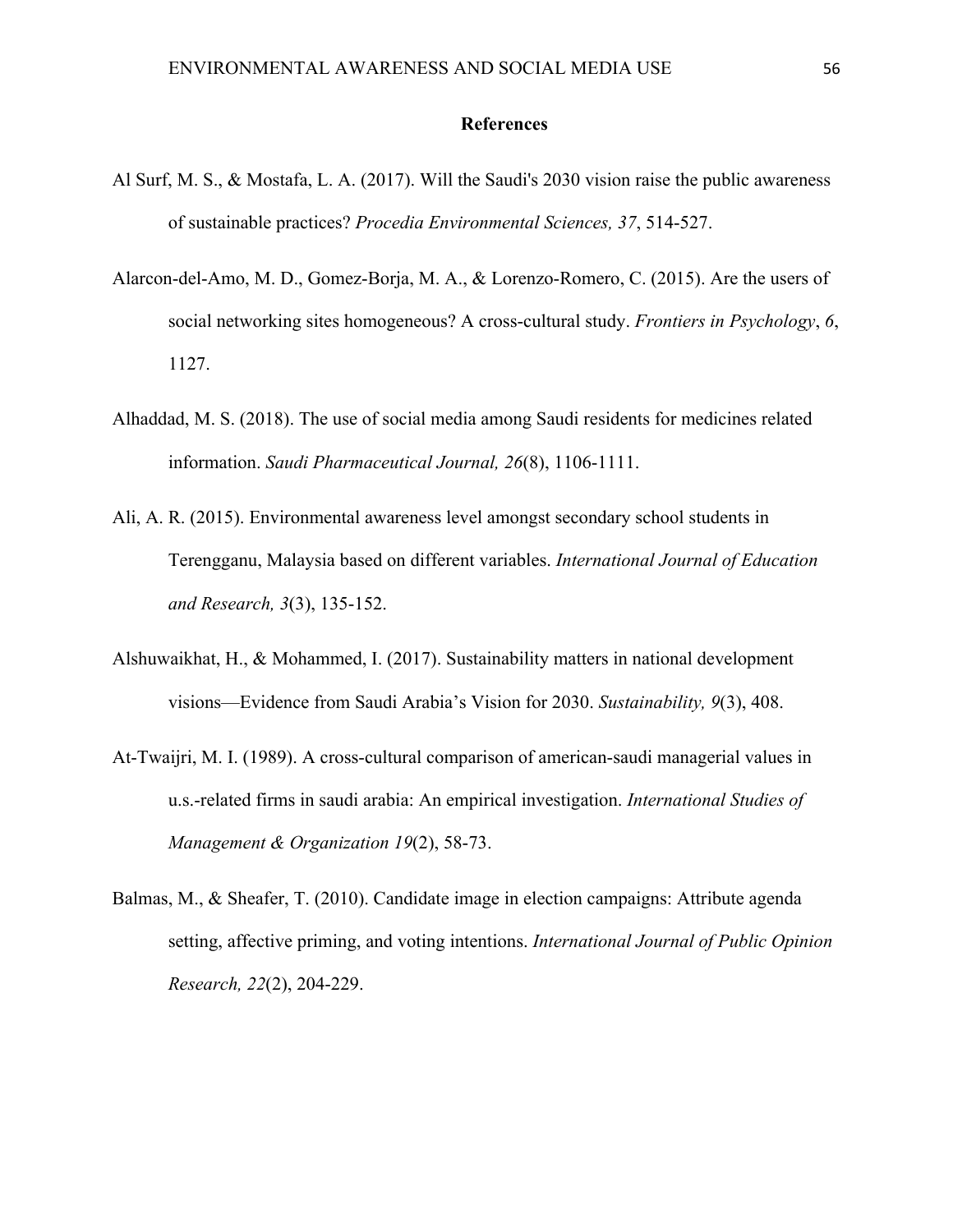- Ceron, A., Curini, L., & Iacus, S. M. (2016). First-and second-level agenda setting in the Twittersphere: An application to the Italian political debate. *Journal of Information Technology & Politics, 13*(2), 159-174.
- Cha, J. (2010). Factors affecting the frequency and amount of social networking site use: Motivations, perceptions, and privacy concerns. *First Monday, 15*(12). https://doi.org/10.5210/fm.v15i12.2889
- Chaffey, D. (2019, February 12). *Global social media research summary 2019*. Retrieved from https://www.smartinsights.com/social-media-marketing/social-media-strategy/newglobal-social-media-research/
- Clement, J. (2019, June 18). *Percentage of adults in the United States who use social networks as of February 2019, by age group*. Retrieved from statista: https://www.statista.com/statistics/471370/us-adults-who-use-social-networks-age/
- Coertjens, L., Boeve-de Pauw, J., De Maeyer, S., & Van Petegem, P. (2010). Do schools make a difference in their students' environmental attitudes and awareness? Evidence from Pisa 2006. *International Journal of Science and Mathematics Education, 8*(3), 497-522.

Cohen, J. (2013). *Statistical power analysis for the behavioral sciences*. Academic press.

Connerly, W. (1996). *With liberty and justice for all.* Heritage Foundation.

Cruz, J. P., Alshammari, F., & Felicilda‐Reynaldo, R. F. (2018). Predictors of Saudi nursing students' attitudes towards environment and sustainability in health care. *International nursing review, 65*(3), 408-416.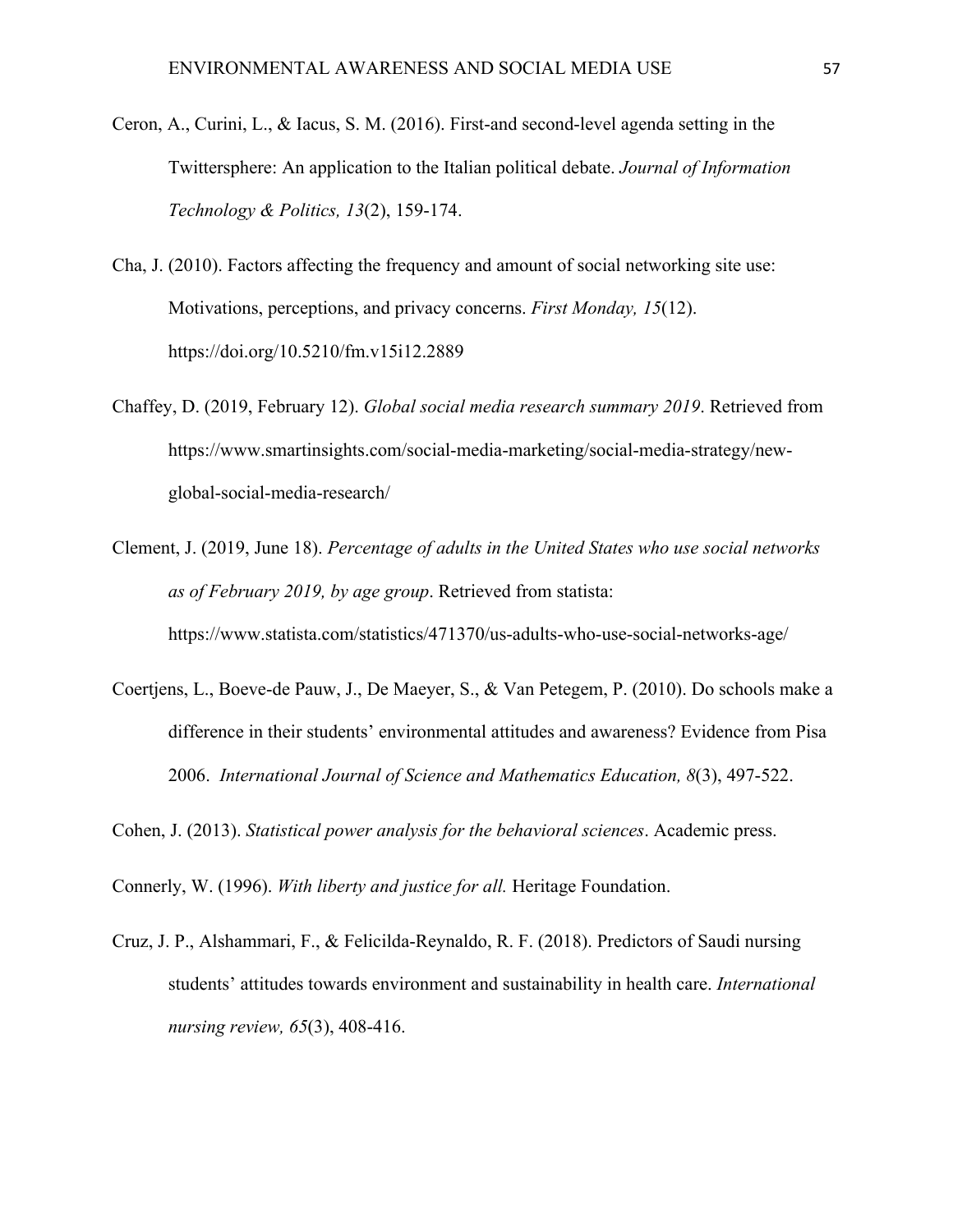- Dadgar, M., Vithayathil, J., & Osiri, J. K. (2017). Social media usage and cultural dimensions: an empirical investigation. *In Proceedings of the 50th Hawaii International Conference on System Sciences* (pp. 2243-2252). HICSS.
- Darfaoui, E. M., & Al Assiri, A. (2017). *A report on the response to climate change in the Kingdom of Saudi Arabia.* FAO-RNE. Retrieved from: http://www.fao.org/forestry/29157-0d03d7abbb7f341972e8c6ebd2b25a181.pdf
- De Choudhury, M., Jhaver, S., Sugar, B., & Weber, I. (2016). Social media participation in an activist movement for racial equality. *In Tenth International AAAI Conference on Web and Social Media*, 92-101.
- Dornhoff, M., Sothmann, J. N., Menzel, S., & Fiebelkorn, F. (2019). Nature relatedness and environmental concern of young people in Ecuador and Germany. *Frontiers in Psychology, 10*, e00453.
- Draguns, J. G. (2007). Culture's Impact at the Workplace and Beyond. *Reviews in Anthropology, 36*(1), 43-58.
- Dunlap, R. E. (2008). The new environmental paradigm scale: From marginality to worldwide use. *The Journal of environmental education*, *40*(1), 3-18.
- Edsand, H. E., & Broich, T. (2019). The Impact of Environmental Education on Environmental and Renewable Energy Technology Awareness: Empirical Evidence from Colombia. *International Journal of Science and Mathematics Education*, *18*, 1-24.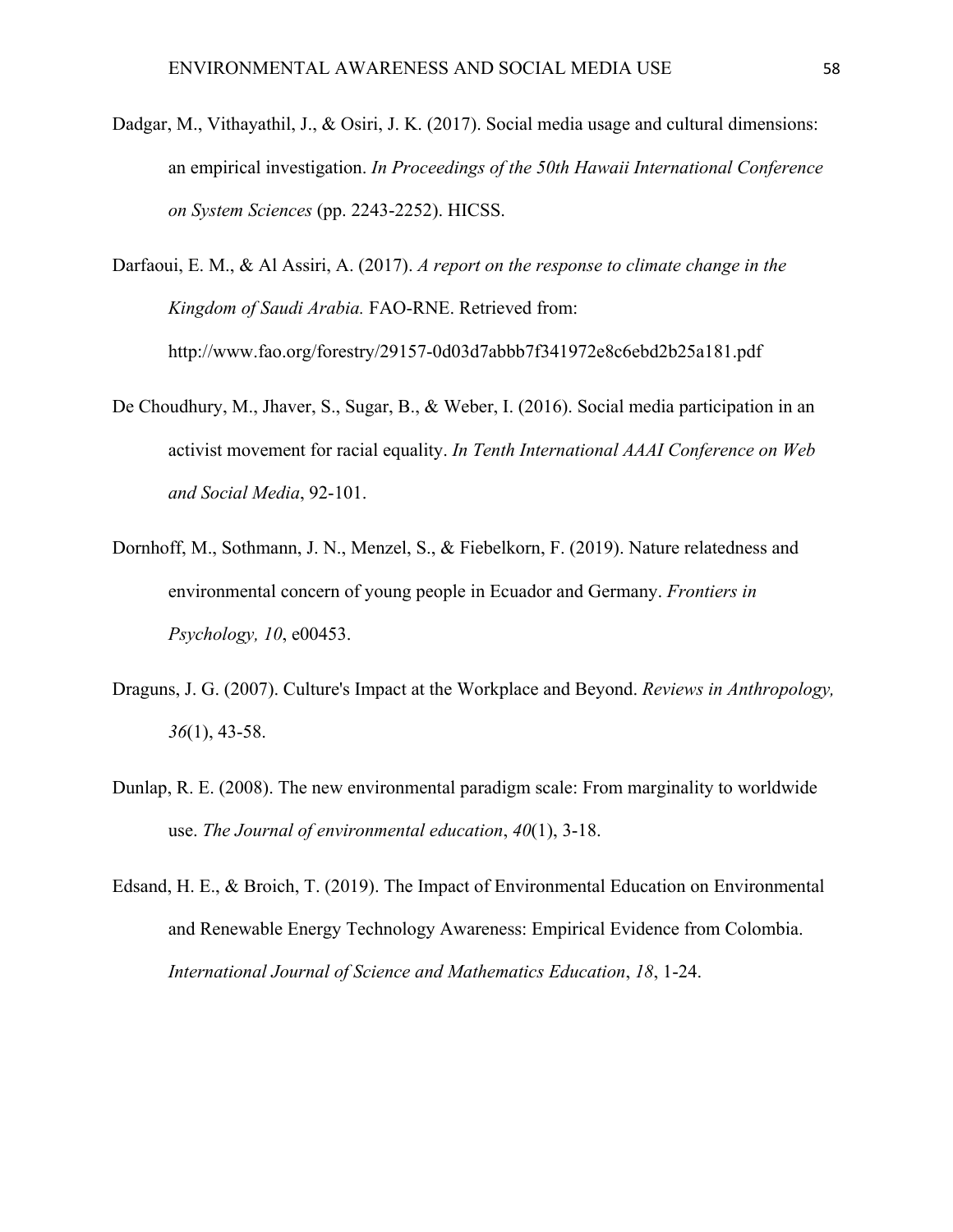- Feezell, J. T. (2017). Agenda Setting through Social Media: The Importance of Incidental News Exposure and Social Filtering in the Digital Era. *Political Research Quarterly*,*71*(04), 1- 13. https://doi.org/10.1177/1065912917744895.
- Fernandez, M., Piccolo, L. S., Maynard, D., Wippoo, M., Meili, C., & Alani, H. (2017). Proenvironmental campaigns via social media: Analysing awareness and behaviour patterns. *Journal of Web Science, 3*(1), 1-15.
- Gwon, S. H., & Jeong, S. (2018). Concept analysis of impressionability among adolescents and young adults. *Nursing Open, 5*(4), 61-610.
- Ham, M., Mrčela, D., & Horvat, M. (2016). Insights for measuring environmental awareness. *Ekonomski vjesnik: Review of Contemporary Entrepreneurship, Business, and Economic Issues, 29*(1), 159-176.
- Hamid, S., Ijab, M. T., Sulaiman, H., Anwar, R. M., & Norman, A. A. (2017). Social media for environmental sustainability awareness in higher education. *International Journal of Sustainability in Higher Education, 18*(4), 474-491.
- Hanel, P., Maio, G., Soares, A., Vione, K., de Holanda Coelho, G., Gouveia, V., . . . Manstead, A. (2018). Cross-cultural differences and similarities in human value instantiation. *Frontiers in Psychology, 9*, 849.
- Hermeking, M. (2005). Culture and Internet consumption: Contributions from cross-cultural marketing and advertising research. *Journal of Computer-Mediated Communication, 11*(1), 192-216.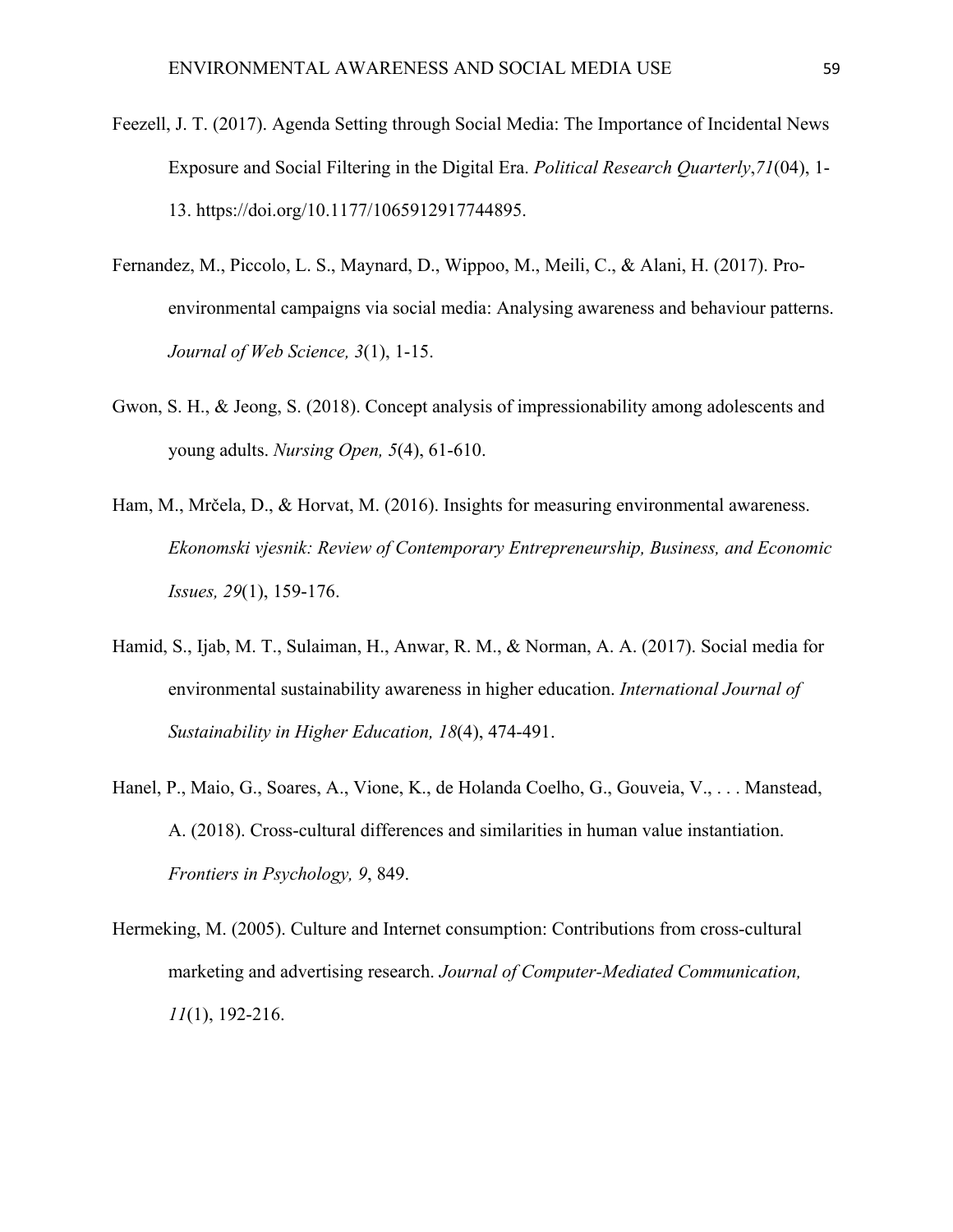- Hofstede Insights (2019, December 9)*.* "*Country comparison*" Retrieved from Hofstede Insights https://www.hofstede-insights.com/country-comparison/saudi-arabia,the-usa/. Hofstede, G. (2001). *Culture's consequences: Comparing values, behaviors, institutions and organizations across nations.* Sage publication.
- Hofstede, G. (2011). Dimensionalizing Cultures: The Hofstede Model in Context. *Online Readings in Psychology and Culture, 2*(1). https://doi.org/10.9707/2307-0919.1014
- Hughes, D. J., Rowe, M., Batey, M., & Lee, A. (2012). A tale of two sites: Twitter vs. Facebook and the personality predictors of social media usage. *Computers in Human Behavior, 28*(2), 561-569.
- Kalliny, M., Saran, A., Ghanem, S., & Fisher, C. (2011). Cultural differences and similarities in television commercials in the Arab world and the United States. *Journal of Global Marketing, 24*(1), 41-57.
- Jha, D. K. (2019, December 21). *Dr.Parveen Kumar Jha Environmental Awareness abiUty measure.* Retrieved from unipune.ac: http://lib.unipune.ac.in:8080/xmlui/bitstream/handle/123456789/7339/15 appendix.pdf?s equence=15&isAllowed=y
- Jippes, M., & Majoor, G. D. (2011). Influence of national culture on the adoption of integrated medical curricula. *Advances in Health Sciences Education, 16*(1), 5-16.
- Lokhandwala, I., Koshy, S., Varghese, V., Sharaf, S., & Sindhav, M. (2010). The environmental role of media can play in the Gulf. *1st conference proceedings of Academy of International Business Middle East and North Africa Chapter*, (pp. 44-45). Dubai.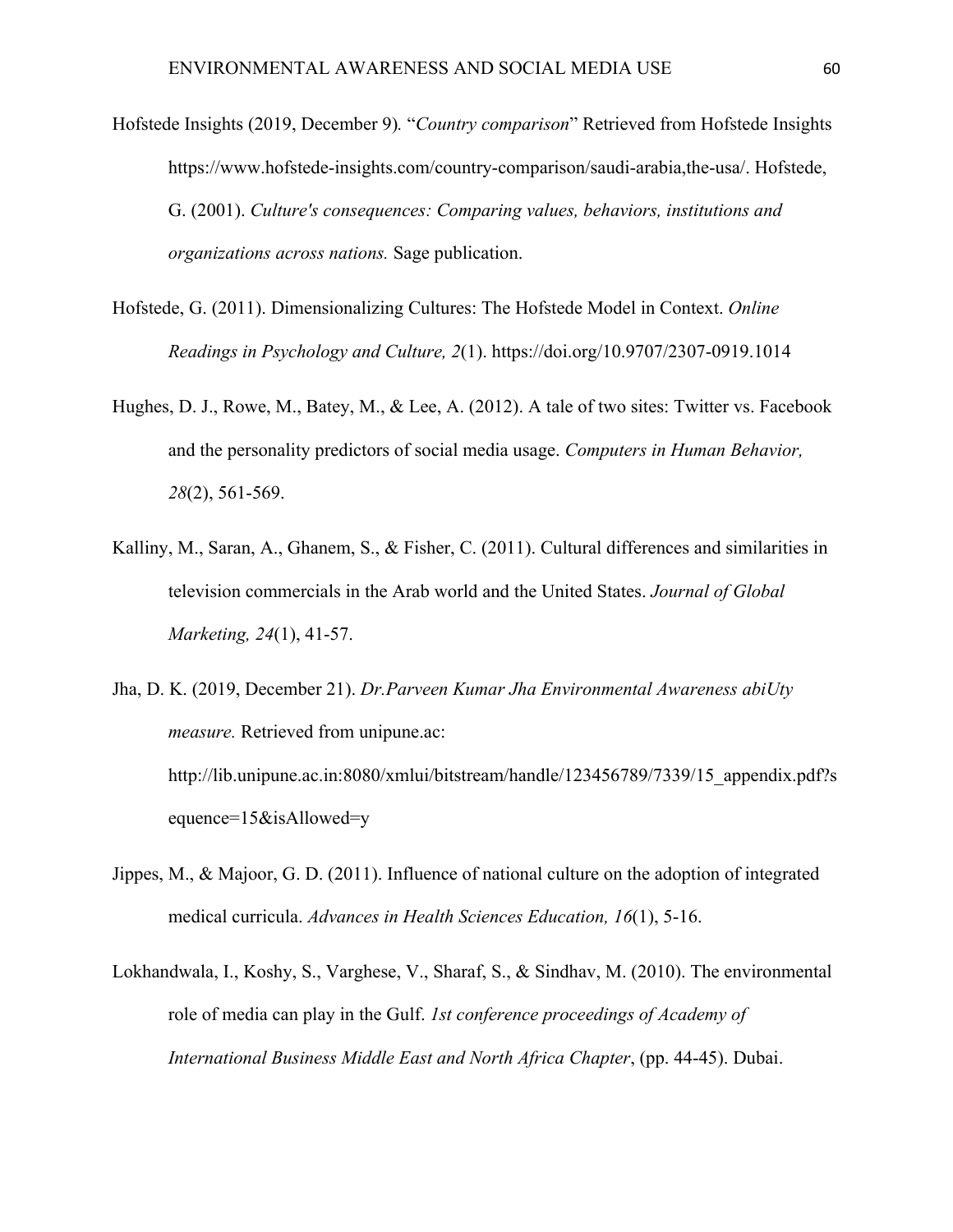- McCarthy, G. & Burke, T. (2017). We need a strong environmental protection agency: It's about public health! *American Journal of Public Health, 107*(5), 649-651. https://doi.org/ 10.2105/AJPH.2017.303728.
- McCombs, M., & Shaw, D. (1972). The agenda-setting function of mass media. *The Public Opinion Quarterly. 36*(2), 176-187. https://doi.org/10.1086/267990.
- Merkin, R. S. (2017). Cross-cultural communication theory and research, overview. *The International Encyclopedia of Intercultural Communication*, 1-10.
- Mishal, A., Dubey, R., Gupta, O.K. and Luo, Z. (2017). Dynamics of environmental consciousness and green purchase behaviour: an empirical study. *International Journal of Climate Change Strategies and Management*, 9(5), 682-706. https://doi.org/10.1108/IJCCSM-11-2016-0168
- Mohammed, I. (2019, April 7). *Social media usage in Saudi Arabia at its peak: CITC*. Retrieved from Saudi Gazette: http://saudigazette.com.sa/article/562919
- Mohsen, T., & Reg, D. (2011). Making sense of Cronbach's alpha. *International Journal of Medical Education*, *2*(1), 53-55.
- Nagy, S., & Konyha, C. (2018). The effects of Hofstede's cultural dimensions on proenvironmental behaviour: How culture influences environmentally conscious behaviour. *Club of Economics in Miskolc TMP, 14*(1), 27-36.
- Nalewajek, M., Macik, R., & Marketingu, K. (2013). The impact of virtual communities on enhancing hedonistic consumer attitudes. *Zeszyty Naukowe Szkoły Głównej*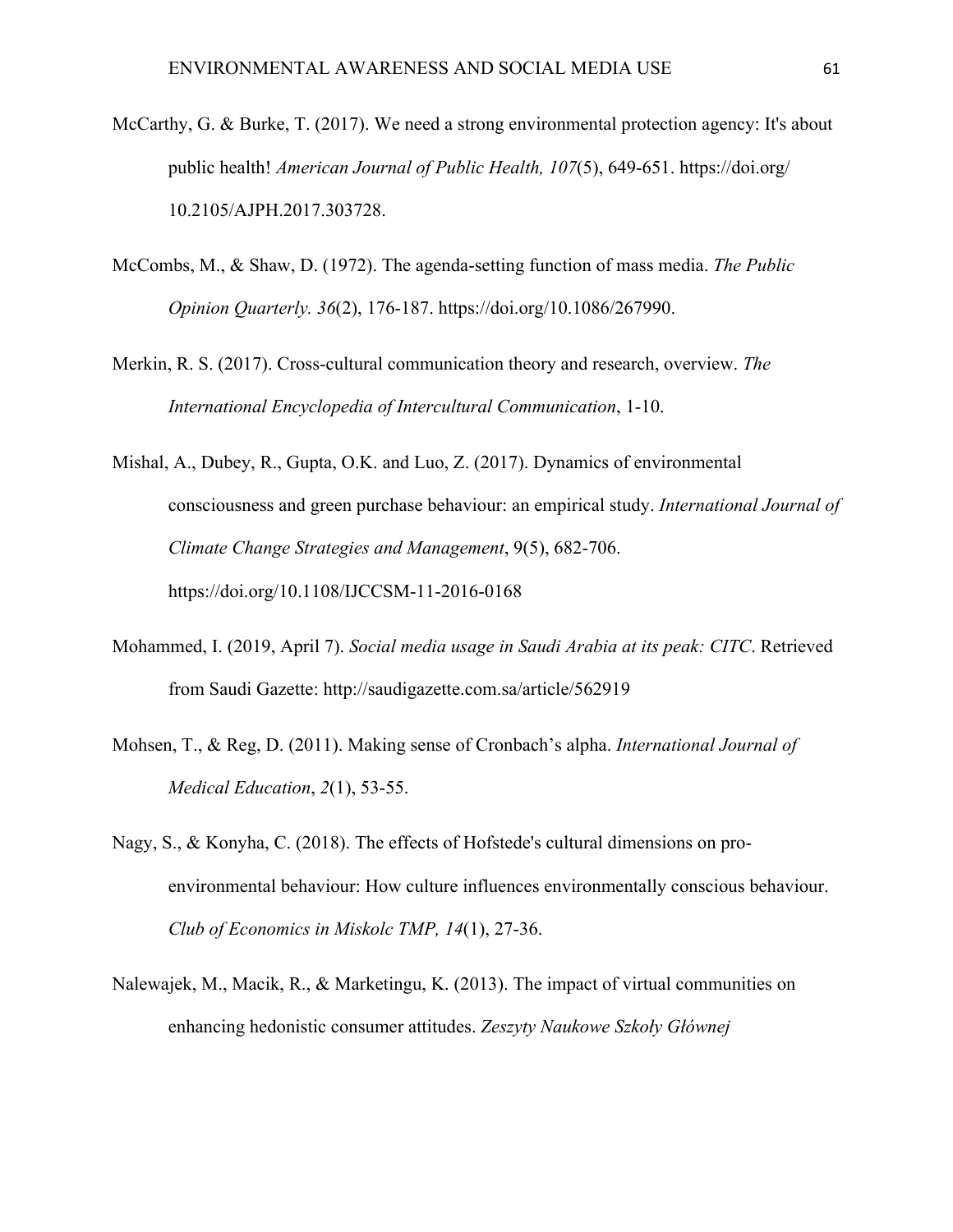*Gospodarstwa Wiejskiego w Warszawie. Polityki Europejskie, Finanse i Marketing, 10*  (59), 494-505.

- Narula, S., Rai, S., & Sharma, A. (2018). *Environmental Awareness and the Role of Social Media.* IGI Global.
- Nayak, B. K., & Hazra, A. (2011). How to choose the right statistical test? *Indian Journal of Ophthalmology, 59*(2), 85-86.
- Ningrum, Z. B., & Herdiansyah, H. (2018). Environmental awareness and behavior of college students in regards to the environment in urban area. *In E3S Web of Conferences (Vol. 74,*  p. 10004). EDP Sciences.
- Robertson, C. J., Al-Khatib, J., & Rasheed, M. F. (2013). A cross-national analysis of corporate citizenship: Saudi Arabia vs. the United States. *Journal of Managerial Issues 25(3)*, 284- 298.
- Rodgers, L., Stylianou, N., Guibourg, C., Hills, M., & Bailey, D. (2019, August 30). *The Amazon in Brazil is on fire - how bad is it?* Retrieved from BBC News: https://www.bbc.com/news/world-latin-america-49433767
- Rohrer, J. M., & Lucas, R. E. (2018). Only so many hours: Correlations between personality and daily time use in a representative German panel. *Collabra Psychology, 4*(1), 1-17. https://doi:10.1525/collabra.112.
- Sahu, U., Roy, M., & Rajkiranl, M. (2015). Environmental awareness among undergraduate students in rural area. *Journal of Environmental Science, Toxicology and Food Technology 4*(1), 27-32.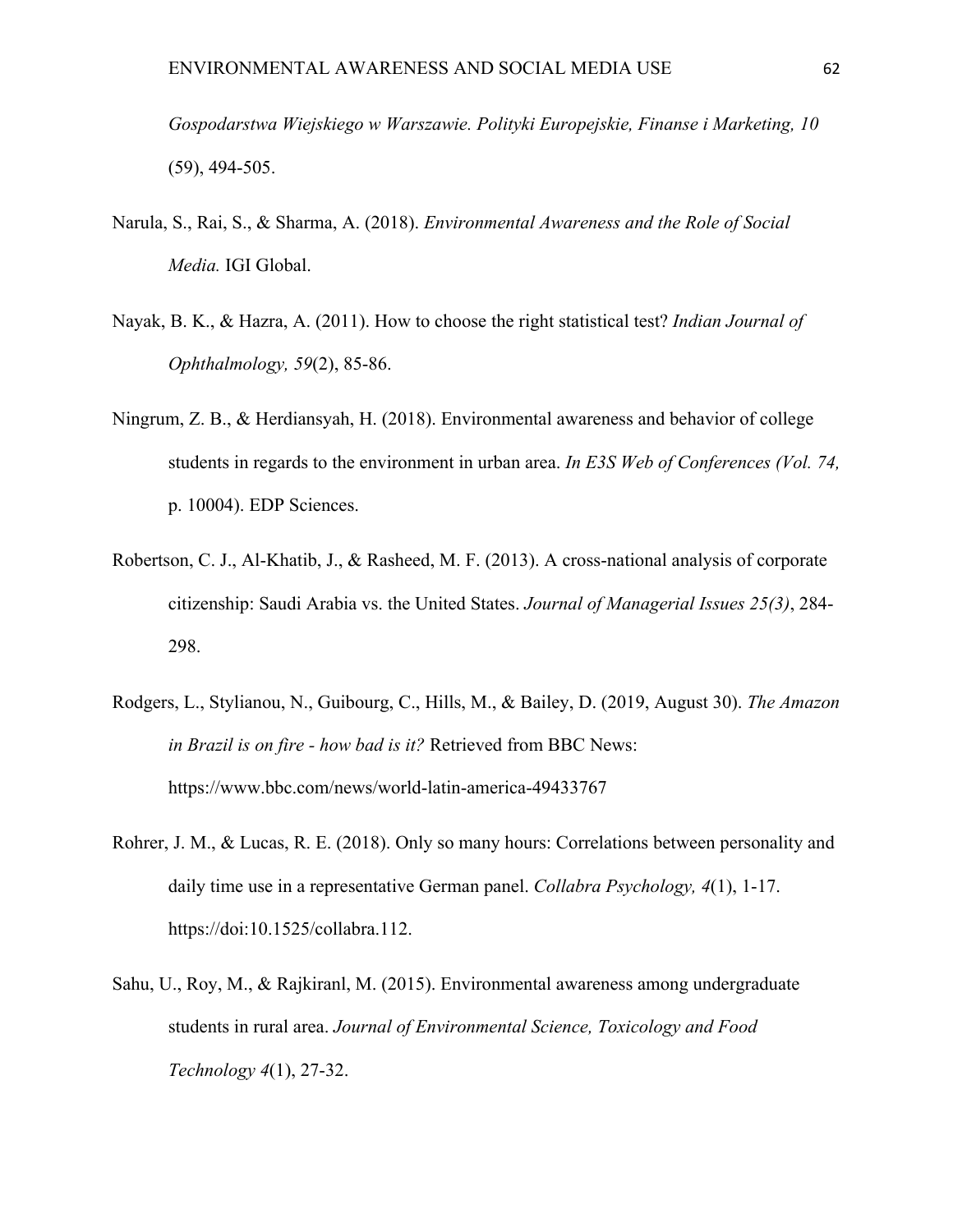- Santoso, H. B., & Schrepp, M. (2019). The impact of culture and product on the subjective importance of user experience aspects. *Heliyon, 5*(9), e02434.
- Schwartz, S. H. (1992). Universals in the content and structure of values: Theoretical advances and empirical tests in 20 countries. *In Advances in Experimental Social Psychology, 25*, 1-65.
- Schwartz, S. H. (2012). An Overview of the Schwartz Theory of Basic Values. *Online Readings in Psychology and Culture, 2*(1), https://doi.org/10.9707/2307-0919.1116.
- Severo, E. A., Guimarães, J. C. F. D., Dellarmelin, M. L., & Ribeiro, R. P. (2019). The Influence of Social Networks on Environmental Awareness and the Social Responsibility of Generations. *BBR. Brazilian Business Review*, *16*(5), 500-518.
- Shane-Simpson, C., Manago, A., Gaggi, N., & Gillespie-Lynch, K. (2018). Why do college students prefer Facebook, Twitter, or Instagram? Site affordances, tensions between privacy and self-expression, and implications for social capital. *Computers in Human Behavior*, *86*, 276-288.
- Sharma, N. K. (2014). A study on environmental awareness of college students in relation to sex, rural-urban background and academic streams wise. *The Online Journal of New Horizons in Education, 4*(2), 15-20.

Shaw, E. F. (1979). Agenda-setting and mass communication theory. *Gazette, 25*(2), 96-105.

Shensa, A., Sidani, J. E., Dew, M. A., Escobar-Viera, C. G., & Primack, B. A. (2018). Social media use and depression and anxiety symptoms: A cluster analysis. *American Journal of Health Behavior, 42*(2), 116-128.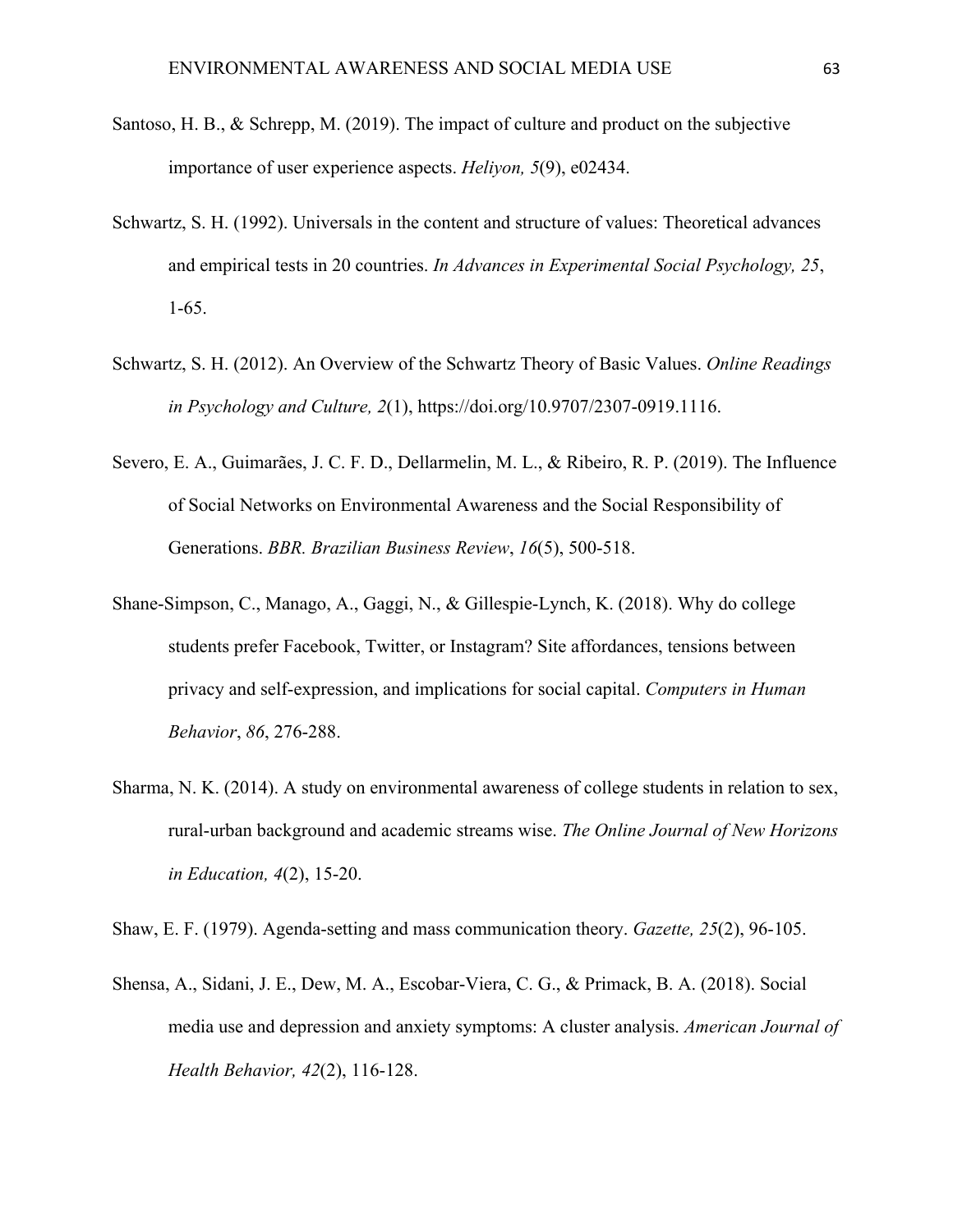- Smith, C., Edwards, P., & Free, C. (2018). Assessing the validity and reliability of self-report data on contraception use in the Mobile Technology for Improved Family Planning (MOTIF) randomised controlled trial. *Reproductive Health*, *15*(1), 1-5.
- Sivamoorthy, M., Nalini, R., & Kumar, C. S. (2013). Environmental awareness and practices among college students. *International Journal of Humanities and Social Science Invention, 2*(8), 11-15.
- StatCounter Global Statistics. (2019, December 9). *Social media stats Saudi Arabia*. Retrieved from StatCounter: https://gs.statcounter.com/social-media-stats/all/saudiarabia/#monthly-201811-201911-bar
- Steg, L., Perlaviciute, G., Van der Werff, E., & Lurvink, J. (2014). The significance of hedonic values for environmentally relevant attitudes, preferences, and actions. *Environment and Behavior, 46*(2), 163-192.
- Tiwari, S., & Anwar, E. (2015). Environmental awareness and attitude towards science: a correlation study. *Indian Journal of Research*, *4*(2), 197-199.
- Tlebere, T., Scholtz, B., & Calitz, A. P. (2015). The environmental role of media can play in the Higher Education Institutions. *Information Technology in Environmental Engineering (ITEE 2015).* At Port Elizabeth, South Africa.
- UN. (2019, January 29). *Massive Displacement, Greater Competition for Scarce Resources Cited as Major Risks in Security Council Debate on Climate-Related Threats*. Retrieved from United Nations: https://www.un.org/press/en/2019/sc13677.doc.htm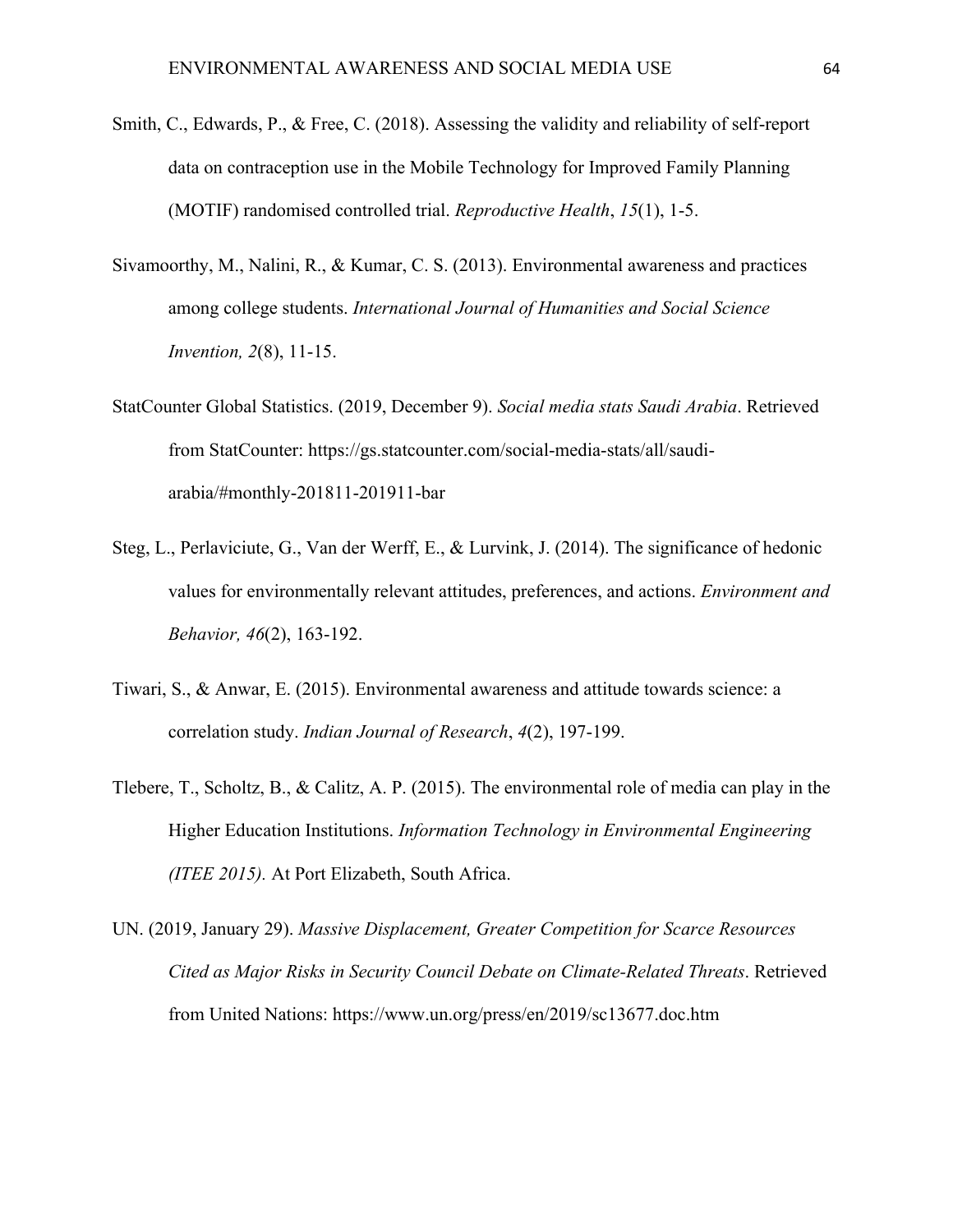- UN Environment. (2019, May 20). *UN Environment and Saudi Arabia sign deal to strengthen environmental protection*. Retrieved from UN Environment: https://www.unenvironment.org/news-and-stories/press-release/un-environment-andsaudi-arabia-sign-deal-strengthen-environmental
- UN-DESA. (2013). *World Economic and Social Survey 2013: Sustainable Development Challenges.* New York: United Nations.
- UNESCO. (2019). *Education for Sustainable Development*. Retrieved from UNESCO: https://en.unesco.org/themes/education-sustainable-development
- Valaei, N., Rezaei, S., Ismail, W. K., & Oh, Y. M. (2016). The effect of culture on attitude towards online advertising and online brands: Applying Hofstede's cultural factors to internet marketing. *International Journal of Internet Marketing and Advertising, 10*(4), 270-301.
	- Wray-Lake, L., Flanagan, C. A., & Osgood, D. W. (2010). Examining trends in adolescent environmental attitudes, beliefs, and behaviors across three decades. *Environment and Behavior, 42*(1), 61-85.
- Yeo Sophia. (2020, April 22). "*How the largest environmental movement in history was born*" Retrieved from BBC https://www.bbc.com/future/article/20200420-earth-day-2020-howan-environmental-movement-was-

born#:~:text=Future%20Planet&text=It%20is%20the%20largest%20environmental,hear %20how%20the%20movement%20evolved.&text=On%2022%20April%201970%2C%2 020,States%20to%20protest%20environmental%20destruction.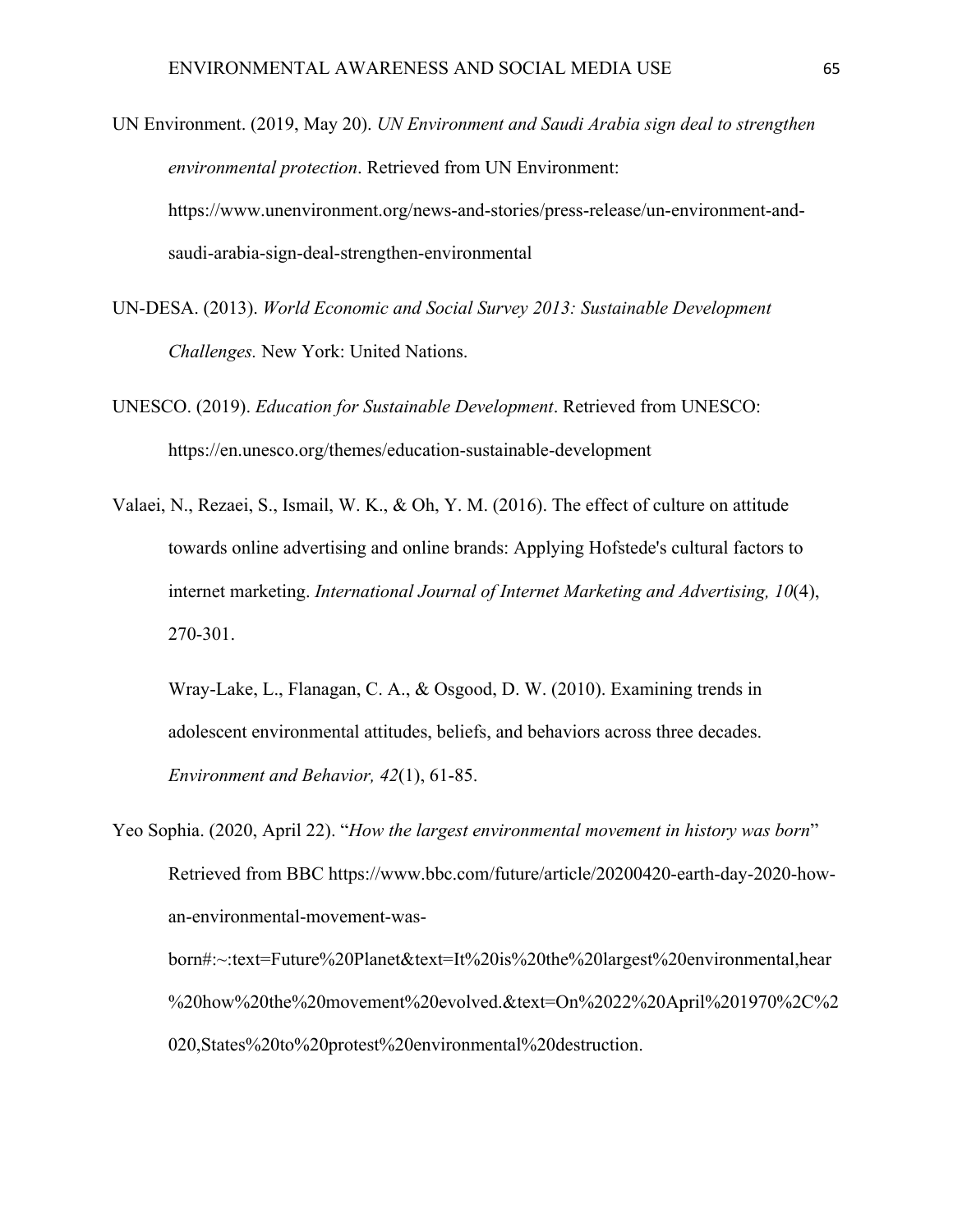- Zakour, A. B. (2004). Cultural differences and information technology acceptance. *In Proceedings of the 7th Annual Conference of the Southern Association for Information Systems* (pp. 156161). SAIS.
- Zhang, N., & Skoric, M. M. (2018). Media use and environmental engagement: Examining differential gains from news media and social media. *International Journal of Communication, 12*, 380-403.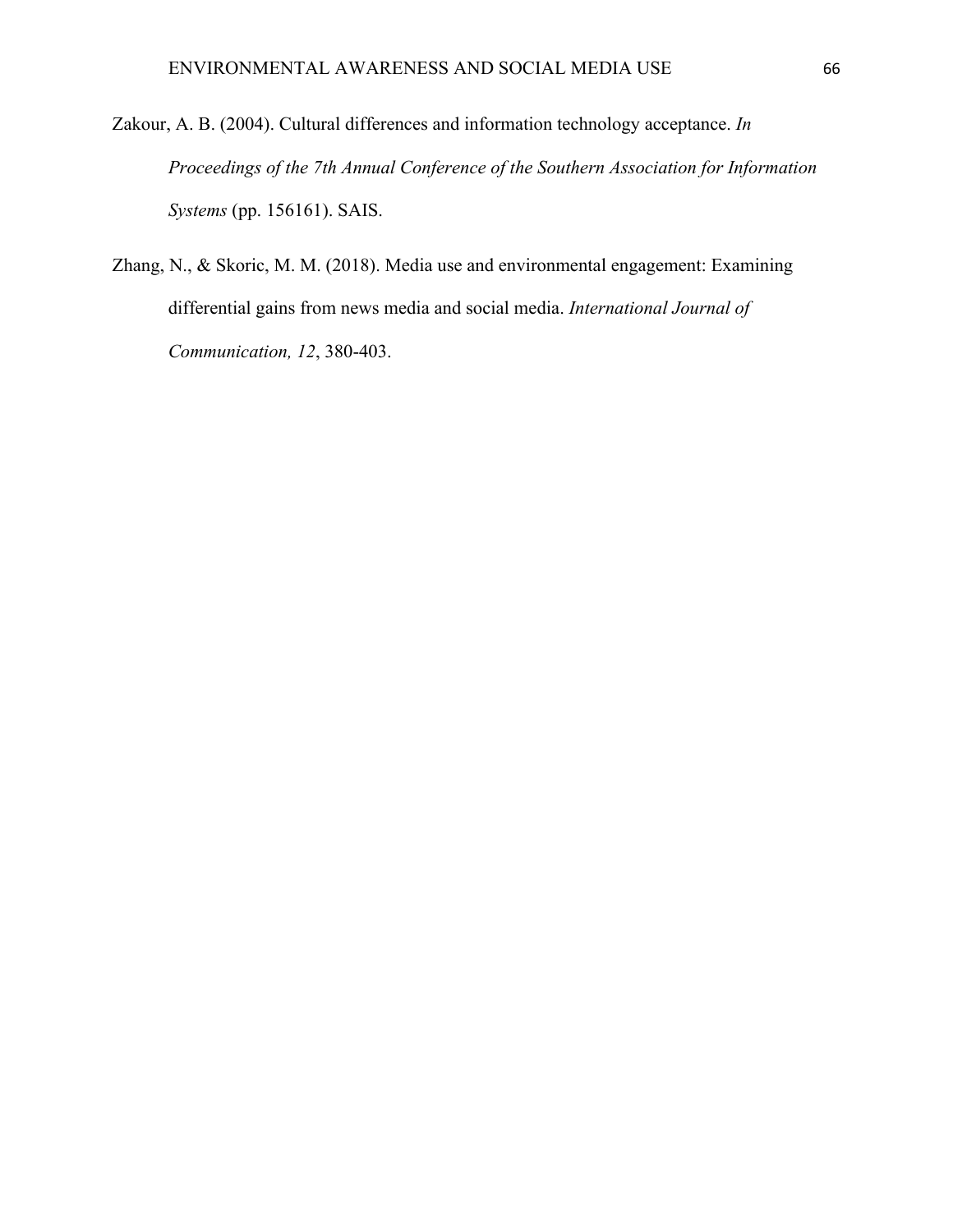## **Appendix A**

### **Questionnaire**

Dear Respondent,

You are invited to participate in a research study investigating the relationship between social media use and environmental awareness. This study is being conducted by Mohammed Alsahafi in Communication Department at University of Missouri- St. Louis. Taking about 20 minutes of your time to support this research by responding to the survey questions will be very helpful.

The study has been approved by the Institutional Review Board of the University of Missouri-St. Louis. While filling out the questionnaire, you may skip questions that you do not feel comfortable answering. Your answers will be kept confidential. Summarized statistics will be used to analyze the responses so no individual information will be revealed in any way. If you have any questions about your rights as a research participant, please feel free to contact the Chairperson of the Institutional Review Board at (314) 516-5897. If you have any questions about this study, please feel free to contact me at maanht@mail.umsl.edu.

Your input is highly appreciated!

Sincerely, Mohammed Alsahafi

## **SECTION A**

What is your nationality?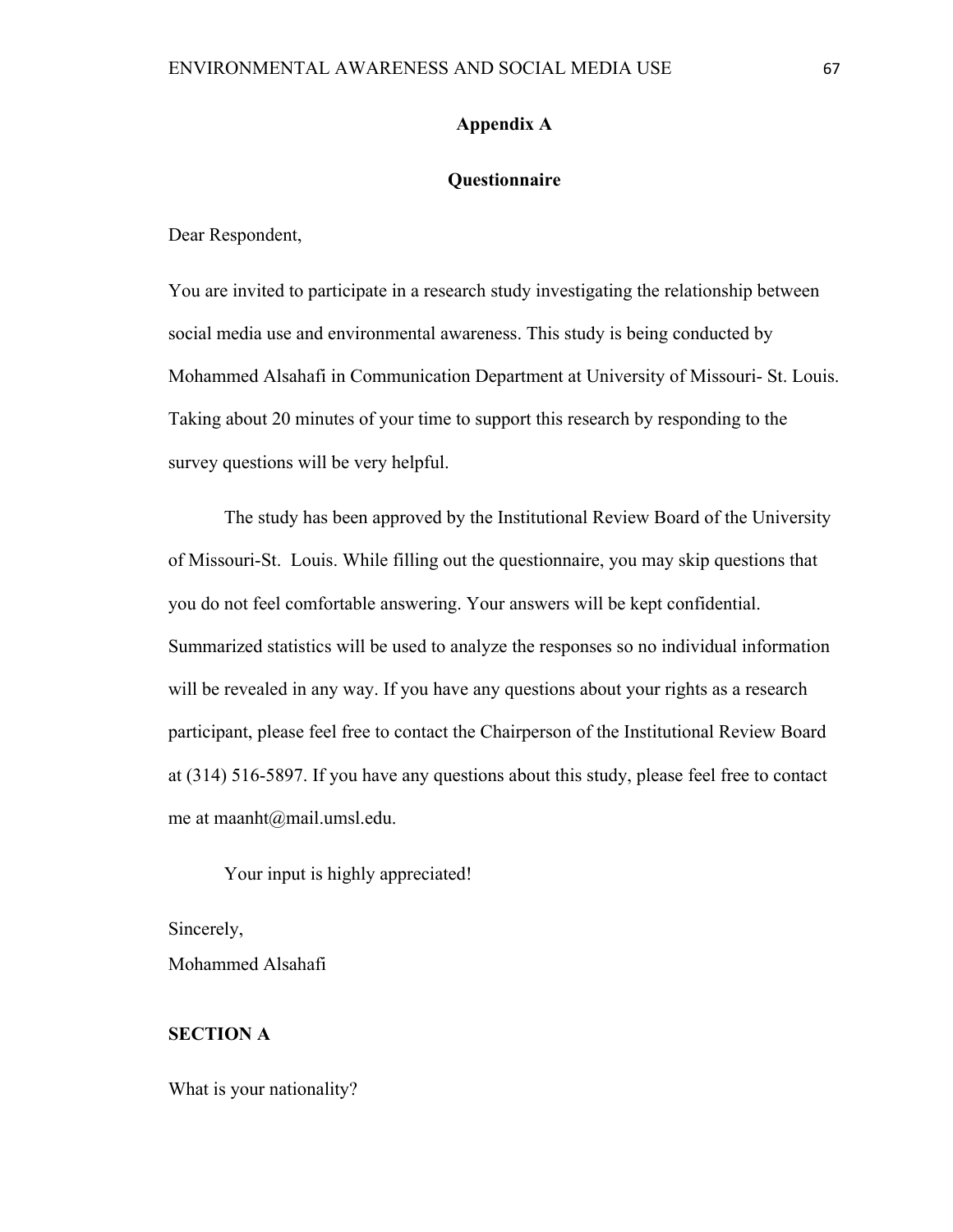- € Saudi Arabian
- € American
- € Other

What is your age?

............ years

What is your gender?

................

# **SECTION B**

# **PART I**

- 1. Our environment is
- $\epsilon$  In good shape
- € **In bad shape but can be changed**
- € In bad shape and nothing can be done about it
	- 2. What is the objective of Greenpeace?
- $\epsilon$  To curb climate change
- € **To encourage green or environmentally friendly practices**
- € To foster peaceful coexistence of people and nature
	- 3. Who have been the main target of Greenpeace?
- € Governments
- € **Major manufacturers**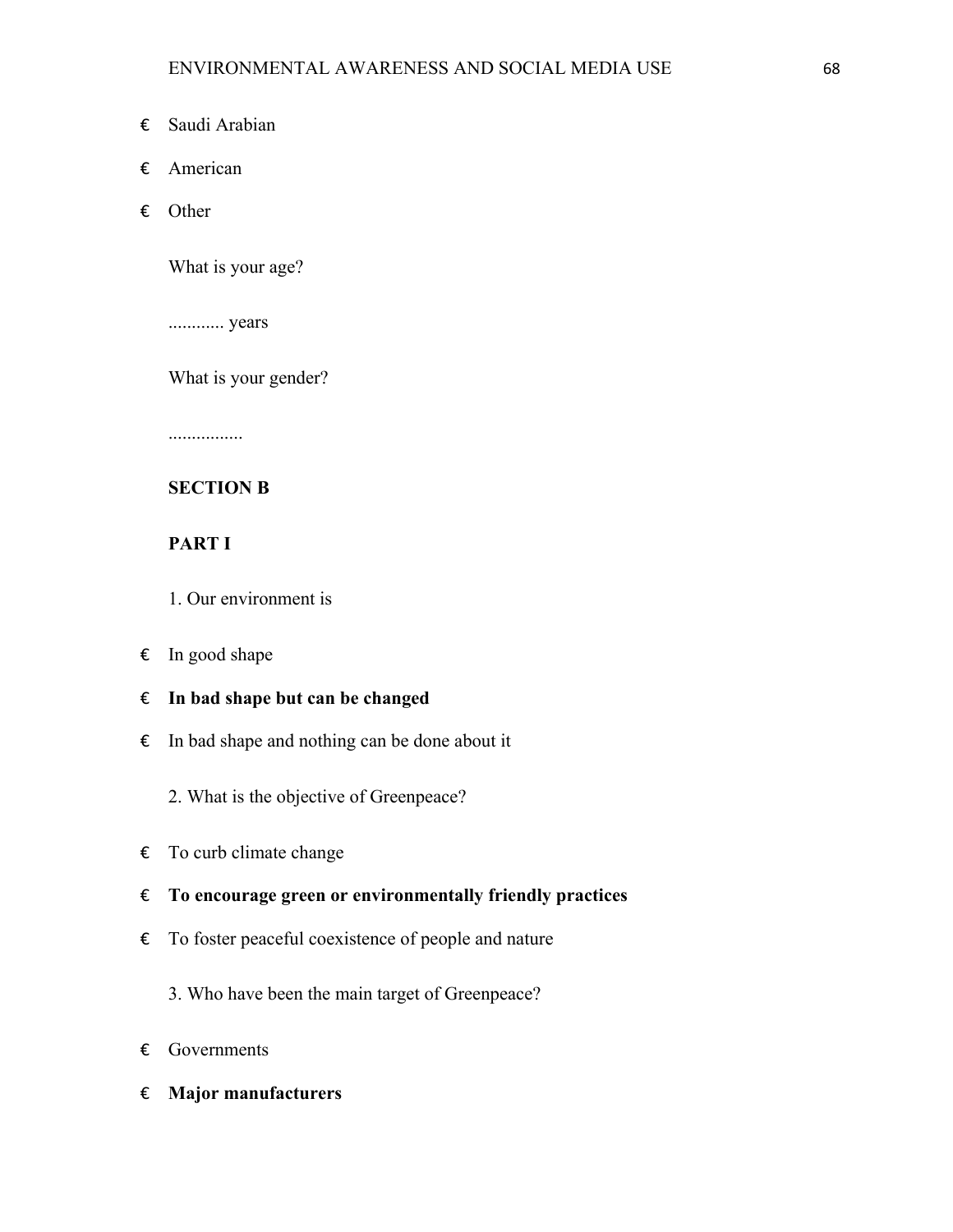- € Individuals
- € Schools
	- 4. Which of these hashtags reference environmental issues?
- € #Metoo
- € **#Recycle**
- € #WeStrike
- € **#Savetheplanet**
- € #NeverAgain
- $\epsilon$  #TimesUp
- € **#CleanTech**
- € #UmbrellaRevolution
	- 5. In which month of the year is Earth Day celebrated?
- € March
- € **April**
- € May
- € June
	- 6. The deepwater horizon spill caused all the mentioned effects except
- € Death of some sea bird species
- $\epsilon$  Erosion of the sea shorelines
- $\epsilon$  Increase in some fish species
- € **Little impact on the surrounding ecosystem**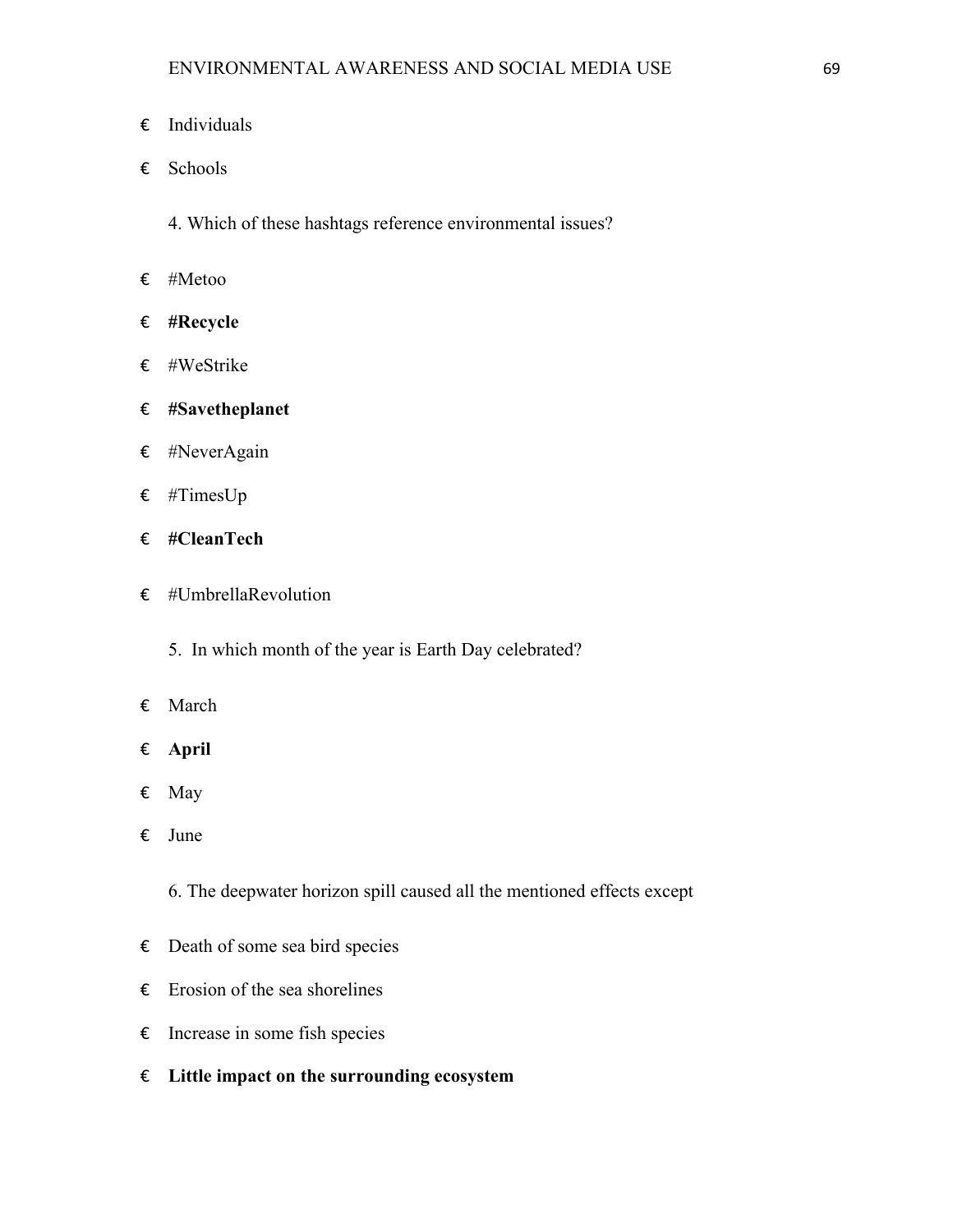7. Which of these is not a reason why environmentalists were concerned about the 2019 Amazon fire?

- $\epsilon$  The fire caused massive air pollution
- $\epsilon$  The fire caused vast deforestation
- € **Timber production in the amazon will be significantly reduced**
- $E$  The fire was human ignited
	- 8. The NASA satellite images used during the 2019 Amazon fires showed:
- $\epsilon$  The cause of the fires
- € **The scale of the fire**

9. Which of these environmental issues has been most highly publicized within the past 5 years?

- $\epsilon$  Air pollution
- € Deforestation
- € **Global warming**
- € Toxic Wastes
- € Ozone depletion
- $\epsilon$  Water pollution
	- 10. Who has the responsibility of ensuring the environment is conserved?
- $\epsilon$  Governments
- $\epsilon$  Individuals
- € Environmental Groups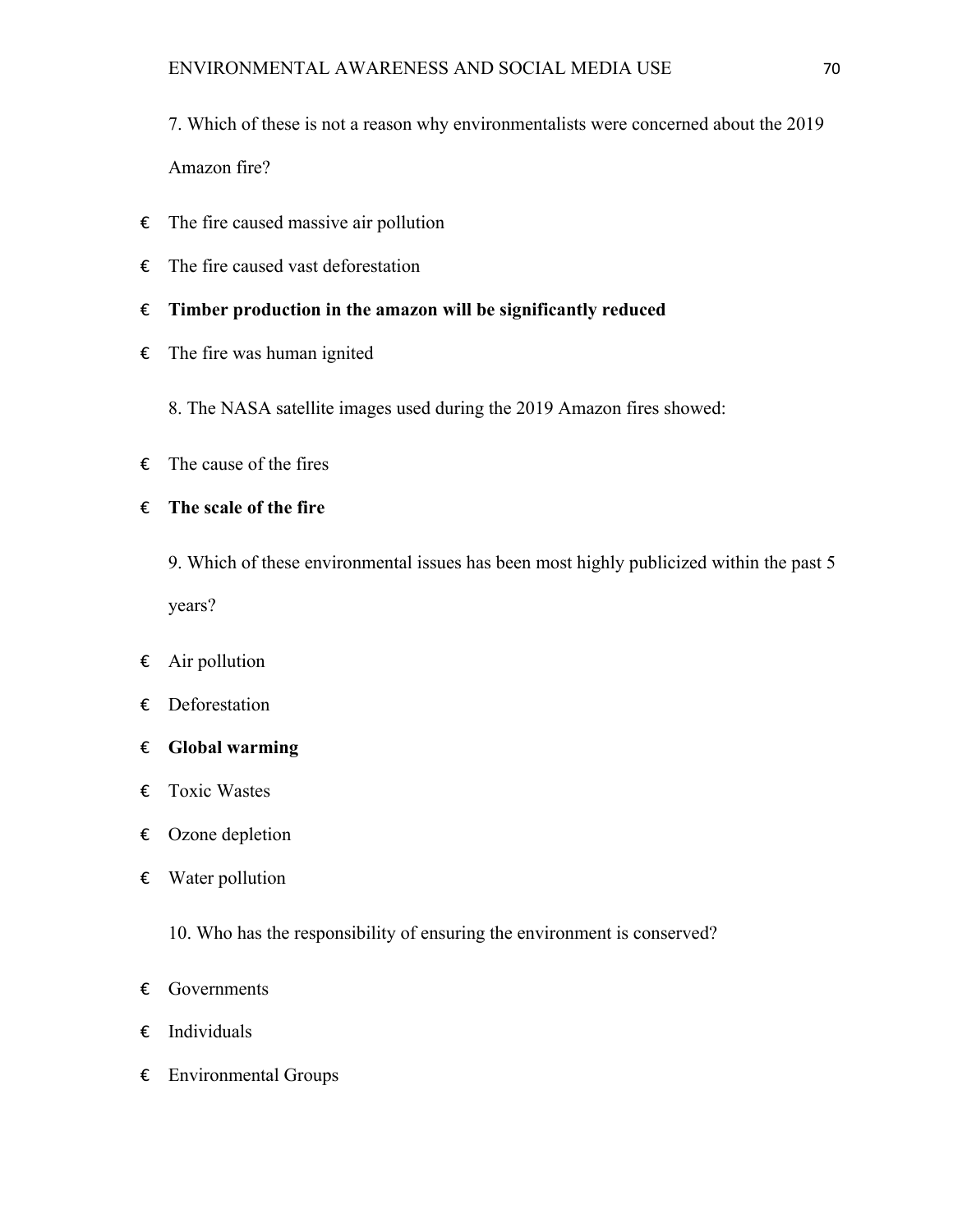# € Industries

## € **Everyone**

11. If human pollutant activities continue at the same rate and no conservative measures are taken into consideration, then the future will be

- € Better
- $\epsilon$  The same
- € **Worse**

12. Which of these energy sources contributes the least environmental problems?

- € **Solar**
- € Coal
- € Petroleum
- € Nuclear
	- 13. Does environmental pollution affect people's health?
- € **Yes**
- € No
- € Maybe
	- 14. The greenhouse effect is caused by

# € **Increased amount of carbon dioxide in the atmosphere**

- $\epsilon$  Increased rate of melting of polar ice caps
- € Destruction of the ozone layer
- $\epsilon$  Increase in the amount of vegetation on the earth's surface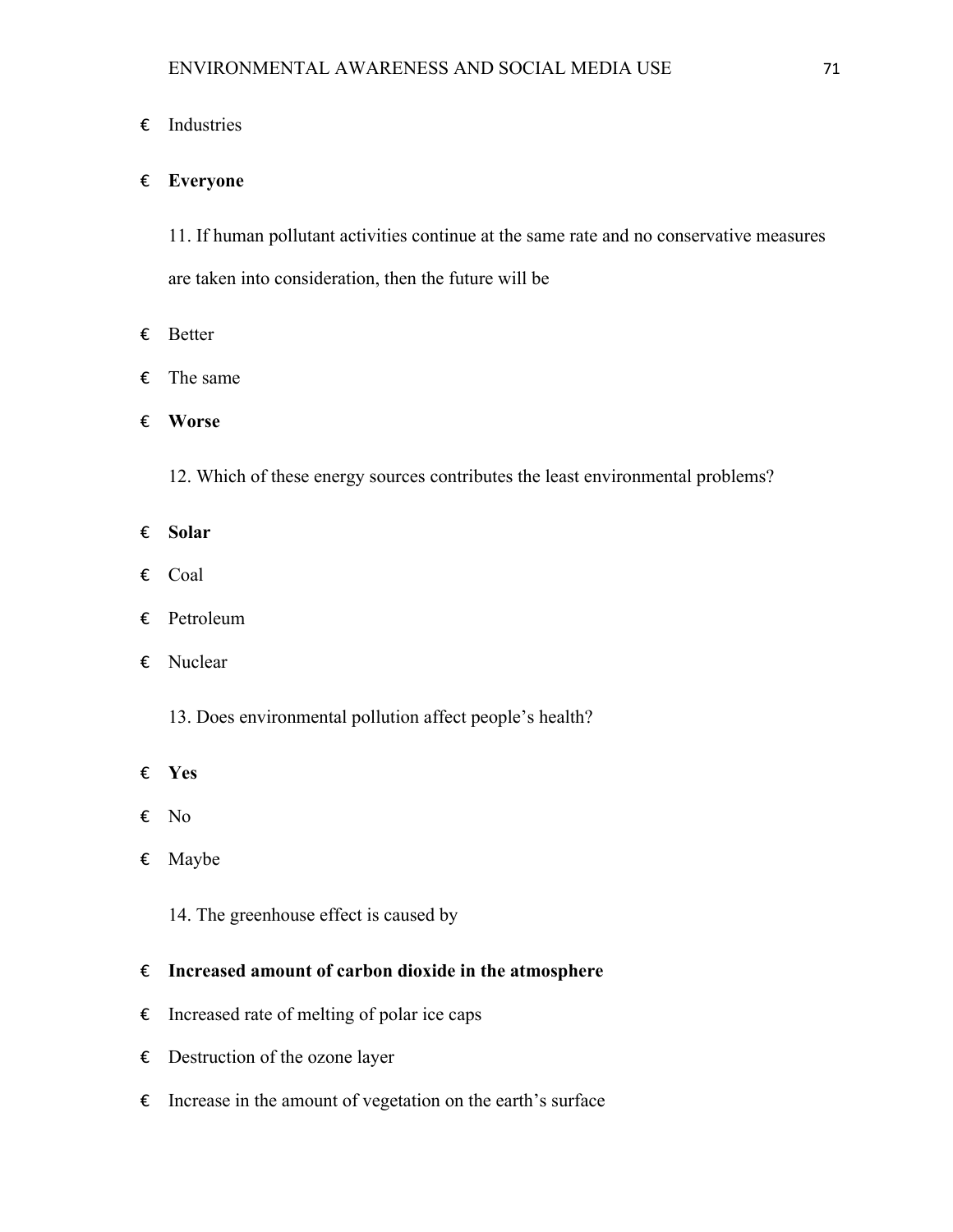# **PART II**

Respond to each of the questions below by marking or ticking against one of the

mentioned responses, agree or disagree

| No.            | Statement                                                           |                       | Response  |  |
|----------------|---------------------------------------------------------------------|-----------------------|-----------|--|
|                |                                                                     | Agree                 | Disagree  |  |
| $\mathbf{1}$   | Humans are responsible for environmental pollution                  |                       |           |  |
| $\overline{2}$ | Lead free petrol is more environmentally friendly                   |                       |           |  |
| $\overline{3}$ | The media has a role to play in creating environmental awareness    | $\sqrt{}$             |           |  |
| $\overline{4}$ | More exploitation of energy sources such as petrol and coal have no |                       | V         |  |
|                | negative impact on the environment.                                 |                       |           |  |
| 5              | Tree planting is not necessary for controlling environmental        |                       | V         |  |
|                | temperature                                                         |                       |           |  |
| 6              | The ozone layer is necessary for survival of mankind                | V                     |           |  |
| $\overline{7}$ | Regular service of your vehicle helps reduce pollution              | $\sqrt{}$             |           |  |
| $\,8\,$        | Separation of wastes is important in recycling                      | $\sqrt{2}$            |           |  |
| 9              | Use of biofertilizers to maintain soil fertility is an ecofriendly  | $\sqrt{}$             |           |  |
|                | approach of improving soil fertility.                               |                       |           |  |
| 10             | Nuclear testing has no impact on the environment                    |                       |           |  |
| 11             | Environmentally friendly products are always cheap                  |                       |           |  |
| 12             | Wind energy is pollution free                                       | V                     |           |  |
| 13             | Conserving forests is a way of protecting rare animal species       | $\sqrt{}$             |           |  |
| 14             | The legal framework of a country is indifferent to environmental    |                       | $\sqrt{}$ |  |
|                | conservation                                                        |                       |           |  |
| 15             | The environment affects our health                                  | $\sqrt{}$             |           |  |
| 16             | Satellites and rockets contribute to pollution                      | $\sqrt{}$             |           |  |
| 17             | Using less papers in writing is good for the environment.           | $\overline{\sqrt{2}}$ |           |  |
| 18             | Industrialization has contributed largely to pollution              | V                     |           |  |
| 19             | Carpooling is good for the environment                              |                       |           |  |
| 20             | Industries can play a larger role in conservation than individuals  |                       | $\sqrt{}$ |  |
| 21             | Livivfdew2ng in harmony with nature reduces the risk of hazardous   | $\sqrt{ }$            |           |  |
|                | consequences from environmental processes                           |                       |           |  |
| 22             | We are approaching the population limit that the earth can          | $\sqrt{ }$            |           |  |
|                | comfortably accommodate                                             |                       |           |  |
| 23             | There is no need to adapt to the environment since humans can       |                       | $\sqrt{}$ |  |
|                | remake it to suit their needs                                       |                       |           |  |

**SECTION C**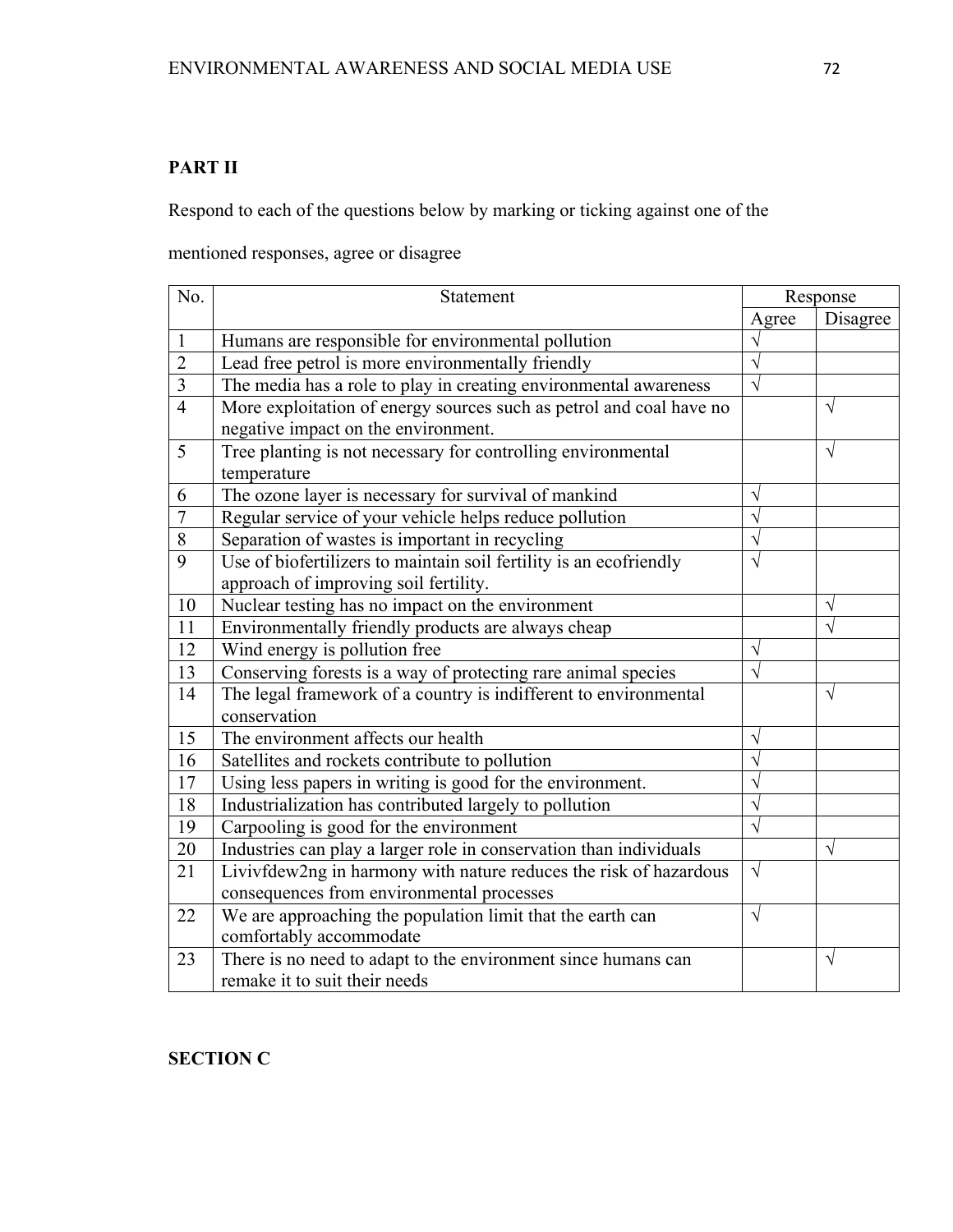1. Please note daily average time you spend on Facebook using the procedure below

## Facebook

1. Open Facebook app

- 2. Tap  $\equiv$  or the F icon in the middle of the bottom the home page
- 3. scroll down to **settings and privacy** and select it
- 4. Tap on **Your Time on Facebook.**
- 5. Note the daily average

 $Time = \dots hrs. \dots \dots mins$ 

2. If you use Instagram app and Twitter app on your phone, how much time on average,

based on your own estimate do you spend on each of these apps on a daily basis?

Instagram .........hrs. .........mins

Twitter .........hrs. .........mins

- 3. Which phone do you use?
- $\epsilon$  iPhone
- € Android
- $\epsilon$  Neither

4. Using the procedure below, note the time spent on social media applications based on iPhone's system estimation

| iPhone                           |  |
|----------------------------------|--|
| 1. Open settings                 |  |
| 2. Scroll down to <b>battery</b> |  |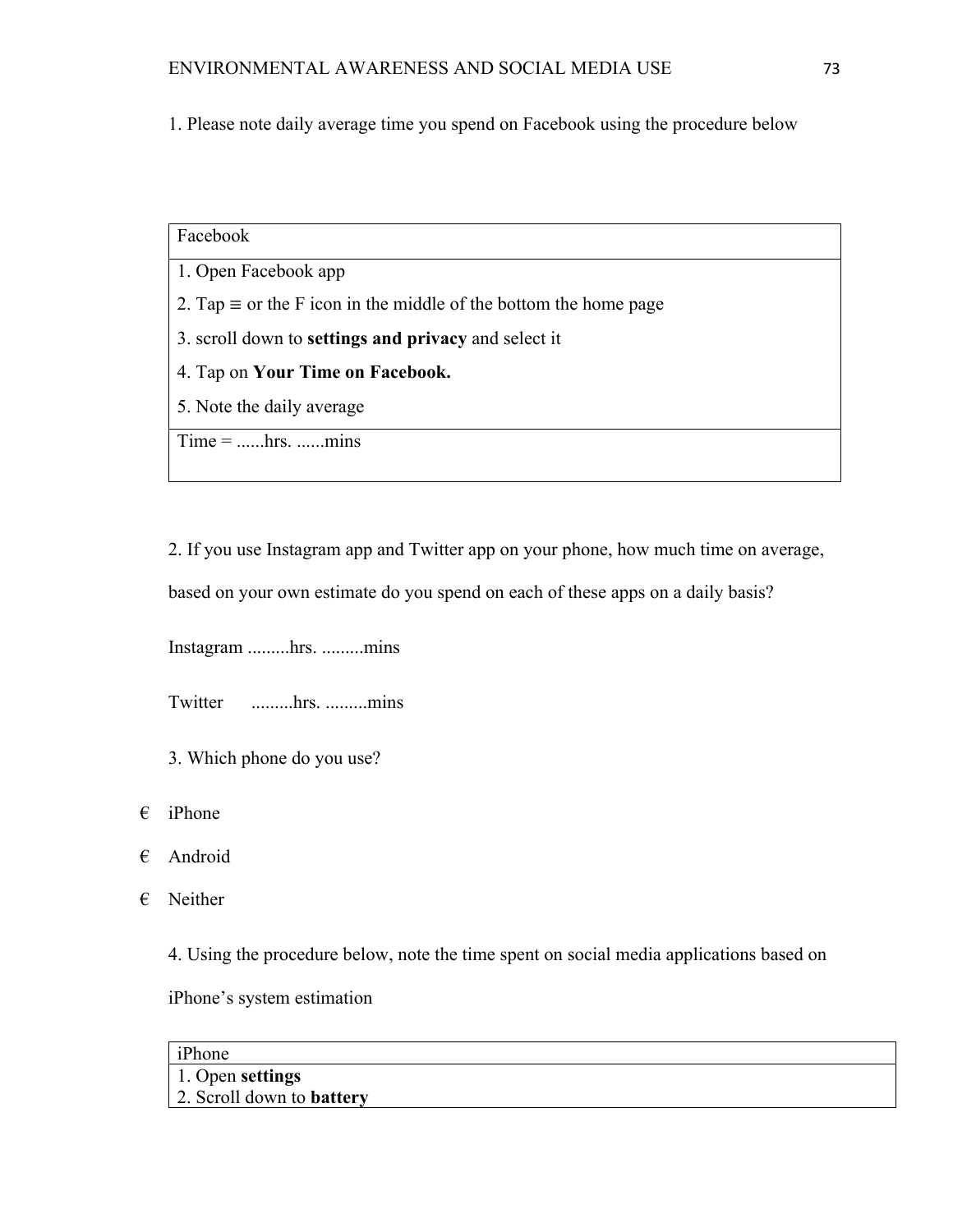3. Tap the icon to the right to move to the '**Last 10 days'** tab 4. On the displayed list, scroll to find the **Facebook** app and tap its icon 5. Note the **Avg Screen On** time for the last 10 days for your Facebook app 6. Repeat procedure 4 and 5 for **Instagram** app and **Twitter** app Time (last 10 days – daily average) Facebook ......hrs. ......mins Instagram ......hrs. ......mins Twitter ......hrs. ......mins

5. Using the procedure below, note the time spent on social media applications based on

Android's OS estimation

| Android                                                            |  |  |  |  |  |
|--------------------------------------------------------------------|--|--|--|--|--|
| 1. Open settings                                                   |  |  |  |  |  |
| 2. Find and open the <b>Digital Wellbeing</b> option.              |  |  |  |  |  |
| 3. Note the time spent (daily average) on your Facebook, Instagram |  |  |  |  |  |
| and Twitter applications                                           |  |  |  |  |  |
| Time (daily average)                                               |  |  |  |  |  |
| Facebook hrs. mins                                                 |  |  |  |  |  |
| Instagram hrs. mins                                                |  |  |  |  |  |
| Twitter hrs. mins                                                  |  |  |  |  |  |

6. If you use your computer and/ or smart phone's browsers to access Facebook, Twitter

or Instagram, please estimate the average amount of time you spend on each social media

platform on a daily basis using your browsers.

Facebook ......hrs. ......mins

Instagram ......hrs. ......mins

Twitter ......hrs. ......mins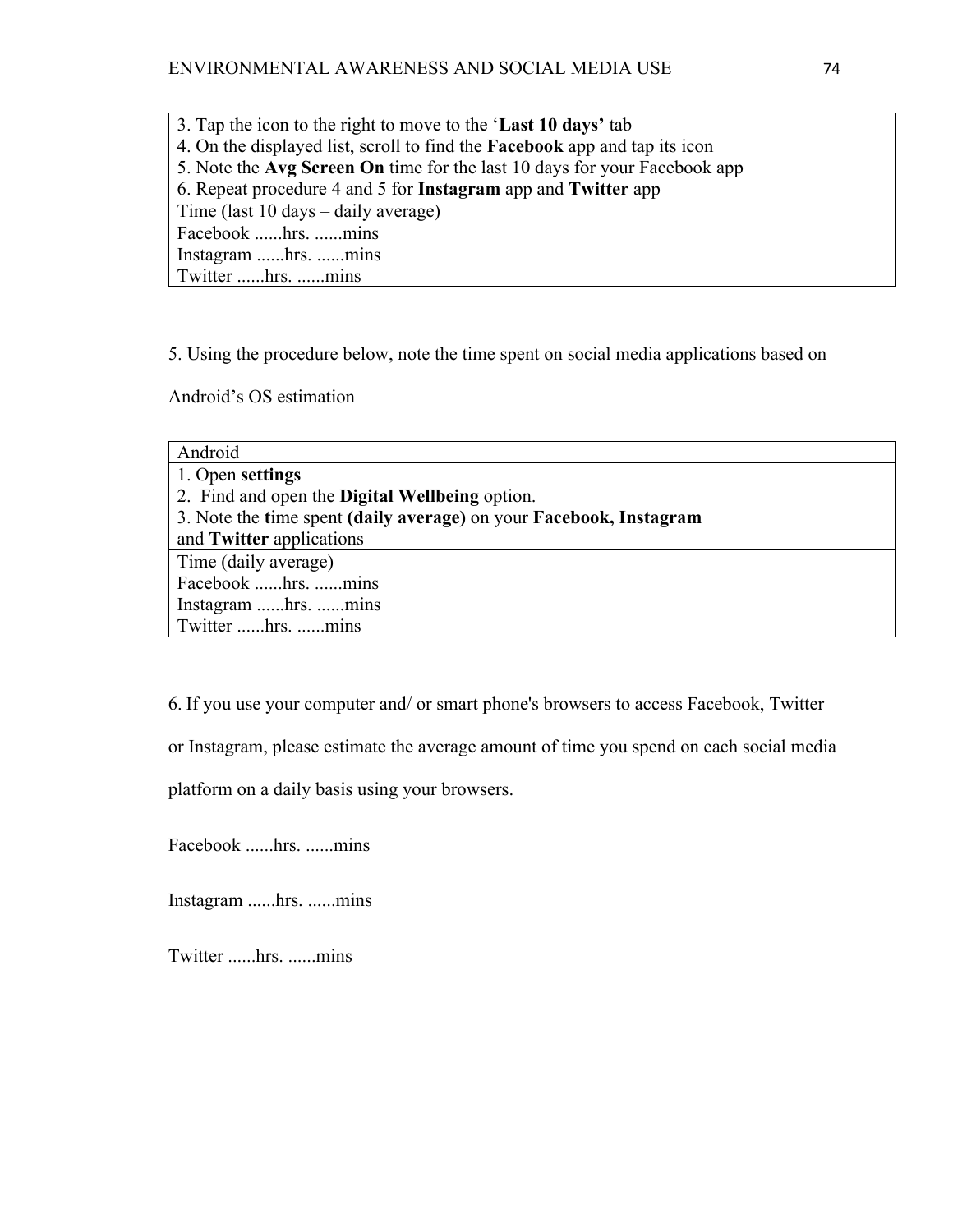## **Appendix B**

#### **Figures and Tables**

## **Figure B1**

#### *Saudi Arabia versus USA on the Hofstede's six cultural dimensions*



#### *Note*. Adapted from Hofstede Insights (2019). *Country comparison.*

(https://www.hofstede-insights.com/country-comparison/saudi-arabia,the-usa/).

Copyright 2019 by Hofstede Insights.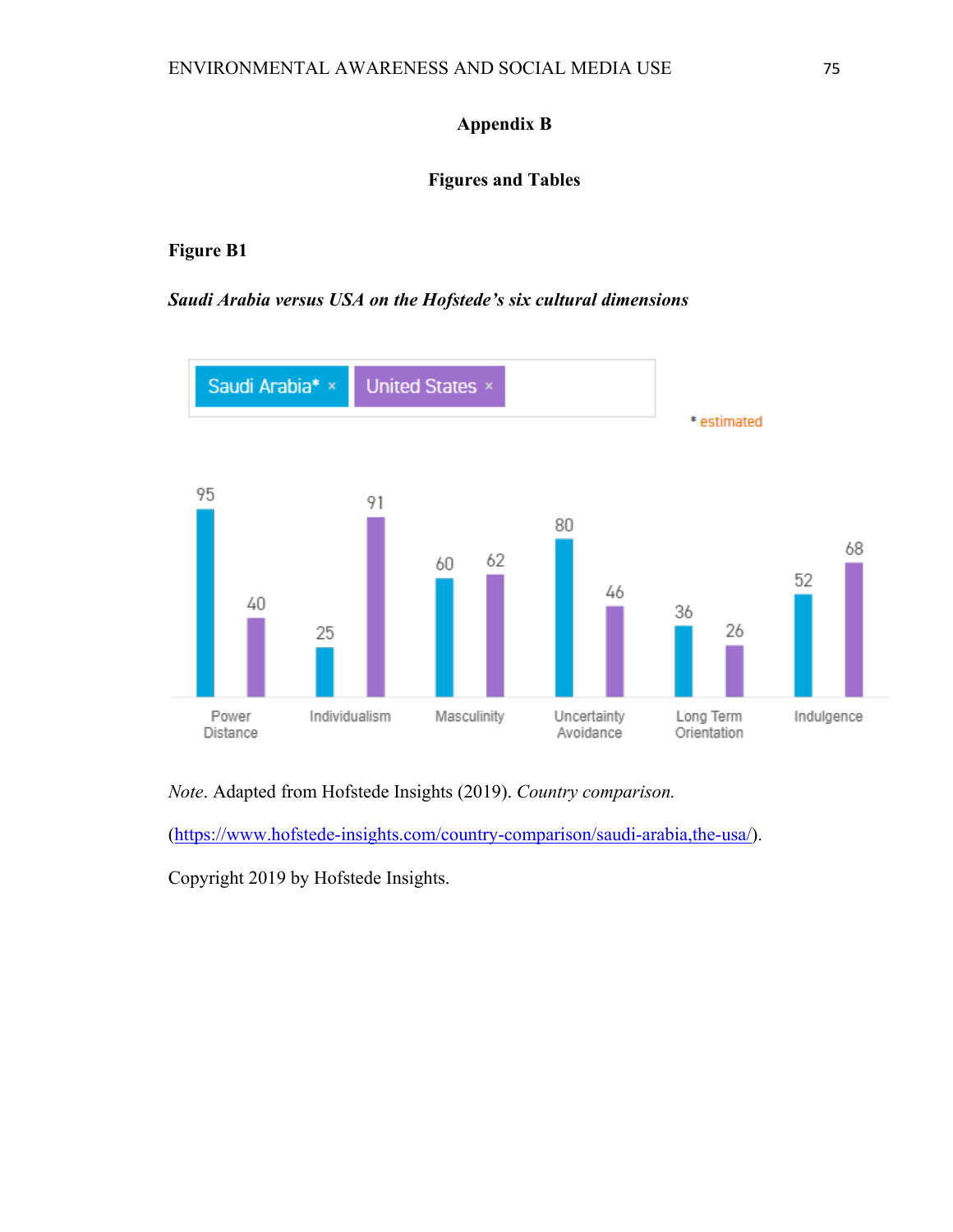## **Tables**

#### **Table B1**

## *Social Media Use Statistics*

| Social<br>Media<br>Platform  | Accessed via           | Saudi Arabian college<br>students |                     |           | American college students |           |           |
|------------------------------|------------------------|-----------------------------------|---------------------|-----------|---------------------------|-----------|-----------|
|                              |                        | N                                 | M                   | <b>SD</b> | N                         | M         | <b>SD</b> |
|                              | <b>Browser</b>         | 55                                | 30.09               | 59.77     | 120                       | 38.10     | 74.71     |
| Facebook                     | <i>iPhone</i> estimate | 61                                | 5.17                | 12.99     | 163                       | $31.78**$ | 41.63     |
|                              | Android estimate       | 18                                | 15.39               | 39.35     | 31                        | $60.32*$  | 85.46     |
|                              | <b>Browser</b>         | 59                                | $157.03*$<br>$\ast$ | 168.62    | 119                       | 38.10     | 93.65     |
| Instagram                    | <i>iPhone</i> estimate | 70                                | 48.94*              | 73.51     | 164                       | 31.82     | 40.92     |
|                              | Android estimate       | 20                                | $172.55*$<br>*      | 141.90    | 26                        | 35.65     | 43.48     |
|                              | <b>Browser</b>         | 61                                | $133.31*$<br>*      | 137.38    | 116                       | 23.04     | 59.22     |
| Twitter                      | iPhone estimate        | 72                                | $44.68**$           | 60.36     | 143                       | 16.15     | 32.70     |
|                              | Android estimate       | 20                                | $80.55*$            | 81.30     | 24                        | 31.71     | 68.52     |
| * $p < 0.05$ , ** $p < 0.01$ |                        |                                   |                     |           |                           |           |           |

#### **Table B2**

### *Environmental Awareness Statistics*

| Environmental<br>Awareness variable |     | Saudi Arabian college<br>students |      | American college students |           |      |
|-------------------------------------|-----|-----------------------------------|------|---------------------------|-----------|------|
|                                     | N   | М                                 | SD   |                           | М         | SD   |
| <b>RETotal</b>                      | 266 | 5.56                              | 3.5  | 290                       | $9.32**$  | 3.24 |
| <b>REASum</b>                       | 266 | 12.46                             | 8.12 | 290                       | $17.67**$ | 5.28 |
| ** $p < .01$                        |     |                                   |      |                           |           |      |